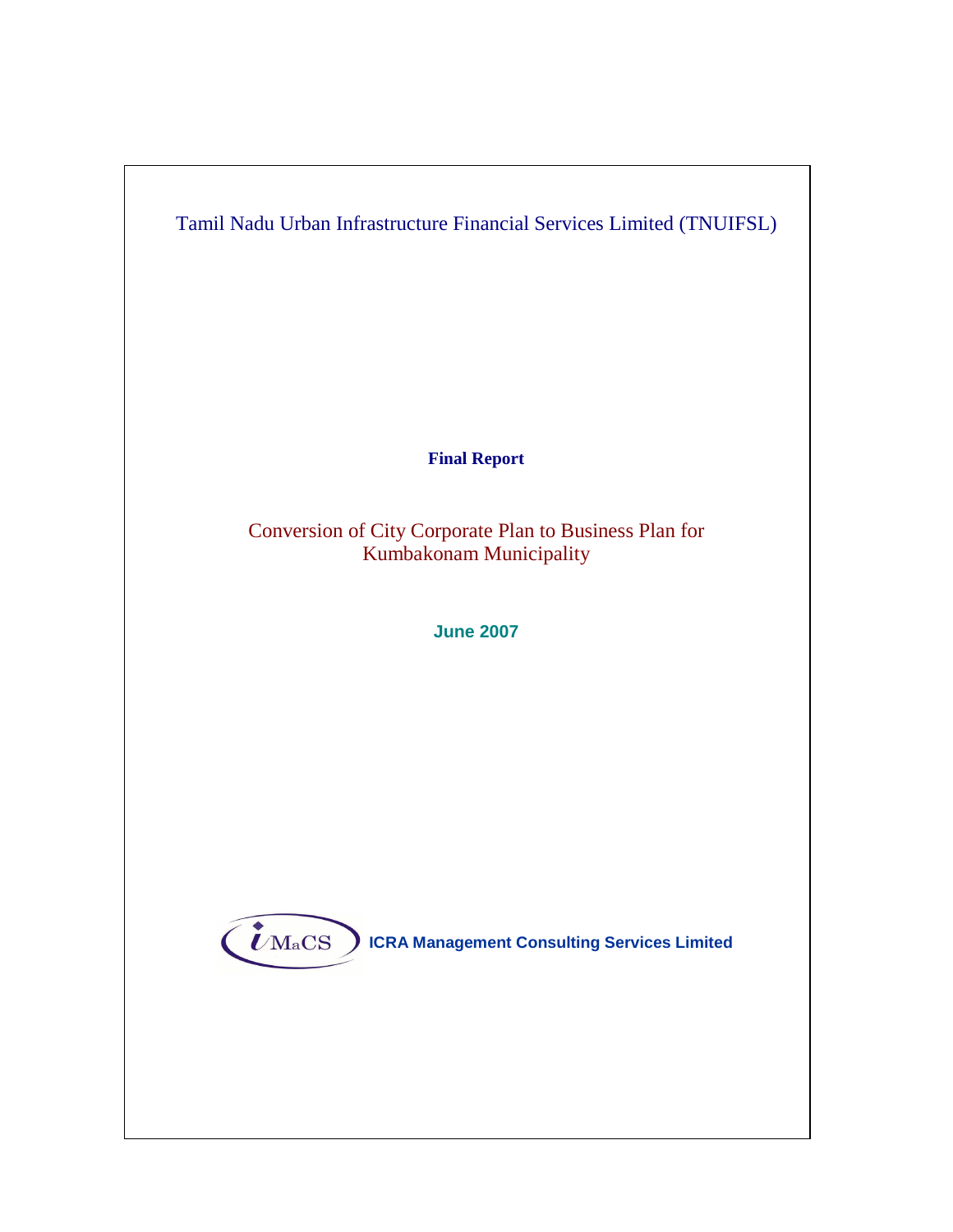

# **Table of Contents**

| 1.   |  |
|------|--|
| 1.1  |  |
| 1.2. |  |
| 1.3  |  |
|      |  |
| 2.1  |  |
| 2.2  |  |
| 2.3  |  |
| 2.4  |  |
| 2.5  |  |
| 2.6  |  |
|      |  |
| 3.1  |  |
| 3.2  |  |
| 3.3  |  |
| 3.4  |  |
| 3.5  |  |
| 3.6  |  |
| 3.7  |  |
| 3.8  |  |
|      |  |
| 4.1  |  |
| 4.2  |  |
| 4.3  |  |
| 4.4  |  |
| 4.5  |  |
| 4.6  |  |
| 5.   |  |
| 5.1  |  |
| 5.2  |  |
| 5.3  |  |
| 5.4  |  |
|      |  |
| 6.1  |  |
| 6.2  |  |
| 6.3  |  |
| 6.4  |  |
| 6.5  |  |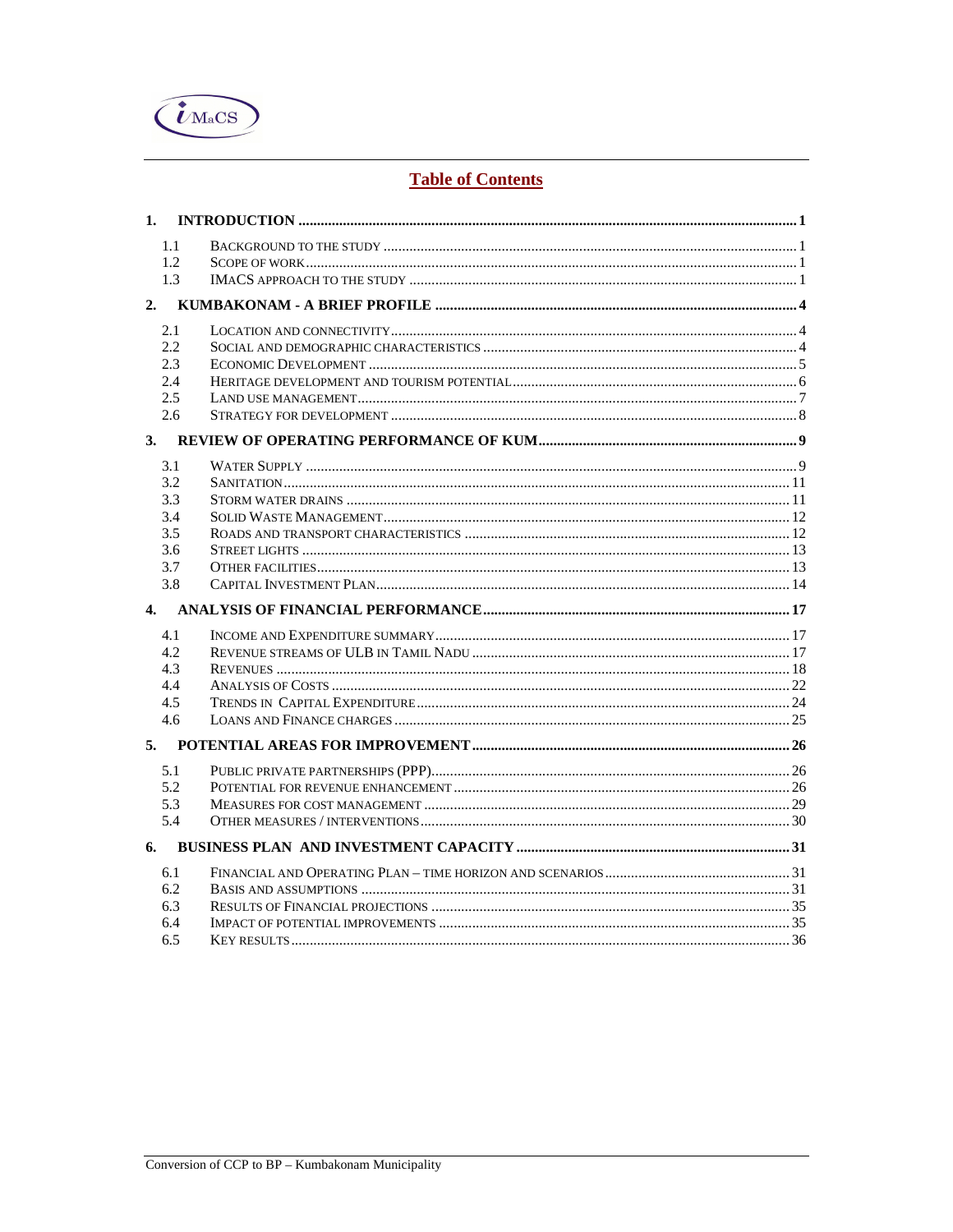

# **List of Exhibits**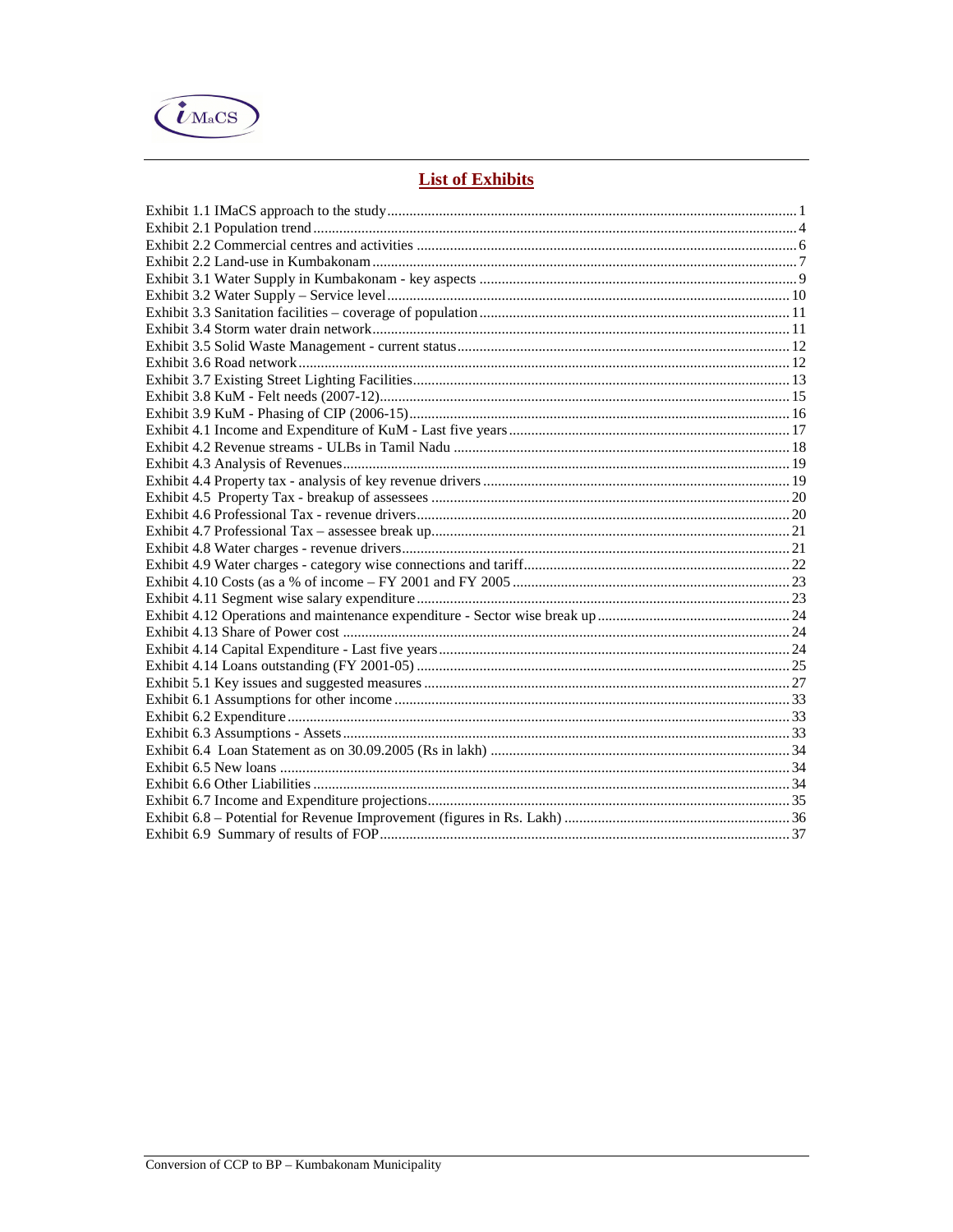

# **List of abbreviations**

| <b>BOT</b>                                           | Build-Operate-Transfer                                     |
|------------------------------------------------------|------------------------------------------------------------|
| <b>CAGR</b>                                          | Cumulative Annual Growth Rate                              |
| <b>CIP</b>                                           | Capital Investment Program                                 |
| <b>CCP</b>                                           | City Corporate Plan                                        |
| <b>FOP</b>                                           | Financial and Operating Plan                               |
| GLR                                                  | <b>Ground Level Reservoir</b>                              |
| <b>IMaCS</b>                                         | <b>ICRA Management Consulting Services</b>                 |
| KuM                                                  | Kumbakonam Municipality                                    |
| <b>LPCD</b>                                          | Litres per capita per day                                  |
| <b>MSW</b>                                           | Municipal Solid Waste                                      |
| <b>OHT</b><br>Over Head Tanks                        |                                                            |
| <b>PPP</b>                                           | <b>Public Private Partnerships</b>                         |
| <b>STP</b>                                           | <b>Sewerage Treatment Plant</b>                            |
| <b>SWM</b>                                           | Solid Waste Management                                     |
| <b>TNUDF</b><br>Tamil Nadu Urban Development Fund    |                                                            |
| <b>TNUDP</b><br>Tamil Nadu Urban Development Program |                                                            |
| <b>TNUIFSL</b>                                       | Tamil Nadu Urban Infrastructure Financial Services Limited |
| <b>UGD</b>                                           | <b>Under Ground Drainage</b>                               |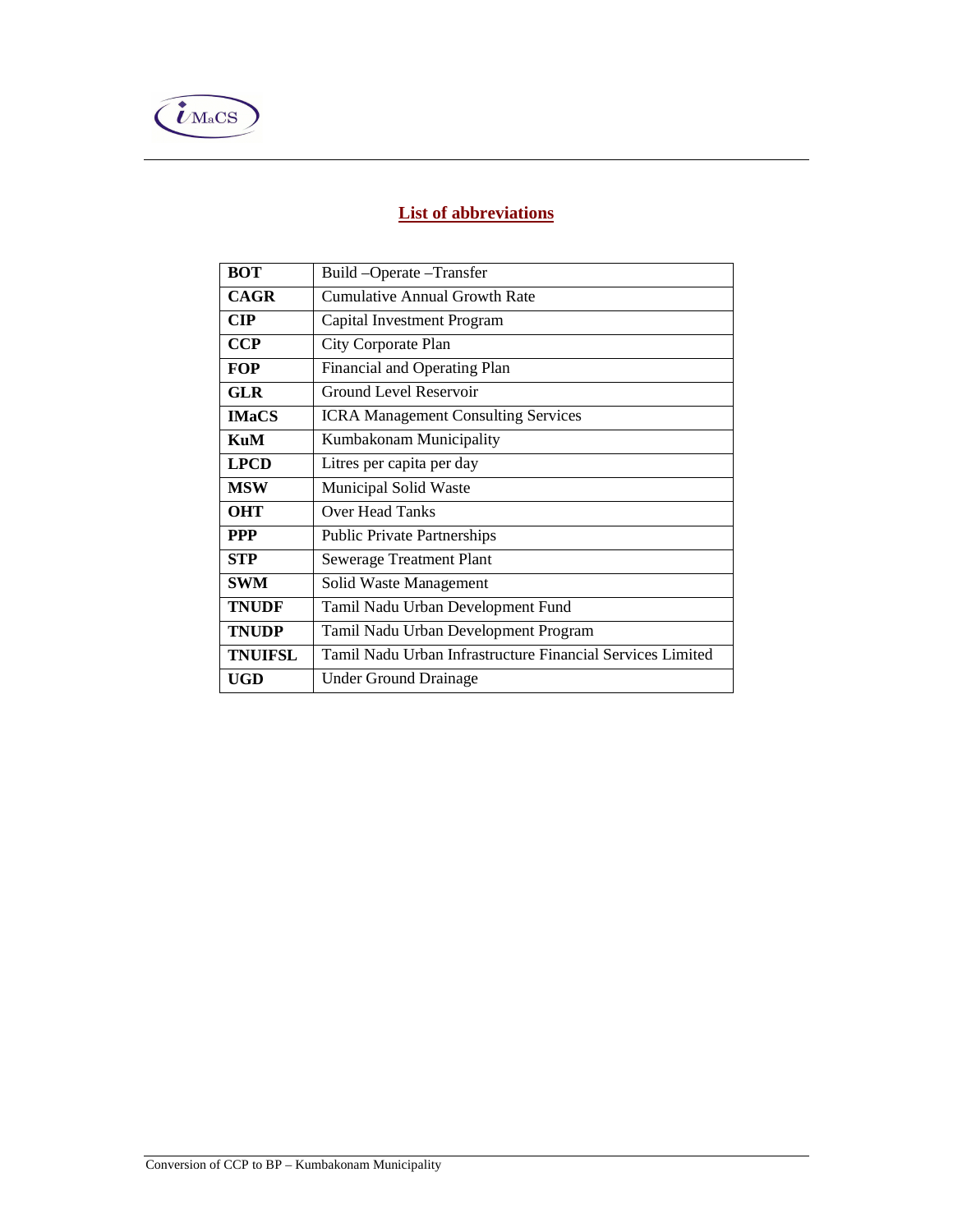

# **Executive Summary**

The Tamil Nadu Urban Infrastructure Financial Services (TNUIFSL) mandated ICRA Management Consulting Services (IMaCS) for conversion of City Corporate Plan (CCP) of Kumbakonam Municipality (KUM) into a Business Plan. The CCP for Kumbakonam was prepared in 2002, under the Tamil Nadu Urban Development Project - II (TNUDP-II) to develop vision, strategies and tasks to be carried out by KUM. Subsequently, KuM has prepared a Vision Plan, identifying various projects that it plans to undertake during 2004-09. The objective of this study is to enable effective implementation of projects envisaged in its CCP and Vision Plan through preparation of this report on conversion of the City Corporate Plan to a Business Plan.

# **City profile and growth potential**

Kumbakonam is a special grade municipal town, located 313 km from Chennai on the South, 90 km from Trichy on the East, and 40 km from Thanjavur on the Northeast. The town is famous for Mahamagam festival, which is celebrated once in 12 years.

| <b>Parameter</b>           | <b>Details</b> |
|----------------------------|----------------|
| Population (2001)          | 140021         |
| Decadal Growth (1991-2001) | $0.4\%$        |
| No. of Wards               | 45             |
| Sex Ratio                  | 1010           |
| Literacy rate $-2001$      | 78 %           |

The population growth has slowed down during the last couple of decades. This has primarily been due to Kumbakonam's geographical constraints in terms of limited land area and industrial potential. Kumbakonam is a temple town in the vicinity of large-scale agricultural activity, which supports trading and commercial activities. Thus there are limited avenues for primary activities within the town. A significant 44% of the land is non-urban area due to the presence of rivers, lakes, water bodies, agricultural land etc, while vacant areas accounts for less than 2 % of the land available. Select interventions identified in the CCP in this regard are highlighted below

- **Decongesting city areas**  The limited land available in the town makes it congested and there is a need to direct commercial activities to the periphery of the town.
- **Focused heritage area restoration** KuM needs to undertake some focused actions to restore and preserve its heritage areas.
- **Water front development -** Encroachment and pollution have led to degradation of the town's canals/water fronts. These issues need to be addressed on priority.
- **Master Plan** The CCP observes that there is a need for better coordination among nodal agencies with respect to land-use management and preparation of town planning schemes.

Kumbakonam has potential to leverage its heritage infrastructure and spur economic development through tourism initiatives. But this would require focused interventions in terms for restoring heritage sites and in providing necessary infrastructural facilities relating to connectivity, hospitality and sanitation.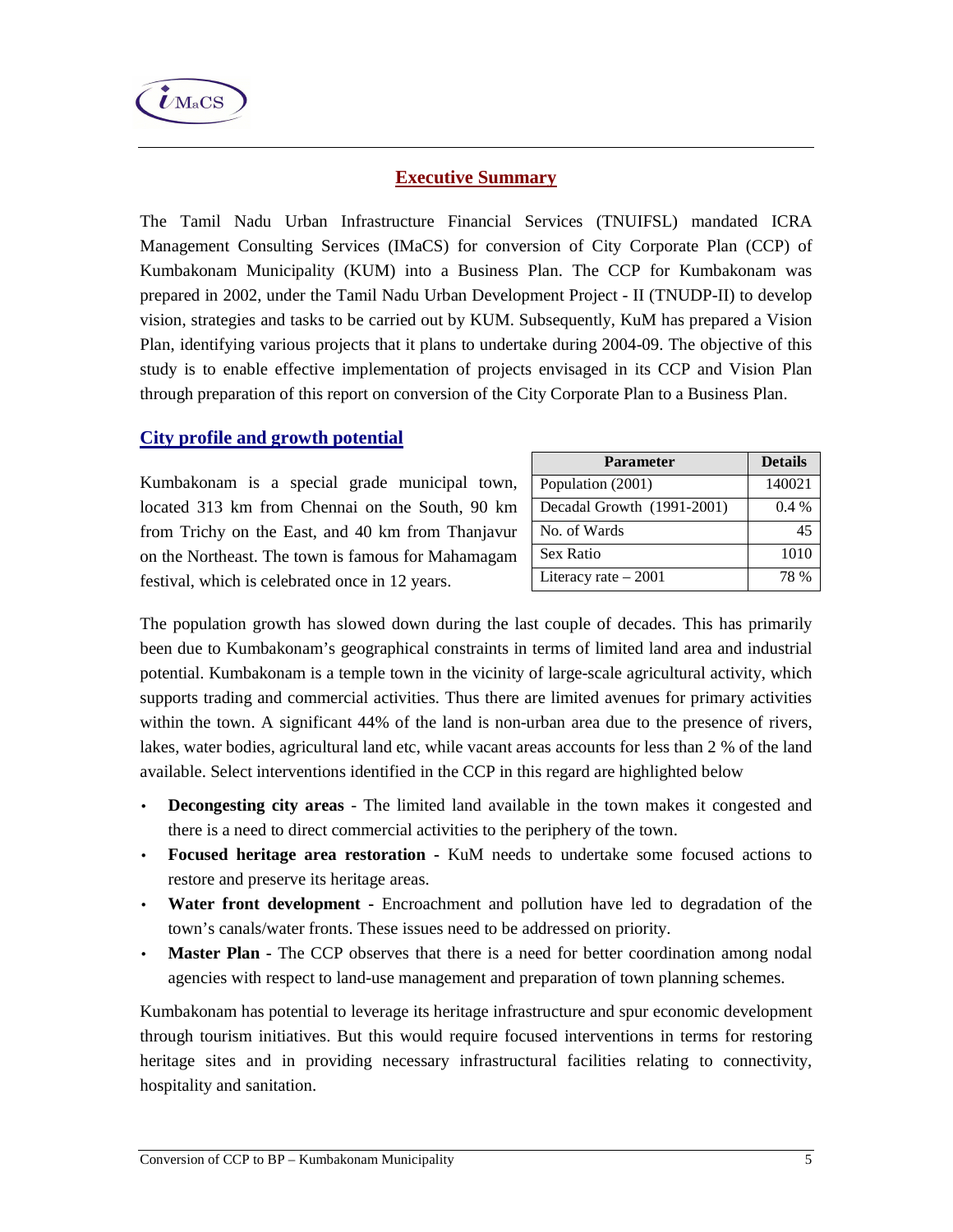

# **Municipal Services - Status assessment, gaps and actions being taken**

Exhibit 1 presents a summary of service levels and status with respect to select indicators in Water Supply, Sanitation, Transportation, Street lights and Solid Waste Management.

| SI. no         | <b>Parameter / Indicator</b>        | Value | <b>Issues and Gaps</b>                                                                                                                                                                                                                     |
|----------------|-------------------------------------|-------|--------------------------------------------------------------------------------------------------------------------------------------------------------------------------------------------------------------------------------------------|
|                |                                     |       | A. Water Supply                                                                                                                                                                                                                            |
|                | <b>Total Water Supply (MLD)</b>     | 16    | <b>Demand – Supply</b> – With the augmentation scheme,<br>٠                                                                                                                                                                                |
| $\mathcal{P}$  | Water Connections - nos.            | 11700 | Kumbakonam appears to have adequate water supply                                                                                                                                                                                           |
| 3              | Public Fountains - nos.             | 720   | in place for its future needs.<br>Scope for adding water connections - Water<br>٠                                                                                                                                                          |
| 4              | Daily Per Capita Supply (LPCD)      | ~100  | connections account for only 50 % of the number of                                                                                                                                                                                         |
| 5              | Storage Capacity / Daily Supply (%) | 56 %  | properties assessed and indicates the scope for adding                                                                                                                                                                                     |
| 6              | Pipe length / Road Length (%)       | 100 % | more connections.                                                                                                                                                                                                                          |
| $\overline{7}$ | Water connections / properties (%)  | 50%   | <b>Collection efficiency - Overall collection efficiency had</b><br>٠<br>declined steeply over the last few years. The low current<br>collection efficiency (27%) is a major cause for concern,<br>especially considering KuM's high debt. |

#### **Exhibit 1 - Status of Municipal services**

#### **Actions required / being taken:**

• Initiated a pilot project for providing 24x7 water supply in select wards to be subsequently scaled up in whole town.

• Planning installation of meters at various stages in the supply chain from head works, transmission system and distribution to minimise leakages and to have a centralised control of the network.

|    |                                  |          | <b>B.</b> Sanitation                                                                                     |
|----|----------------------------------|----------|----------------------------------------------------------------------------------------------------------|
| 8  | UGD network (Yes/No/In progress) | In.      | Currently implementing UGD scheme with assistance<br>from NRCP                                           |
|    |                                  | progress |                                                                                                          |
| 9  | % population with septic tanks   | 62%      | Kumbakonam needs UGD to the tune of 105 kms. Out<br>of this 84 kms has been completed and the balance 29 |
| 10 | Number of Public conveniences    | 71       | kms needs to be done. The municipality has estimated                                                     |
| 11 | Length of Storm drains (km)      | 75       | a requirement of Rs.2900 lakh for this purpose.                                                          |
| 12 | Est. access to sanitation (%)    | 71%      |                                                                                                          |
| 13 | Storm Drains - % of road length  | 73 %     |                                                                                                          |

#### **Actions being taken:**

• Proposal for extending UGD scheme to uncovered areas has been sent.

- Plans for 'Green area' near proposed Sewerage Treatment Plant maintained by Self-Help Groups proposed.
- Storm water drains cover only 73% of the road network.

| Storm water drains cover only 73% of the road network.<br>$\bullet$ |                                                   |                 |  |                                                         |  |  |  |
|---------------------------------------------------------------------|---------------------------------------------------|-----------------|--|---------------------------------------------------------|--|--|--|
|                                                                     | <b>C. Roads, Transportation and Street Lights</b> |                 |  |                                                         |  |  |  |
| 14                                                                  | Total Length of Roads                             | 103             |  | Nearly 92% of the road network is surfaced, but require |  |  |  |
| 15                                                                  | Total number of Street Lights                     | ~14350          |  | substantial overhaul after completion of UGD scheme.    |  |  |  |
| 16                                                                  | $BT + CC$ roads / Road length $(\%)$              | 80%             |  |                                                         |  |  |  |
| 17                                                                  | Road length per Street Light (m)                  | 23 <sub>m</sub> |  |                                                         |  |  |  |
| Actions being taken:                                                |                                                   |                 |  |                                                         |  |  |  |
|                                                                     |                                                   |                 |  |                                                         |  |  |  |

- Upgradation of roads at an outlay of Rs. 5.5 crore being undertaken
- Rs. 28 crore proposal submitted for upgradation of roads covered by UGD scheme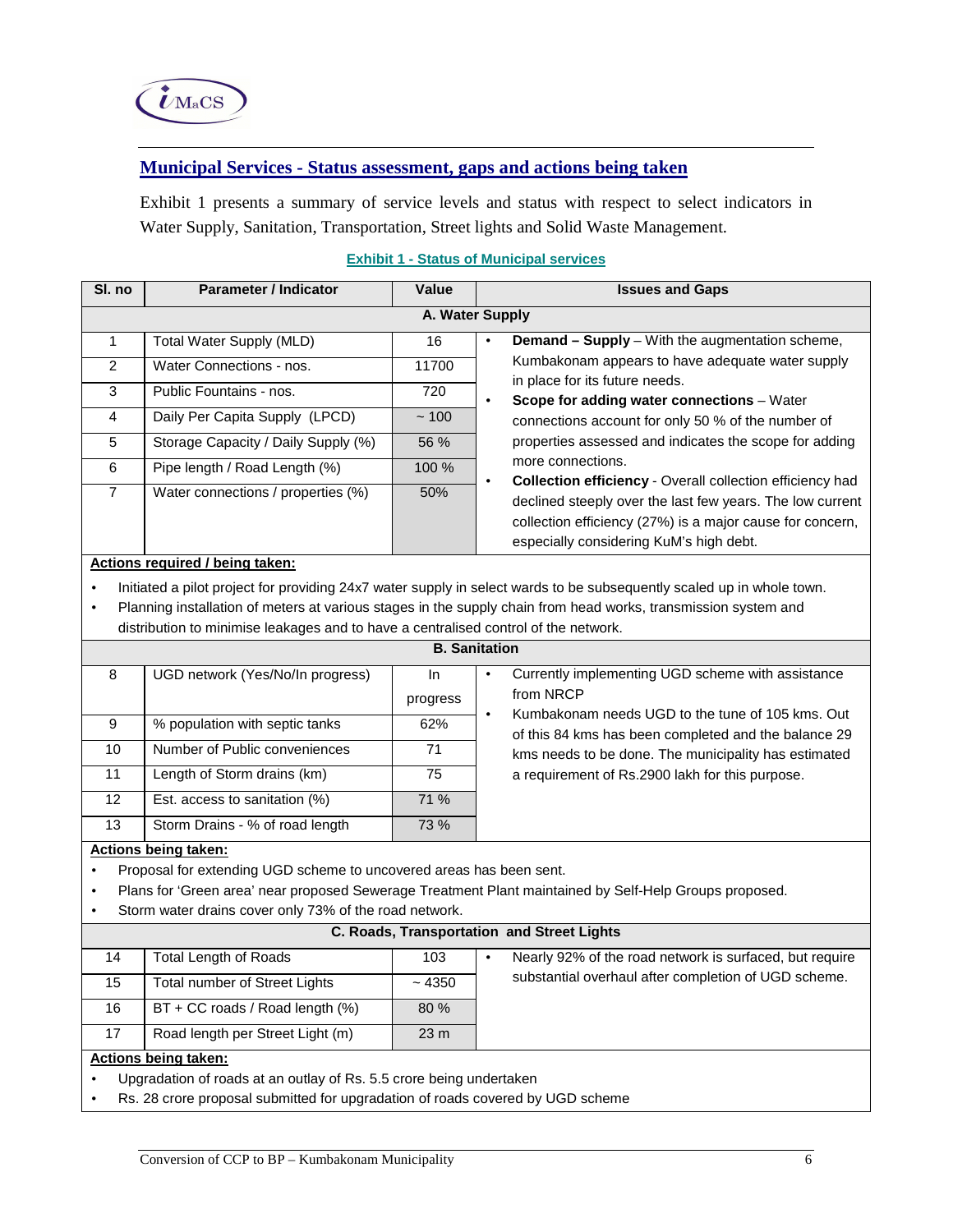

|    |                                    |       | D. Solid Waste Management                                                                              |  |  |  |  |
|----|------------------------------------|-------|--------------------------------------------------------------------------------------------------------|--|--|--|--|
| 18 | <b>Total Waste Generation (MT)</b> | 85    | Need for additional land for disposal yard.<br>$\bullet$                                               |  |  |  |  |
| 19 | Collection - % of waste generated  | 88 %  | Daily collection levels need improvement<br>$\bullet$<br>Potential for expanding scope of door-to-door |  |  |  |  |
| 20 | Compost yard area -available       | 5.65  | ٠<br>collection.                                                                                       |  |  |  |  |
| 21 | Compost yard - required (Acres)    | 14    |                                                                                                        |  |  |  |  |
| 22 | No. of Vehicles for SWM            | 23    |                                                                                                        |  |  |  |  |
| 23 | Rated Tonnage of vehicles (MT)     | 60    |                                                                                                        |  |  |  |  |
| 24 | Compost Yard - Gap - Acres         | (8.4) |                                                                                                        |  |  |  |  |
|    | <b>Actions being taken:</b>        |       |                                                                                                        |  |  |  |  |
|    |                                    |       |                                                                                                        |  |  |  |  |

- Land acquisition near STP site planned 24 acres at an outlay of Rs. 1 crore. Maintenance by SHGs envisaged
- Collection force augmented by inducting 120 unemployed youth
- Segregation and anerobic composting in place

# **Analysis of financial performance**

Exhibit 2 provides a summary of the financials of KUM, along with a) an analysis of the growth and b) change in composition of various revenue and expenditure heads.

| Year                           | <b>FY</b><br>2001  | <b>FY</b><br>2002 | <b>FY</b><br>2003 | <b>FY</b><br>2004 | <b>FY</b><br>2005 | <b>CAGR</b><br>% |  |
|--------------------------------|--------------------|-------------------|-------------------|-------------------|-------------------|------------------|--|
| <b>INCOME</b>                  |                    |                   |                   |                   |                   |                  |  |
| <b>Taxes</b>                   | 385                | 389               | 404               | 441               | 442               | 4%               |  |
| Property Tax                   | 366                | 364               | 379               | 401               | 402               | 2%               |  |
| Prof. Tax                      | 19                 | 25                | 25                | 40                | 40                | 20%              |  |
| <b>User Charges / Fees</b>     | 189                | 201               | 408               | 450               | 229               | 5%               |  |
| <b>Water Charges</b>           | 80                 | 95                | 138               | 101               | 59                | $-7%$            |  |
| Sewerage Charges               | 3                  | 3                 | 58                | 118               | 123               | 155%             |  |
| Service Charges / Fees         | 107                | 103               | 211               | 231               | 47                | $-18%$           |  |
| Other Income                   | 100                | 71                | 46                | 49                | 33                | $-24%$           |  |
| <b>GRANTS /CONTRIBUTIONS</b>   | 190                | 176               | 364               | 304               | 475               | 26%              |  |
| <b>ASSIGNED REVENUE</b>        | 134                | 129               | 315               | 269               | 302               | 22%              |  |
| <b>TOTAL (excl. PPI)</b>       | 998                | 966               | 1,537             | 1,512             | 1,481             | 10%              |  |
| Prior Period Income (PPI)      | 16                 | 6                 | 9                 | 32                | 54                | 36%              |  |
| <b>TOTAL INCOME (incl.PPI)</b> | 1,014              | 973               | 1,546             | 1,544             | 1,535             | 11%              |  |
|                                | <b>EXPENDITURE</b> |                   |                   |                   |                   |                  |  |
| <b>Salaries</b>                | 550                | 521               | 557               | 598               | 560               | 0%               |  |
| Repairs & Maintenance          | 89                 | 250               | 265               | 255               | 188               | 20%              |  |
| Admin                          | 59                 | 55                | 46                | 64                | 48                | $-5%$            |  |
| Prior Period Expenditure       | 10                 | $\overline{2}$    |                   | 3                 | 5                 | $-14%$           |  |
| <b>TOTAL OP. EXPENDITURE</b>   | 708                | 828               | 869               | 920               | 802               | 3%               |  |
| <b>OP. SURPLUS</b>             | 306                | 144               | 677               | 624               | 734               | 24%              |  |
| Depreciation                   | 439                | 246               | 199               | 270               | 297               | $-9%$            |  |

#### **Exhibit 2 - Financial analysis**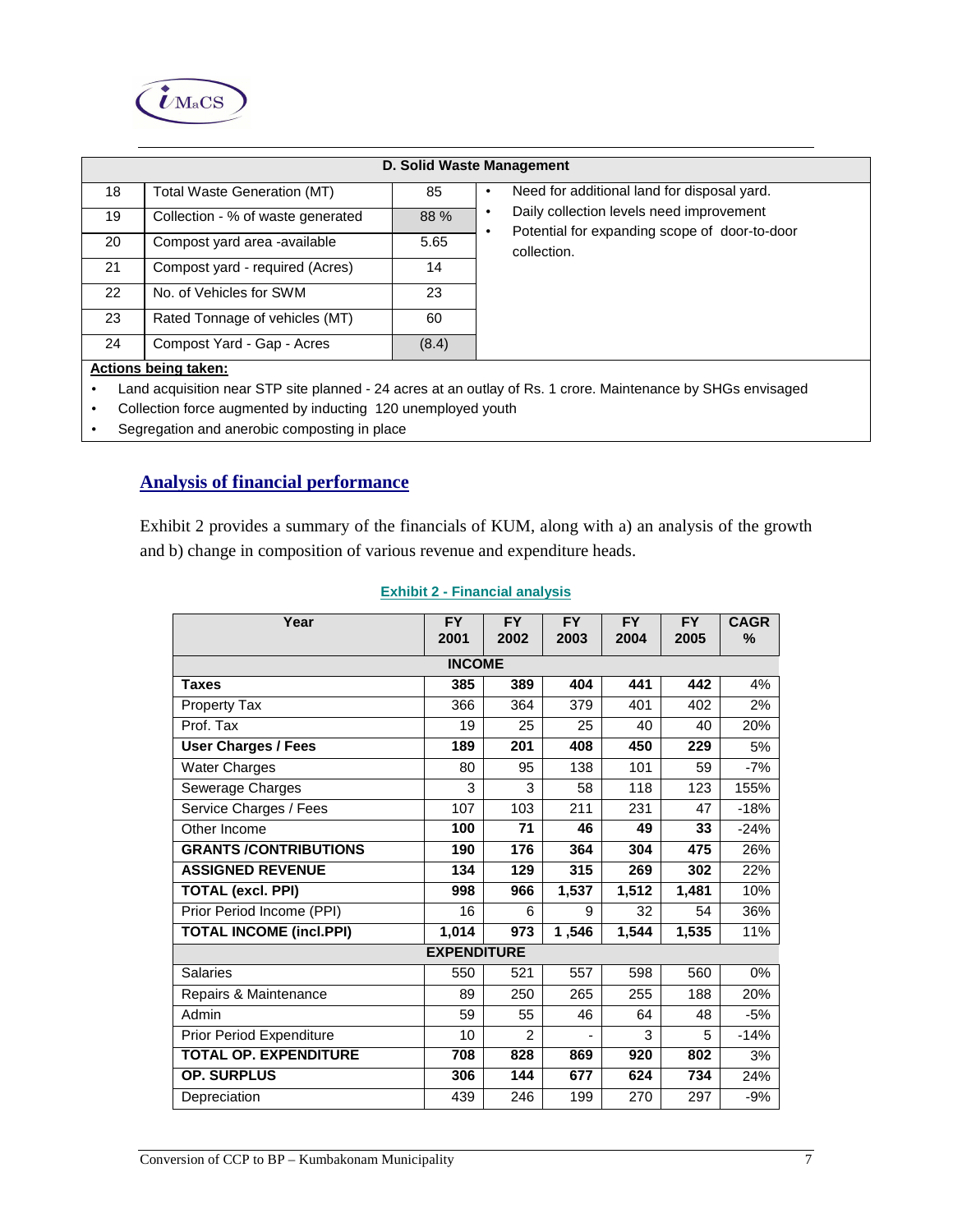

| <b>Finance Charges</b>                  | 111 |     | 84  | 104 | 93    | $-4%$ |
|-----------------------------------------|-----|-----|-----|-----|-------|-------|
| <b>TOTAL EXPENDITURE</b>                | 856 | 448 | 960 | 998 | 1.123 | 7%    |
| <b>SURPLUS (After Dep and Interest)</b> | 158 | 525 | 586 | 546 | 412   | 27%   |

- a) There has been a **growth in operating surplus** (CAGR-24%) during FY 2001-2005. However this has been achieved primarily by growth in Grants/ Devolution income (CAGR-26%) and assigned revenue (CAGR-22%).
- b) There has been hardly any growth in **KuM's own income** (CAGR 1%), which coupled with the poor collection efficiencies is a major cause for concern
- c) **KuM has an outstanding loan of Rs. 2516 lakh in FY 2005.** Finance charges have declined from 11% of income to 6% of income over the last five year. However, overall debt servicing is likely to increase, as repayment of water supply loan (Rs. 1700 lakh) becomes due. KuM wold need to improve its financial position and its collection efficiencies in order to meet its debt servicing obligations in the future.

# **Capital Investment Plan**

We have compiled the felt needs of the city under various service areas, based on

- Review of projects recommended in the City Corporate Plan
- Status and progress on projects identified as part of the Vision Plan (2004-09)
- Consultations with stakeholders and
- Discussion with officials

Exhibit 3 provides a summary of the CIP for KUM.

# **Exhibit 3 Capital Investment Plan along with phasing - Short Term (2006-10 and 2011-15)**

|                             |        | <b>Phasing</b> |                 |  |
|-----------------------------|--------|----------------|-----------------|--|
| <b>Segment</b>              | Outlay |                | 2006-10 2011-15 |  |
| <b>Water Supply</b>         | 2,000  | 1,000          | 1,000           |  |
| Sewerage and Sanitation     | 2,900  | 2,000          | 900             |  |
| <b>Storm Water Drains</b>   | 1,000  | 500            | 500             |  |
| Solid Waste Management      | 850    | 500            | 350             |  |
| Roads                       | 1,525  | 750            | 775             |  |
| <b>Street Lights</b>        | 75     | 50             | 25              |  |
| Remunerative Infrastructure | 2,000  | 1,000          | 1,000           |  |
| Slum Development            | 9,000  | 3,000          | 6,000           |  |
| Education                   | 55     | 30             | 25              |  |
| <b>Others</b>               | 71     | 50             | 21              |  |
| <b>TOTAL</b>                | 19.476 | 8.880          | 10,596          |  |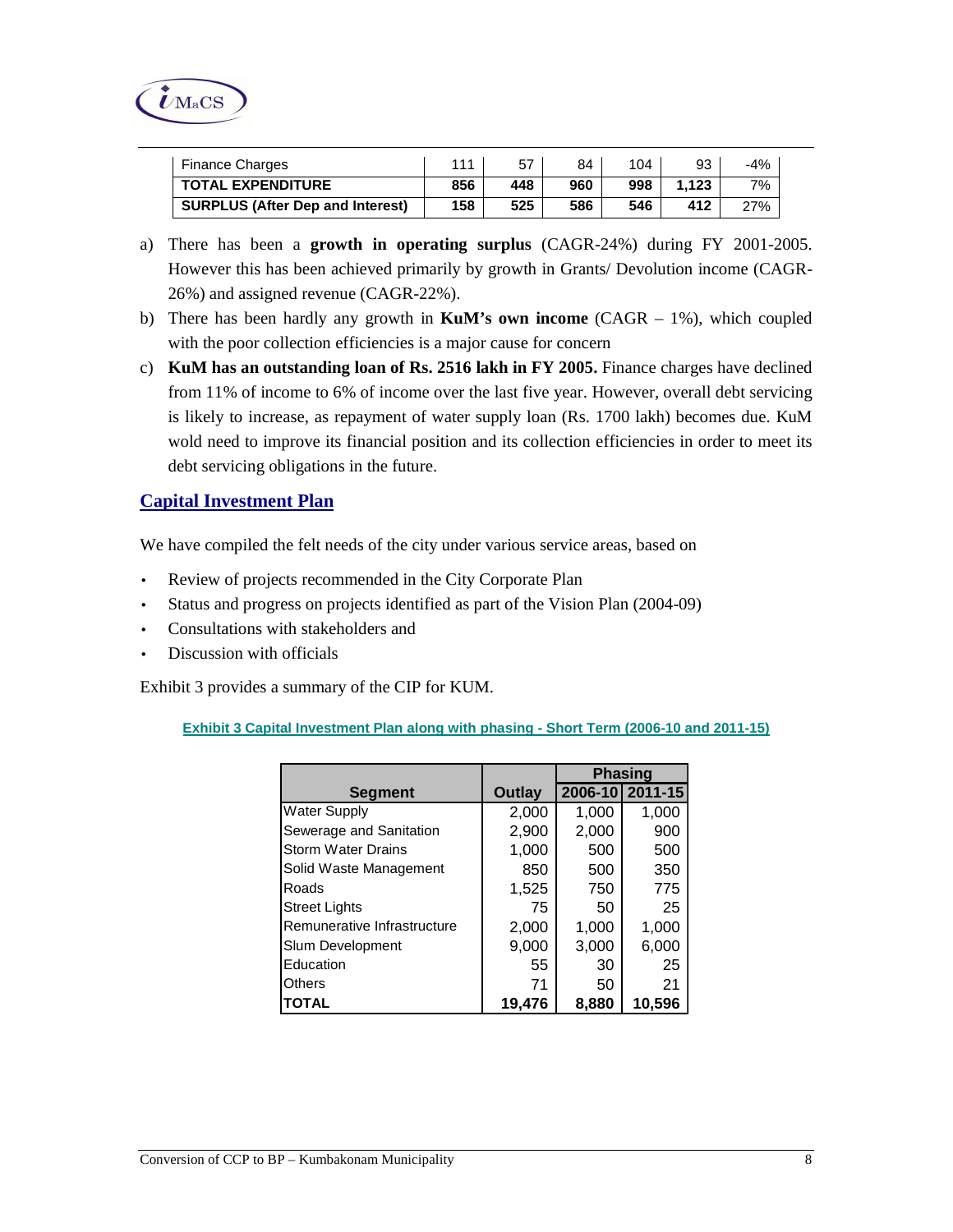

# **Priority Projects**

Priority projects identified by the municipality are listed below. These projects and the capital expenditure estimates given above have been arrived at based on projects identified in the City Corporate Plan prepared earlier and based on discussion with Chairperson, Commissioner and municipal officials.

- 1. Completion of ongoing UGD scheme. Additional areas left out in the current scheme of approximately 29 km of roads as identified also need to be taken up.
- 2. Restoration and upgradation of roads in view of the poor condition following implementation of UGD scheme and heavy rains last year.
- 3. Pilot project for providing 24x7 water supply in select wards to be subsequently scaled up in whole town and Installation of meters at various stages in the supply chain from head works, transmission system and distribution to minimise leakages and to have a centralised control of the network.
- 4. Remunerative projects, largely through private participation and BOT basis, specifically relating to tourism development as listed below:
	- a. Park along with recreation facilities at Srinivasa Nagar
	- b. Museum at Government arts college
	- c. Recreation facilities at Tank in Electricity Board office on Mayiladuthurai Road
	- d. Light/sound show, handicrafts and Description of heritage importance covering Mahamaham and other aspects of Kumbakonam at unused tank area at Vanathurai
	- e. Provision of open theatre and park at Ayikulam land
	- f. Provision of evening bazaar for selling handicraft and other items at the vegetable market at Darasuram to utilise the facility more effectively.
	- g. Creation and operation of a horticultural (flower) gardent at the Sewerage Treatment Plant site through Self Help Groups
	- h. Development of municipal land in TS. NO. 79 part, 74 part, 75 part in block no. 1 Ts ward 5 to develop a Shopping Mall on the Ground floor, and Community Hall on First Floor and mini A/c Theatre in First Floor
	- i. Office complex, Library and Community centre at Nataraja Chettiar School in Kumbeswaran Park.

# **Reform Agenda**

# *ULB level*

KUM could potentially increase its own income to Rs.777 lakh by 2010 through focused interventions in the following areas: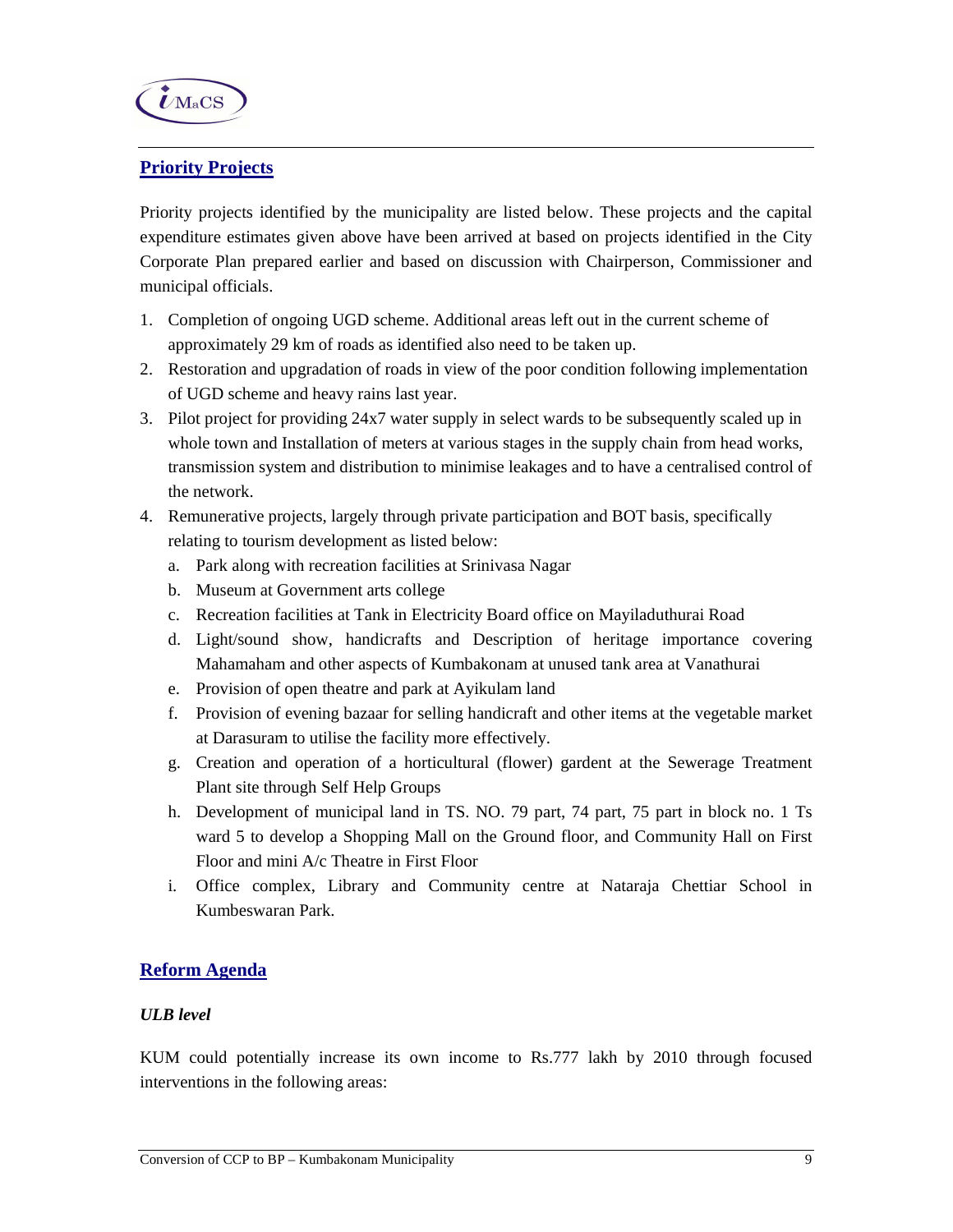

- 1. **Property tax**: through revision in ARV, widening assessee base and closer scrutiny.
- 2. **Professional tax**  sustaining a growth in assessments of 6 % in the assessments through widening tax base among traders and self-employed professionals
- 3. **User charges**  KUM should target achieving 16000 water connections even by FY 2010. Implementation of UGD scheme structured partly on public deposits and user charges could also add to revenues and investment capacity.
- 4. **PPP / remunerative projects**  KUM also needs to explore land development as a revenue enhancement mechanism and should focus on attracting private sector participation through appropriate BOT/ SPV structures for implementing remunerative projects. Development of tourist amenities and othe remunerative projects envisaged by KuM appear amenable to PPP.
- 5. **Energy costs**  A savings of 10-15% reduction in energy costs appears imminently achievable. A comprehensive energy audit is required in this regards.
- 6. **Collection Efficiencies**  KuM's collection efficiency is very low across all its revenue heads namely, property tax, professional tax and user charges and needs significant improvement from current levels. KuM should consider a) a focused one-time drive to clear up its dues and b) strengthening of its collection process and organisation to ensure that the overall levels of efficiency in order to improve and sustain its collection efficiencies.
- 7. **NGOs / Corporate participation** Intensify focus on attracting NGOs/advertising revenue for city beautification projects.

# *Actions from GoTN and GoTN agencies*

- 1. Initiate action to complete ongoing updation of land use and master plan for Kumbakonam municipality on priority to guide future growth of the town in an orderly manner.
- 2. Revise ARV for property taxes, pending since 1998 at the earliest.
- 3. Develop model concessions / formats for involving Private sector in various areas including Solid waste, STP O&M, street light maintenance and remunerative projects
- 4. Incentivise energy conservation and implementation of SWM guidelines through specific grants
- 5. GoTN should continue its thrust on e-governance, accounting systems and capacity building/training. Specific actions on this have been identified in the report.

# **FOP, borrowing capacity and investment capacity**

The borrowing capacity has been computed as the minimum of NPV of operating surplus, 30% of revenues during the projection period and works out to Rs.2656 lakh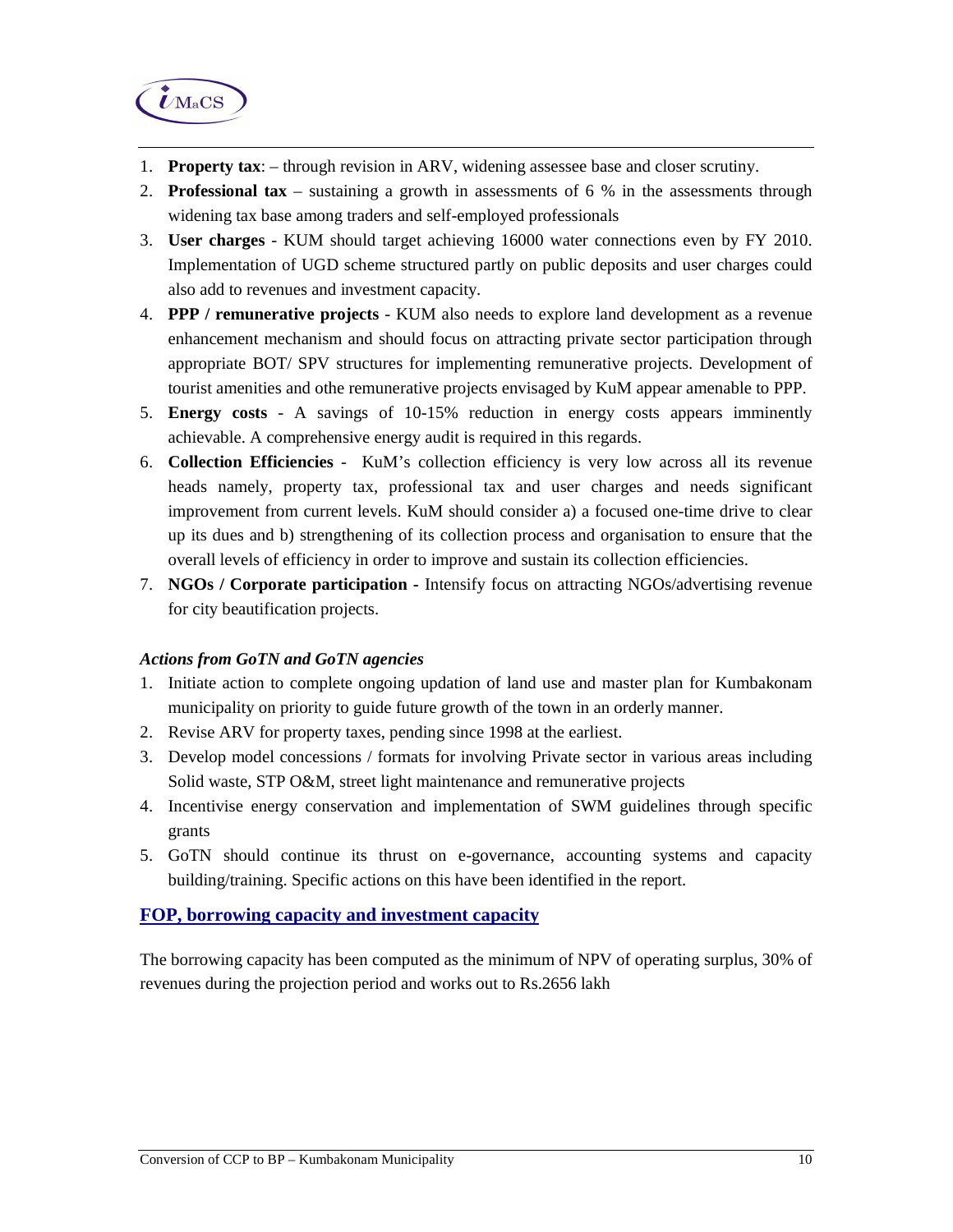| <b>Summary of FOP results</b>             |  |  |  |  |  |
|-------------------------------------------|--|--|--|--|--|
| 1472                                      |  |  |  |  |  |
| 2765                                      |  |  |  |  |  |
| 7.26                                      |  |  |  |  |  |
| 748                                       |  |  |  |  |  |
| 65%                                       |  |  |  |  |  |
| 26%                                       |  |  |  |  |  |
| Borrowing Capacity as a minimum of NPV of |  |  |  |  |  |
|                                           |  |  |  |  |  |
| 2,656                                     |  |  |  |  |  |
| 4,115                                     |  |  |  |  |  |
| 2,656                                     |  |  |  |  |  |
| 19,476                                    |  |  |  |  |  |
| 6,640                                     |  |  |  |  |  |
| 34%                                       |  |  |  |  |  |
|                                           |  |  |  |  |  |

#### **Exhibit 4 Summary of results of FOP**

At an aggregate level, assuming loans to be equivalent to 40 % of investment, sustainable investment capacity works out to Rs. 6640 lakh which is about 34 % of the total investment requirement.

While loans and own funds should be used to finance remunerative projects, KuM should leverage and utilize Grants from schemes like UIDSSMT and IHSDP to undertake non remunerative projects relating to slum development, canal desilting etc. As suggested earlier in the report, KuM should also consider involvement of private sector in implementing remunerative projects.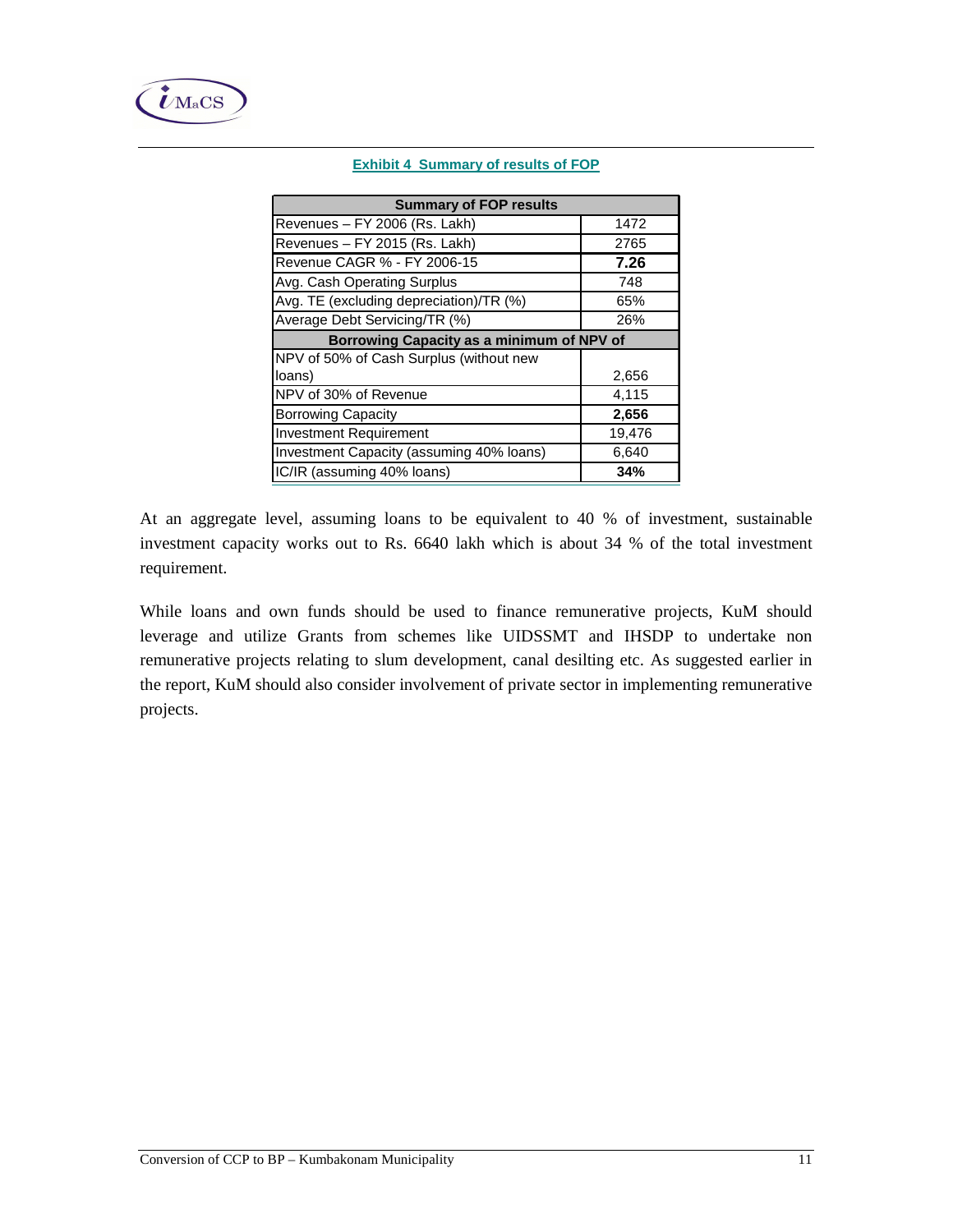

#### **Segment Outlay Rs. Lakh (2007-12) Ongoing projects and projects envisaged in Vision Plan**  Roads 1500 Kumbakonam has around 160 kms of roads. The municipality intends to complete the road works in 2006. Around 48 kms of road works at a cost of Rs.4.94Cr. are being undertaken presently. Bridges and Culverts 1 Storm Water Drains 1000 | The municipality needs to undertake projects to the tune of Rs. 10 Cr. for storm water drains Water Supply 2000 | Pilot project for providing 24x7 water supply in select wards to be subsequently scaled up in whole town. Installation of meters at various stages in the supply chain from head works, transmission system and distribution to minimise leakages and to have a centralised control of the network. Solid Waste Management 850 An integrated solid waste management program by procuring vehicles, equipments, establishing compost yards have been planned. Street Lights 75 Energy savings Proposal through private participation being considered Tourism projects and Remunerative Enterprises 2000 Construction of shops in bus stand, office buildings, commercial complexes, markets (daily and weekly) slaughter houses and 11 tourism / recreation projects identified by KuM Education 55 Renovation of elementary schools and noon meal centres Sewerage and Sanitation 2900 | Kumbakonam needs UGD to the tune of 105 kms. Out of this 84 kms has been completed and the balance 29 kms needs to be done. The municipality has estimated a requirement of Rs.2900 lakh for this purpose. Slum Development 9000 Rs. 1300 lakh already sanctioned under IHSDP Others 71 Dhobikana, Town beautification, rain water harvesting, etc

#### **Details of Capital Investment Plan**

**TOTAL 19476**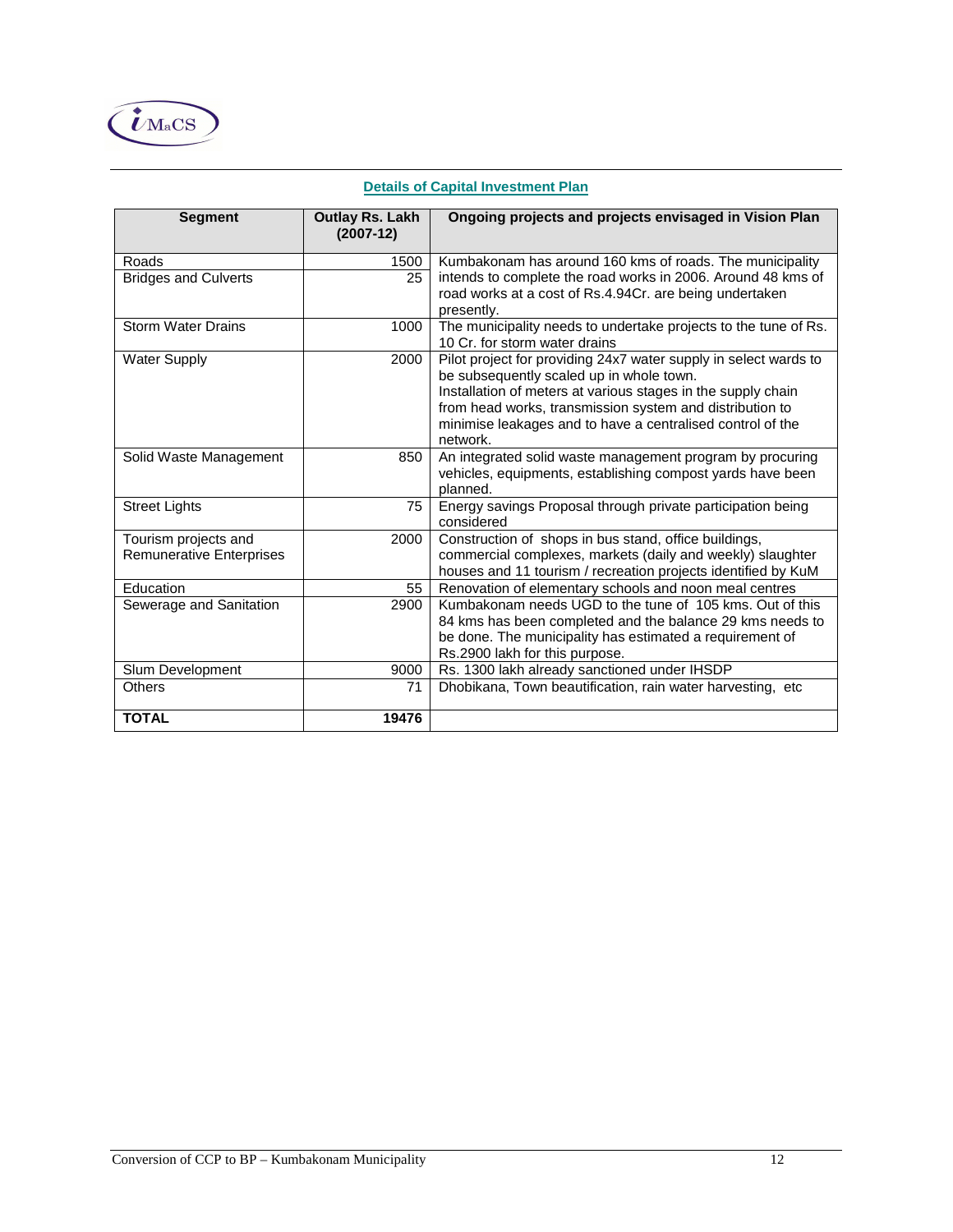

# 1. Introduction

# **1.1 Background to the study**

Kumbakonam is a special grade municipal town and the second biggest in terms of administrative status in Thanjavur district. Under the Tamil Nadu Urban Development Project - II (TNUDP-II), a City Corporate Plan (CCP) was prepared for Kumbakonam Municipality (KuM). The objective of the CCP was to outline a vision for development of the city and to identify strategies and tasks to be carried out by KuM. Subsequently, KuM has also developed a 5-year Vision Plan (2004-09), identifying projects that it plans to undertake during this period. In order to enable effective implementation of projects envisaged in its CCP and Vision Plan, the Tamil Nadu Urban Infrastructure Financial Services (TNUIFSL) mandated ICRA Management Consulting Services (IMaCS) for conversion of City Corporate Plan (CCP) into a Business Plan (BP).

#### **1.2 Scope of work**

The scope of work for the study covered a) assessment of the financial and operating aspects of KoM, b) Review issues relating to revenue realisation and cost management and identification of improvement (revenue enhancement and cost reduction) measures and c) Development of a Financial and Operating Plan (FOP), taking into account potential revenue enhancement and cost reduction measures.

#### **1.3 IMaCS approach to the study**

Exhibit 1.1 gives a snapshot of IMaCS' approach to the study. IMaCS's approach to the study involved four steps as detailed below:



#### **Exhibit 1.1 IMaCS approach to the study**

Conversion of CCP to BP – Kumbakonam Municipality 1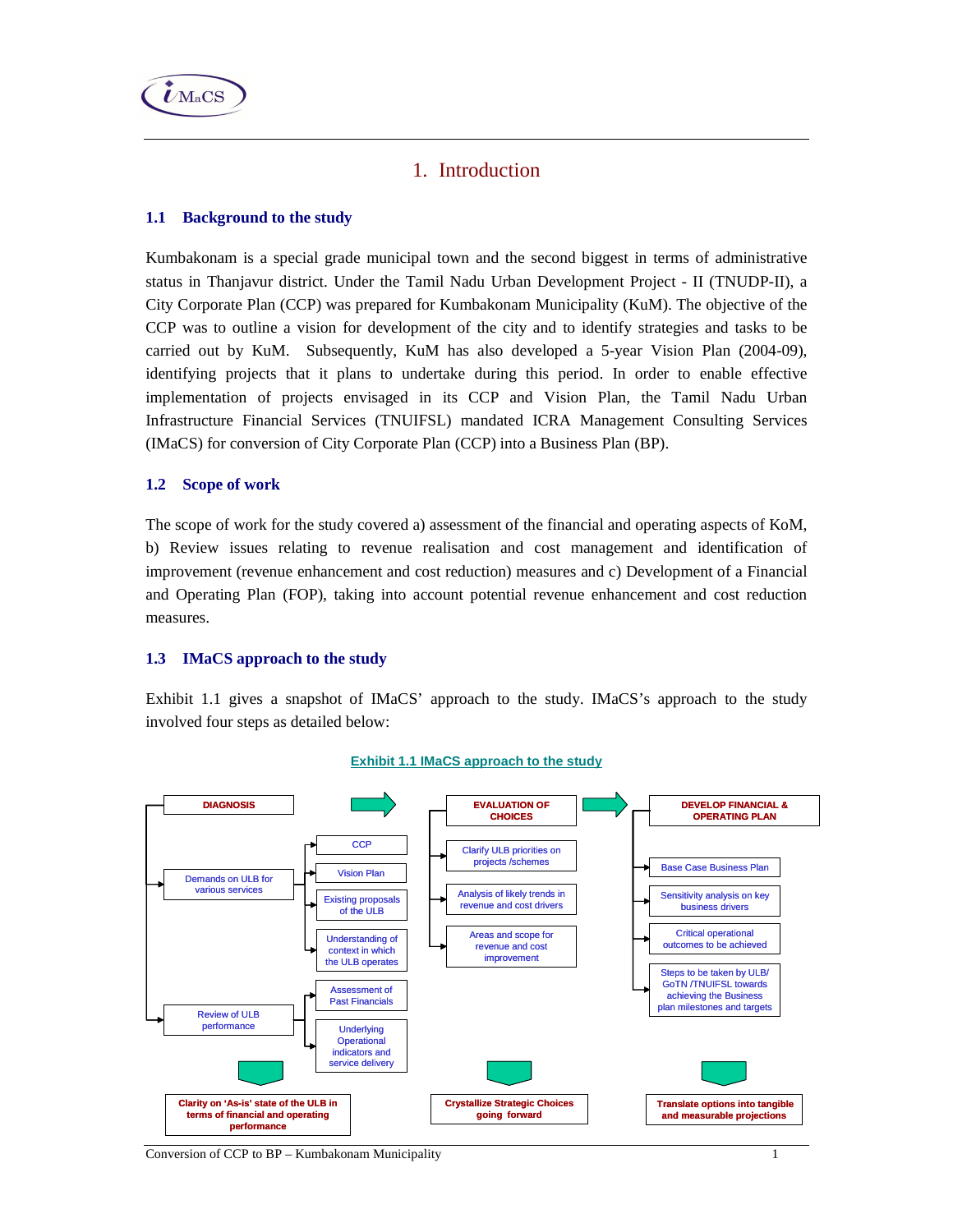

#### **1.3.1 Step I – Diagnostic review**

The diagnostic review involved an assessment of the current status of KuM, its activities and financial performance, review of the City Corporate Plan (CCP) and discussions with TNUIFSL and KuM. We had the opportunity to interact with the Commissioner and had extensive interactions with officials and select ward members of the municipality during our field visits.

We collected relevant information on the performance (operational and financial) from KuM. Our review was focused on the following areas:

- Financial position
- Operational performance
- Demands on urban services in the town/municipality

The diagnostic review was directed towards achieving a clear understanding of the operating and financial performance of KuM.

### **1.3.2 Step II – Evaluation of options for financial improvement and projects**

Based on the diagnostic review, we crystallised the options for KuM covering a) analysis of potential for revenue enhancement and cost management and b) Felt needs in terms of projects and estimate of capital outlay.

# **1.3.3 Step III – Projection of financial statements and estimation of investment and borrowing capacity**

We have projected financial statements for KuM under two scenarios namely, a) base case and b) with potential improvements. Under both scenarios, the optimum borrowing capacity and sustainable investment capacity have been computed.

#### **1.3.4 Step IV - Consultations and Finalisation**

The Draft Final Report for the study was presented to the office of CMA, officials of KuM and TNUIFSL in April 2006.

Subsequently, the report was discussed with Chairperson and officials in November 2007 to factor the views and aspirations of the Council in the report.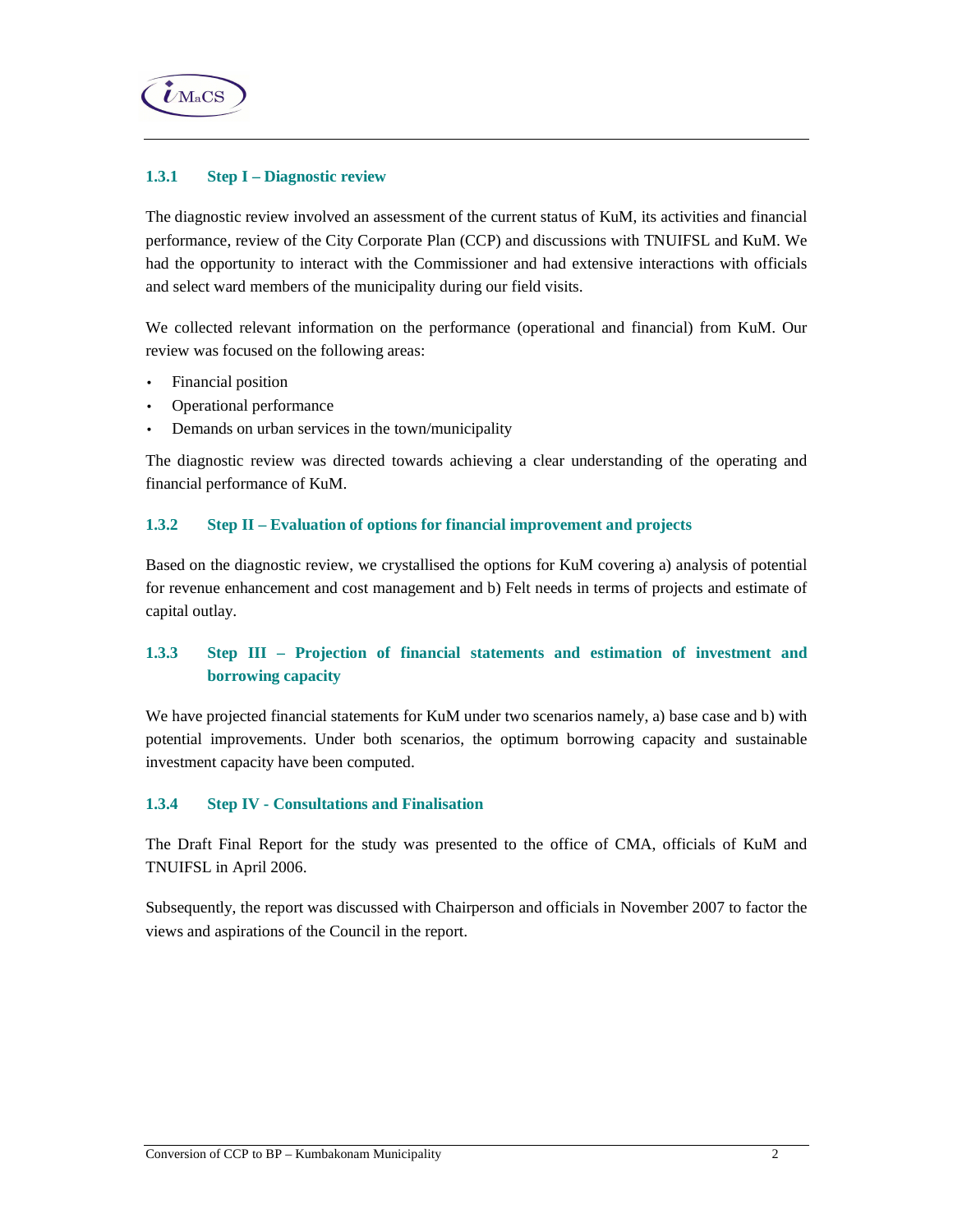

# **1.4 Structure of the report**

This report presents our findings and recommendations from the study and is organised as follows:

- **Section 1** Introduction
- **Section 2** Kumbakonam a brief profile
- **Section 3** Review of operating performance
- **Section 4** Analysis of financial performance
- **Section 5** Potential areas for improvement
- **Section 6** Business plan and investment capacity of KuM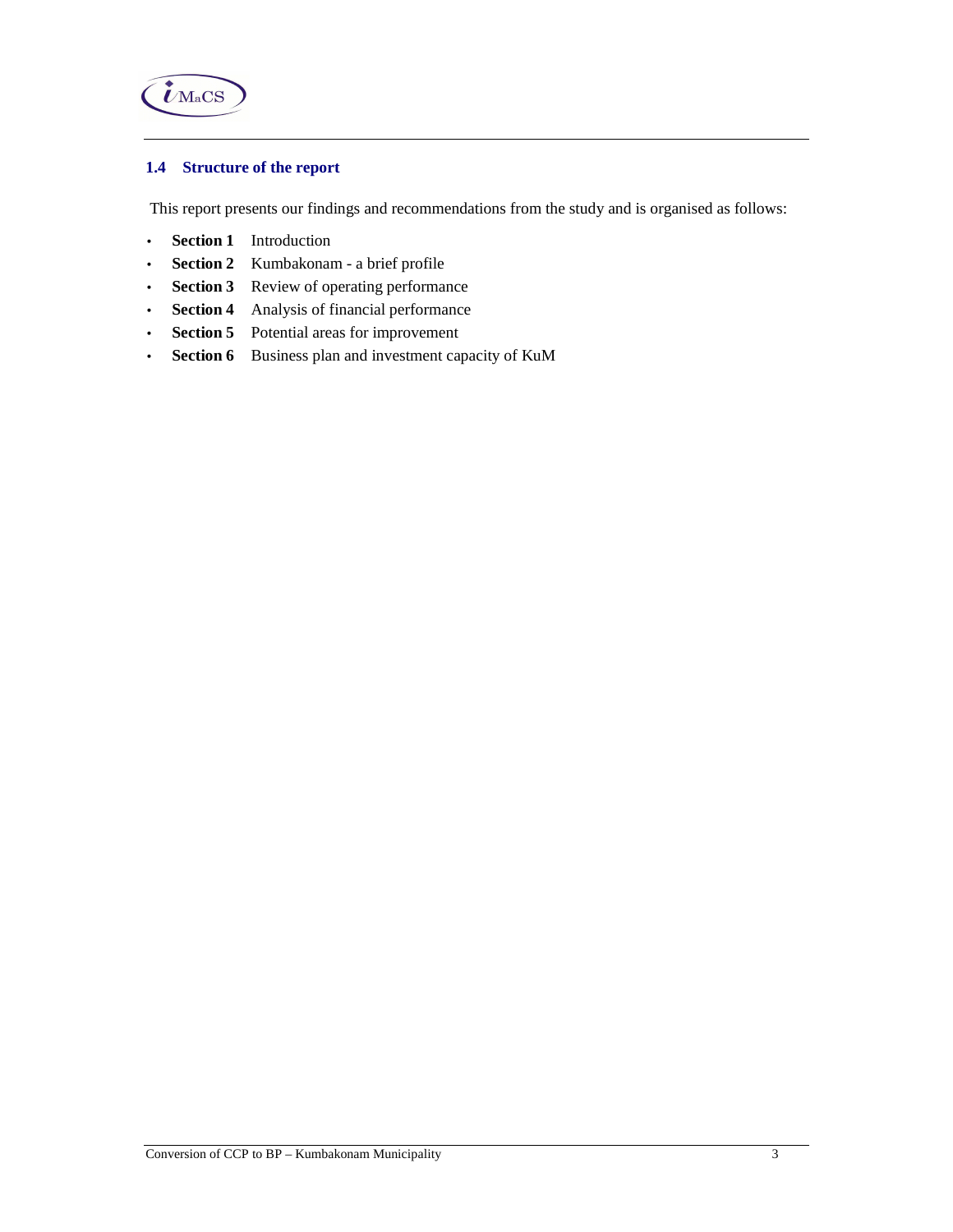

# 2. Kumbakonam - a brief profile

## **2.1 Location and connectivity**

Kumbakonam is a special grade municipal town and the second biggest in terms of administrative status in Thanjavur district. It is located 313 km from Chennai on the South, 90 km from Trichy on the East, and 40 km from Thanjavur on the Northeast. The town is a religious centre, with the presence of a large number of temples. It has gained importance as a commercial and industrial (small-scale) centre during the last quarter of the  $19<sup>th</sup>$  century. The town is famous for Mahamagam festival, which is celebrated once in 12 years. The town has over 188 temples of various historical periods scattered throughout the town. The town is bound by the river Cauvery on the north and river Aresalar on the south.

#### **2.2 Social and demographic characteristics**

#### **Kumbakonam with a total land area of 12.5 sq. km had a population of 140,021 in 2001.**

The population of Kumbakonam was 140,021 in 2001, implying a growth of 4.3%% over the population of 48,003 in 1991. Exhibit 2.2 below shows that the population growth has slowed down during the last couple of decades. This has primarily been due to Kumbakonam's geographical constraints in terms of limited land area and industrial potential. There has also been an outward migration from the town during this period.

| Year | <b>Population</b> | <b>Decadal</b>   |               |
|------|-------------------|------------------|---------------|
|      | <b>Population</b> | <b>Variation</b> | Growth rate % |
| 1951 | 91648             | 2460             | 36.81         |
| 1961 | 92581             | 933              | 1.02          |
| 1971 | 113130            | 20549            | 22.20         |
| 1981 | 132832            | 19702            | 17.41         |
| 1991 | 139449            | 6617             | 4.98          |
| 2001 | 140021            | 572              | 0.4%          |

#### **Exhibit 2.1 Population trend**

*Source: Census of India* 

The urban agglomeration<sup>1</sup> of Kumbakonam recorded an overall literacy rate of 86.36% with female literacy of 76.76%, while the sex ratio was 1010 females per 1000 males. Thus Kumbakonam compares favourably in terms of literacy and sex ratio compared to state averages on these indicators and even relative to overall urban population.

The increase in the proportion of population living in slums is also a cause for concern. KuM has recently carried out a survey to update the population in slums and the level of service amenities provided to various slum areas within the town. The survey covered 45 streets / areas in 31 wards in

 $\overline{a}$ 

<sup>1</sup> Source: http://gisd.tn.nic.in/census-paper2/Statments/stat\_7\_4.htm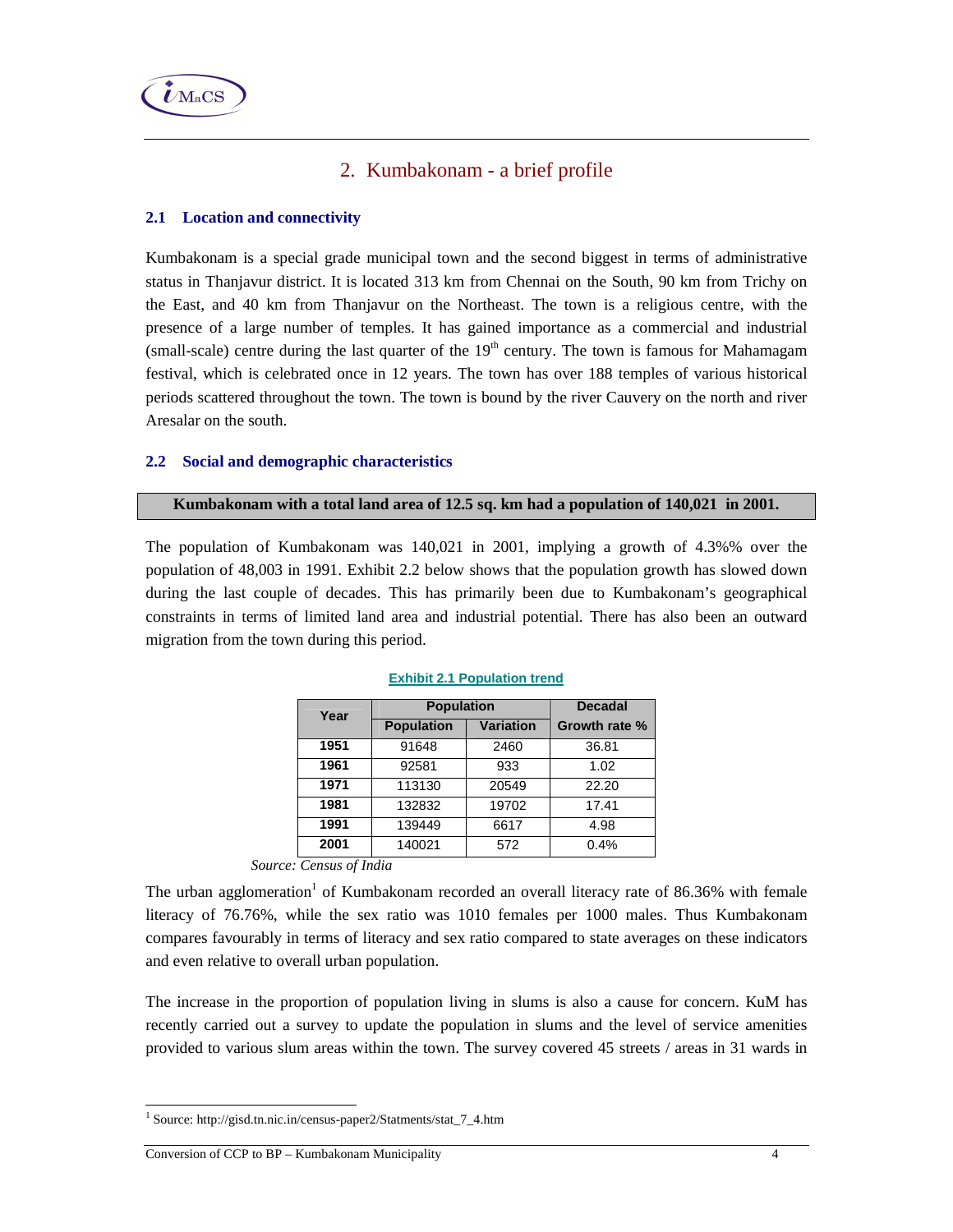

the town that have slums and also prepared the level of urban service amenities in these areas. This survey also highlights the need for a greater focus on slum rehabilitation and resettlement.

### **2.3 Economic Development**

#### **2.3.1 Composition of workforce**

Only 30% of the population was engaged in economic activity (in 1991) indicating the limited opportunities and the need to exploit new opportunities to promote the economy. The occupational pattern for the city (available only as of 1991) indicates that more than 60% of the workforce is engaged in the tertiary sector. There are limited avenues for primary activities within the town and less than 2% of the workforce was engaged in primary activities.

## **2.3.2 Economic activities**

Kumbakonam is a temple town in the vicinity of large-scale agricultural activity, which supports trading and commercial activities. The CCP observes that there are only about 194 industries exist in the town, of which 57 are rice and flourmills. Only two units employ more than 100 workers and manufacture tobacco products.

# **Heritage / Handicraft activity, particularly handloom silk weaving and bronze sculpture making are a prominent occupation in the town**

Kumbakonam has a fairly large silk weaving segment, well-known for its Thirupuvanam sarees in the market. The CCP observes that silk weaving activity forms the second largest occupation after agriculture in Kumbakonam and estimates that about 5000 families are employed directly / indirectly in the silk weaving sector in the town. An estimated 50 lakh sarees are being produced annually from this cluster and sent to markets both in India and abroad. Apart from the Thuvarkurichi area, which is an important cluster for weaving activity, weaving is also located in Nayankara Chetty street, old Aranmanai street and along the community temples including Birman koil, Karumpaiyira Vinayakar temple and Kalika Parameswari temple.

Kumbakonam is also home to a well-know bronze handicraft cluster. The Tamil Nadu Handicraft Development Corporation (Poompuhar) was set up in Swamimalai to train artisans and foster this art. The CCP points out that in spite of a market among hotels, temples and offices, the art of bronze sculptures has not been leveraged to its full potential and indicates that there is significant export potential especially to the markets of Singapore and Malaysia.

The important commercial activities of the town are Arecanut products, brass vessels and textiles. Commercial activities are generally concentrated in and around the temples and market areas. The CCP observes that three markets namely, Kamarajar market, Nehru market and Fish market support bulk of the commercial activities. Exhibit 2.2 captures the key commercial areas and the type of activities in Kumbakonam.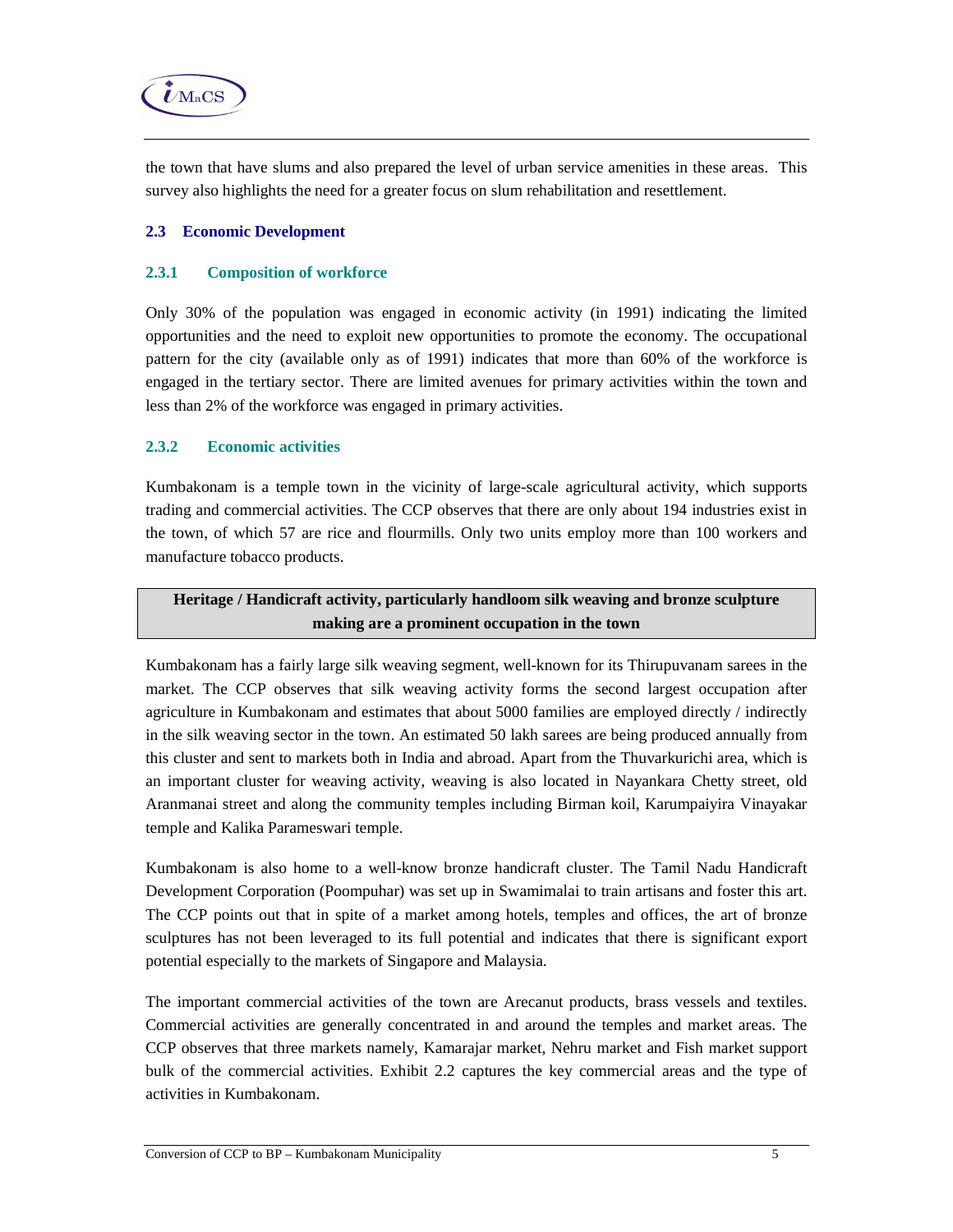| Area                      | <b>Activity</b>                    |
|---------------------------|------------------------------------|
| Ayikulam road             | Lodging, Hardware                  |
| Dr. Moorthi road          | General shopping Nehru market      |
| Chakkarapani South street | Godowns, whole sales markets       |
| Kumbeswarar North street  | Brass, stainless steel vessels     |
| <b>TSR Big street</b>     | Jewelry, Banks, financial services |
| Head Post Office road     | Automobiles, Lodging               |
| Town hall Road            | General shopping                   |
| Thanjavur Road            | <b>Textiles</b>                    |
| Kamarajar market          | Vegetables                         |

#### **Exhibit 2.2 Commercial centres and activities**

The CCP highlights the need to guide future commercial developments in the periphery of the town and calls for a comprehensive approach to evolve suitable plan for protecting the heritage value of the temples in the town.

# **2.4 Heritage development and tourism potential**

**There appears to be potential for Kumbakonam to leverage its heritage infrastructure and spur economic development through tourism initiatives. But this would require focused interventions in terms for restoring heritage sites and in providing necessary infrastructural facilities relating to connectivity, hospitality and sanitation.** 

There are more than 180 temples in Kumbakonam, six of which particularly attract a large number of devotees every year. As a result Kumbakonam has a significantly high floating population. The CCP stresses the need to focus on protecting the heritage areas around the temples, especially in the context of the limited urban areas available within the town and observes that the Directorate of County and Town Planning (DTCP) has initiated the process of identifying heritage development and recommends the following measures in this regard.

- Delineation of heritage zone for a radius of 1 km
- Factoring the heritage aspects in the Land-use master planning process
- Formation of a heritage committee to review the process and development around the area.

#### **2.4.1 Heritage areas**

Heritage areas in Kumbakonam comprise:

- **Temples** The prominent temples in Kumbakonam include Adi Kumbeswarar temple, Sarangapani temple, Somessar temple, Nageswaran temple, Ramaswamy temple, Chakkarapani temple and Pana Pureeswarar temple.
- **Religious Institutions** Kumbakonam is home to the famous Maharaja Kala Shre Govindha Theekshidar Veda Kavya Pada Salai, which is engaged in training youth in vedic literature and other religious activities. Sankara madam, Govinda Kudi and Ahobila madam are other major institutions in Kumbakonam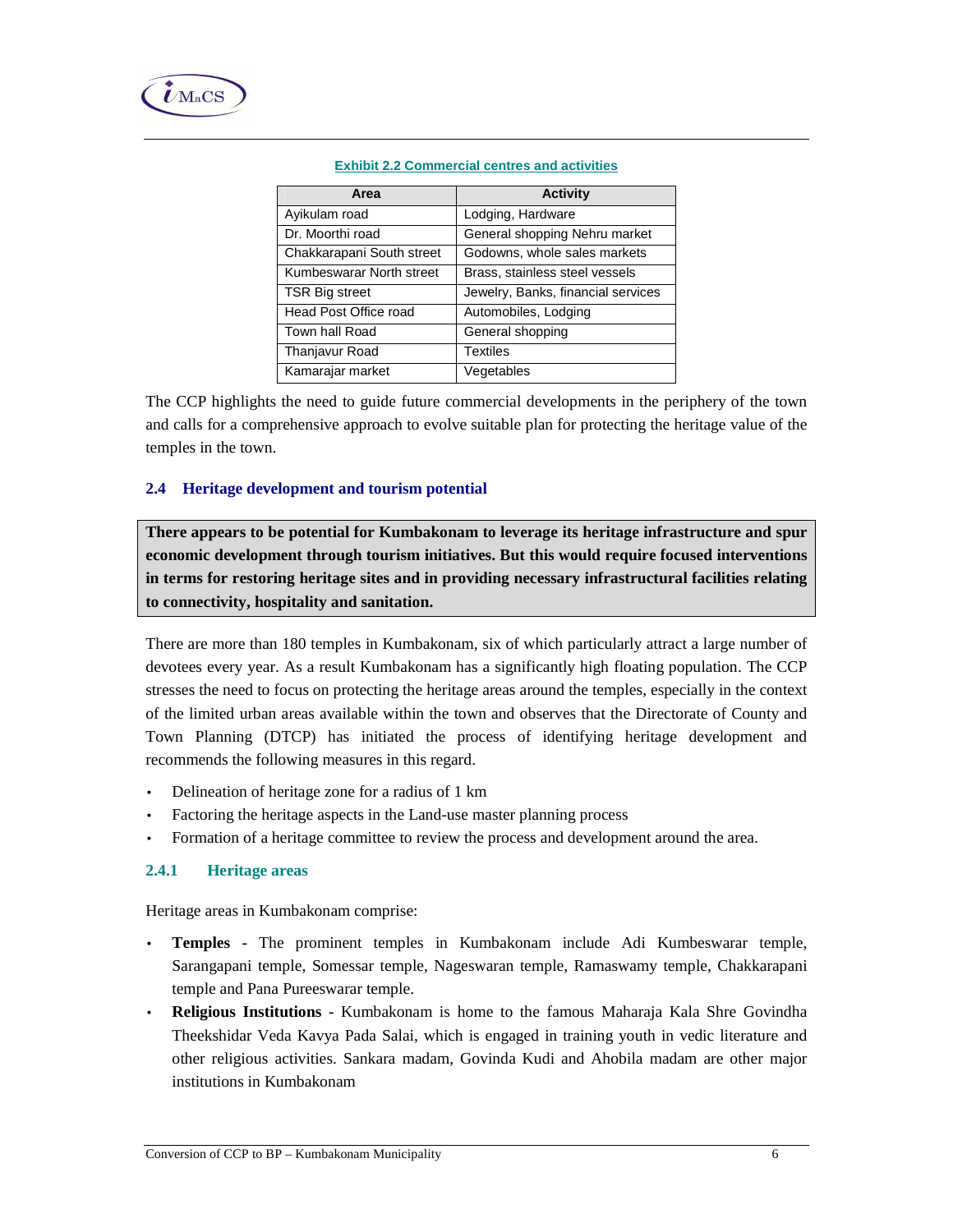

- **Environmentally sensitive areas** These include the numerous holy tanks and riverfront areas and include the renowned Mahamaham tank (famous for its Mahamaham festival held every 12 years during which devotees throng to Kumbakonam to take a holy dip in the tank), Porthamarai Theertham, Paga Theertham and Ghats of River Cauvery and Arasalar
- **Minor Heritage areas** These include the traditional settlements of various social groups. The traditional houses are linear and endowed with architectural features including the Columnar Thinai, Madam, Muttrum etc.

Absence of organised parking areas around the temples and creation of shops and commercial establishments in their vicinity is leading to devaluation of these heritage structures. Some heritage structures are in dilapidated condition and are in need of restoration. Water in the temple tanks tend to become polluted and act as breeding ground for mosquitoes. There is also a need to limit the development of high rise buildings in the temple area to protect the view of these heritage structures. The limited road width and approach geometry becomes a constraining factor during the Mahamaham festival. Encroachments and residential developments are affecting the river front and leading to environmental degradation.

#### **2.5 Land use management**

#### **2.5.1 Issues in land-use**

The town extends for an area of 12.58 sq.km with the local planning area extending for 64.02 sq. km. Exhibit 2.2 provides a snapshot of the land use pattern in Kumbakonam.

| SI. No | <b>Type</b>               | (in<br>Area | % of total |
|--------|---------------------------|-------------|------------|
|        |                           | Hectare)    |            |
| 1      | Residential               | 403.68      | 32.09      |
| 2      | Commercial                | 34.61       | 2.75       |
| 3      | Industrial                | 15.27       | 1.21       |
| 4      | Roads                     | 125.44      | 9.97       |
| 5      | Public and semi-public    | 81.46       | 6.48       |
| 6      | Services and utilities    | 15.64       | 1.24       |
| 7      | Open space and recreation | 2.11        | 0.17       |
| 8      | Vacant                    | 17.18       | 1.37       |
| 9      | Non urban use             | 562.61      | 44.72      |
|        | Total                     | 1258.00     | 100        |

#### **Exhibit 2.2 Land-use in Kumbakonam**

**A significant 44% of the land is non-urban area due to the presence of rivers, lakes, water bodies, agricultural land etc, while vacant areas accounts for less than 2 % of the land available. Thus Kumbakonam faces significant limitations for spatial growth.**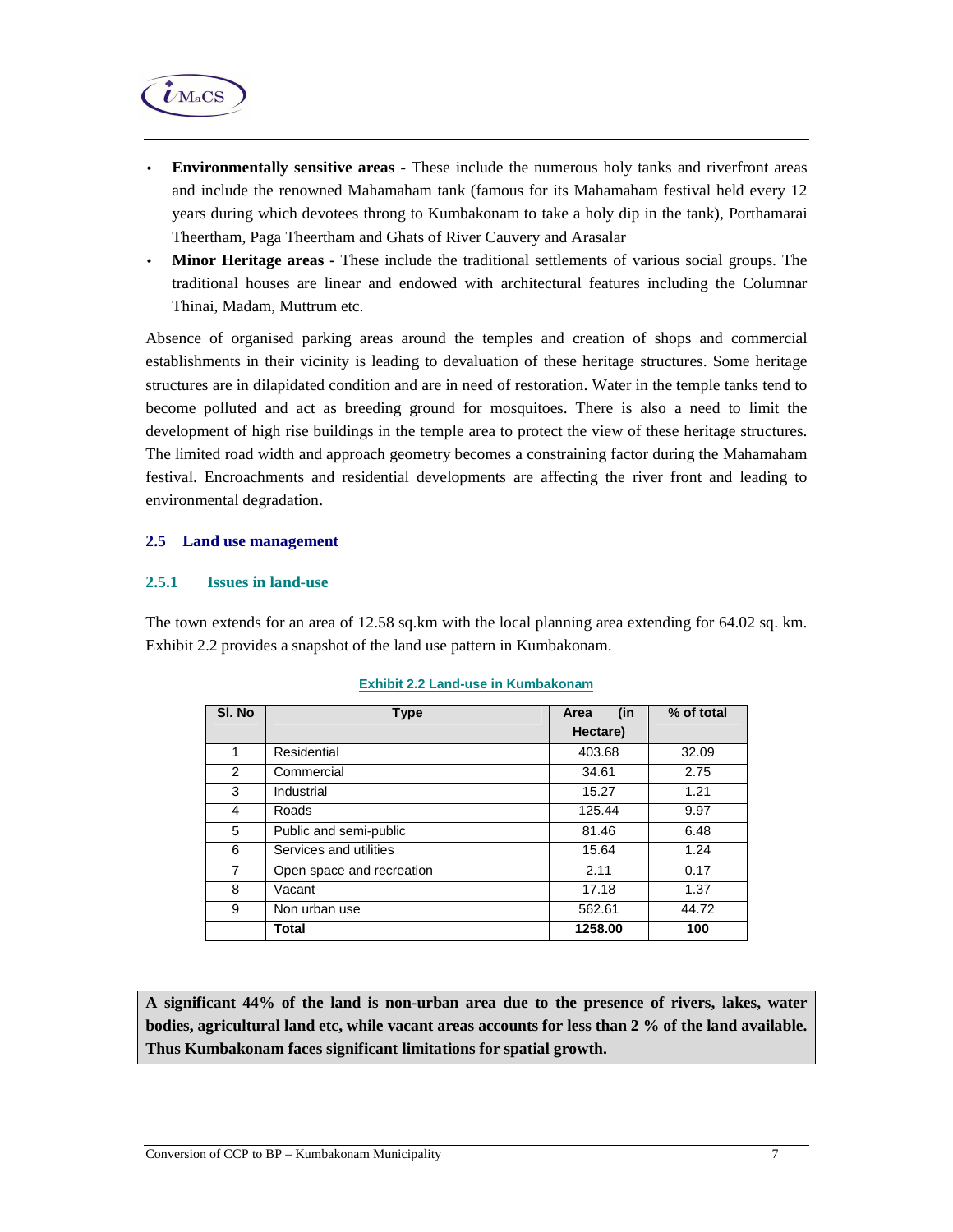

Being a temple town, residential areas account for nearly 32% of the total land area. Roads account for nearly 10% of the total area while public/semi-public areas account for nearly 7 % of the land area. Land for commercial activities accounts for less than 3% of the total area. The CCP points out the congestion due to this within the city areas and points out the need to direct commercial activities to the periphery of the town.

## **2.6 Strategy for development**

We have highlighted below some key interventions for effective land use management, some of which have been suggested in the CCP as well:

- **Decongesting city areas**  The limited land available in the town makes it congested and there is a need to direct commercial activities to the periphery of the town including provision for slum rehabilitation and re-settlement.
- **Focused heritage area restoration** KuM needs to undertake some focused actions to restore and preserve its heritage areas.
- **Water front development -** Encroachment and pollution have led to degradation of the town's canals/water fronts. These issues need to be addressed on priority.
- Master Plan The CCP observes that there is a need for better coordination among nodal agencies with respect to land-use management and preparation of town planning schemes.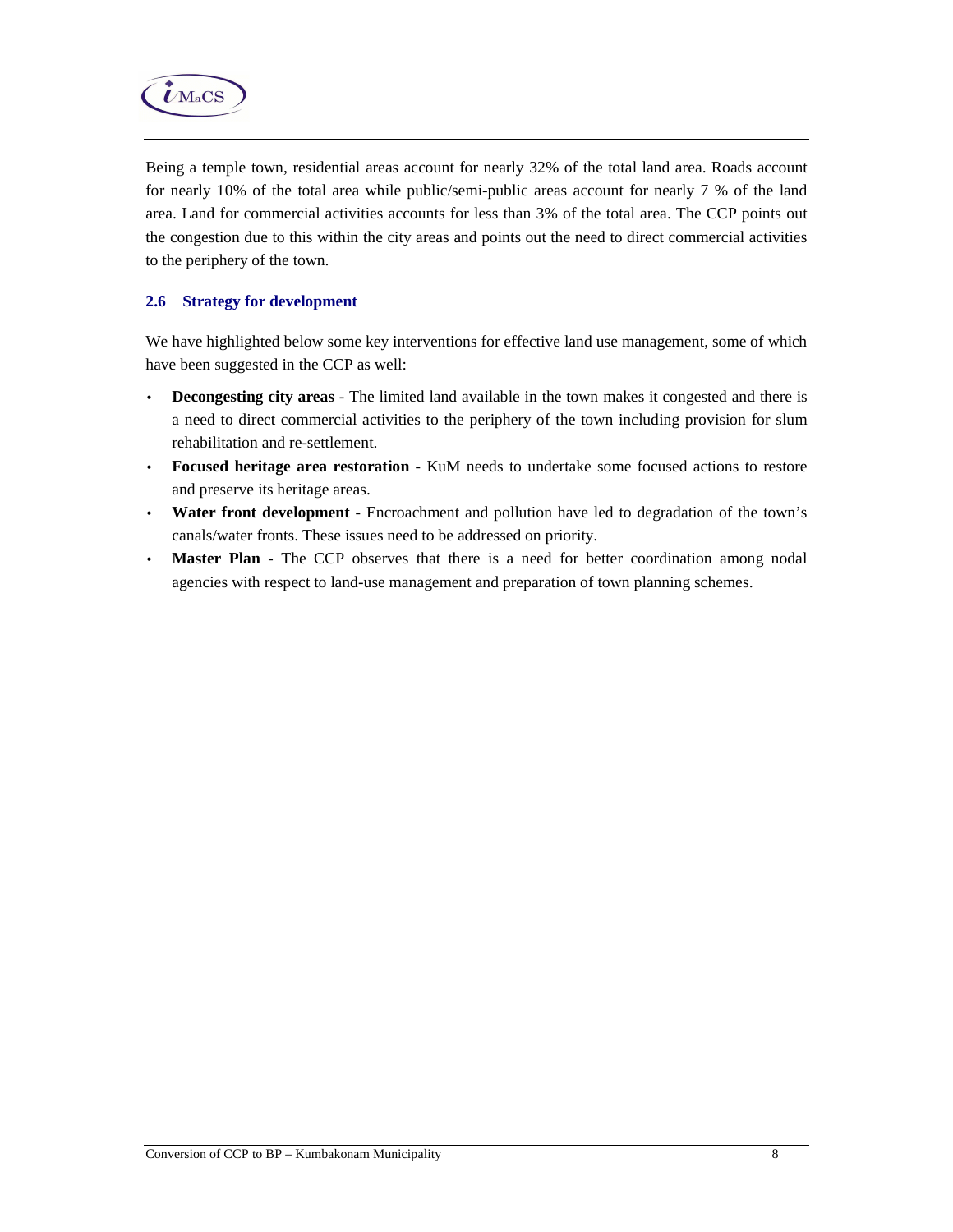

# 3. Review of operating performance of KuM

This section presents a review of the status of infrastructure development undertaken by KuM.

# **3.1 Water Supply**

## **3.1.1 Sources and distribution**

Kumbakonam had its supply earlier through two schemes from river Cauvery (headworks at Valayapettai) and river Coleroon (head works at Kudithangi) at a distance of 3.5 km and 11 km respectively. However these two schemes were able to supply only 7.78 MLD as against the requirement of 13.22 MLD (for a population of 150,000 at 90 LPCD). Therefore, a new combined water supply scheme (with a designed capacity to serve 250,000 by 2026) was implemented. This augmentation scheme was done at a cost of Rs. 17 crore with loan assistance from HUDCO and TUFIDCO. The details of the new scheme is provided in Exhibit 3.1

#### **Exhibit 3.1 Water Supply in Kumbakonam - key aspects**

|                                | Scheme I             |
|--------------------------------|----------------------|
| Source                         | Coleroon             |
|                                | (Infiltration wells) |
| Location of Head works         | Kudithangi           |
| Distance from the City         | 6 km                 |
| Collection well capacity       | 3 lakh litres        |
| Yield                          | 2000 LPM             |
| No. of OHTs                    | 5                    |
| Throughput capacity of OHTs    | 15 MLD               |
| Distribution pipeline length   | 100 km               |
| <b>Daily Supply</b>            |                      |
| Domestic                       | 15.8 MLD             |
| Commercial                     | 1 MLD                |
| Number of public fountains     | 720                  |
| <b>Estimated Loss of water</b> | 5%                   |

The water is drawn by pumping and transmitted to 9 Overhead Tanks located in various parts of the town. In the initial stage water drawn from river Cauvery is directly transmitted to the town. In addition, water is also drawn from Coleroon river and conveyed to Valayapettai Ground level reservoir, from where it is transmitted. For the purpose of distribution the town is divided into 10 supply zones with a total distribution length of 105 km. There are 9 OHTs in different areas with a total capacity of nearly 7.5 MLD. Currently the local body provides a net supply of nearly 16 MLD per day after losses.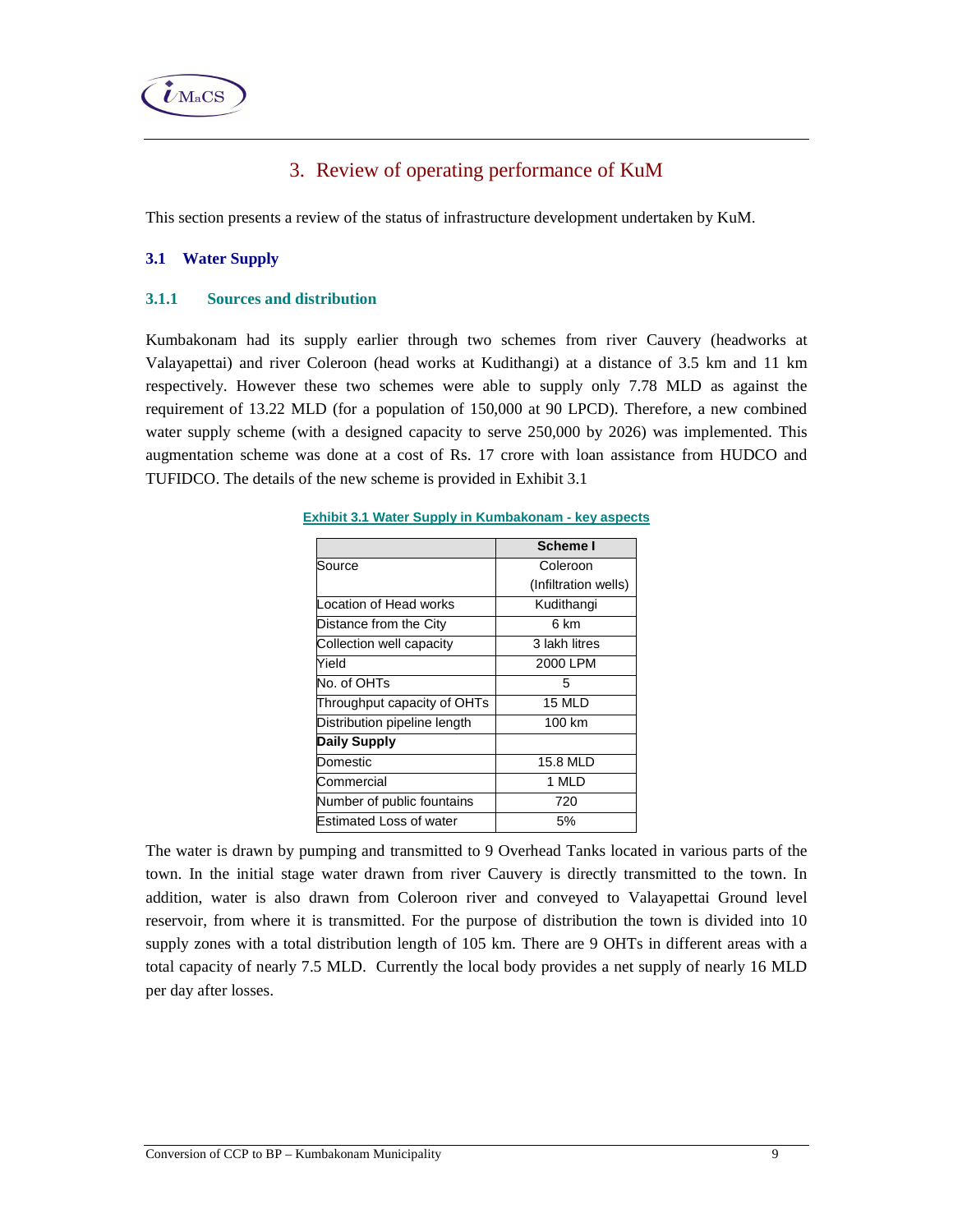

## **3.1.2 Level of access**

The DCB statement provided to us (as of March 2005) indicates that Kumbakonam had 10,275 water connections. We understand from our discussions with KuM that the water connections have increased to 11,700 during the current year. Apart from this KuM has nearly 720 water fountains across the town.

|                                          | Actual | <b>Norm</b> |
|------------------------------------------|--------|-------------|
| Per Capita Supply (LPCD)                 | ~100   | 90          |
| Leakage / Losses (% of supply)           | 0.5%   | $5 - 10$    |
| Treatment capacity (% of supply)         | 100    | 100         |
| Distribution coverage (% of road length) | 100    | 100         |
| Adequacy of Storage (% of net supply)    | 56%    | 50          |
|                                          |        |             |
| Water connections (Nos)                  |        | 11,700      |
| Coverage (% of properties assessed)      | 50%    |             |
| Public stand posts (Nos)<br>720          |        |             |

#### **Exhibit 3.2 Water Supply – Service level**

 *Source: CCP, IMaCS analysis, SFC questionnaire -2005* 

### **3.1.3 Key issues**

Some of the key issues with respect to water supply are highlighted below:

- **Demand Supply With the augmentation scheme, Kumbakonam appears to have adequate** water supply in place for its future needs.
- **Scope for adding water connections –** Water connections account for only 50 % of the number of properties assessed and indicate the scope for adding more connections. However, the high number of public fountains could constrain the ability of KuM to add more connections.
- **Poor collection efficiency -** Overall collection efficiency had declined steeply over the last few years and was only 32% in FY 2005. The low current collection efficiency (27%) is a major cause for concern, especially considering the significant debt servicing obligation that KuM has.

#### **3.1.4 Plans**

KuM has initiated a pilot project for providing 24x7 water supply in select wards to be subsequently scaled up in whole town. KuM is also planning installation of meters at various stages in the supply chain from head works, transmission system and distribution to minimise leakages and to have a centralised control of the network.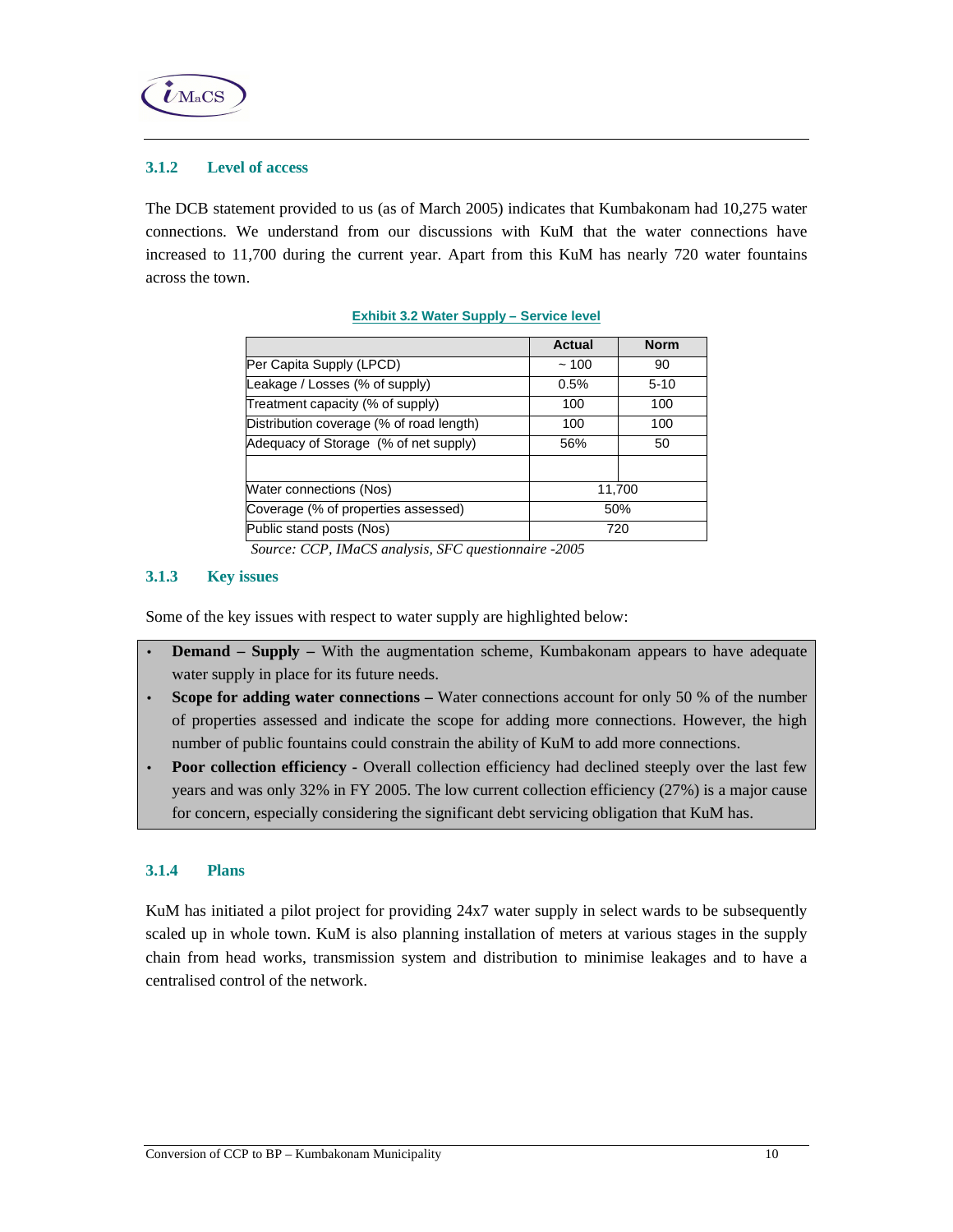## **3.2 Sanitation**

# **Kumbakonam is currently implementing an Underground sewerage system with assistance from the National River Conservation Directorate (NRCD)**

Kumbakonam is in the process of implementing a comprehensive Underground drainage scheme with assistance from NRCD at an outlay of Rs. 60 crore. Nearly 80 km of the pipeline for the project has been completed with nearly 25 km work in progress. KuM is also in the process of deciding the configuration and other details for the Sewerage Treatment Plant. KuM is contemplating O&M of the Sewerage Treatment Plant through private sector participation. Exhibit 3.3 provides details of the existing sanitation facilities in Kumbakonam.

As per information from the CCP, nearly 62% of the population has access to septic tanks, while another 9% have access to low cost sanitation. Nearly 28% of the population do not have access to organised sanitation facilities. There are nearly 71 public conveniences of which 9 are pay and use toilets. The CCP observes that nearly 20 of these are in damaged condition.

# **Exhibit 3.3 Sanitation facilities – coverage of population**

|                                | $%$ of     |
|--------------------------------|------------|
|                                | households |
| Septic tanks                   | 62%        |
| Low cost sanitation            | 4%         |
| Public conveniences            | 5%         |
| Total                          | 71%        |
| % of households without access | 29%        |
|                                |            |

*Source: CCP* 

Kumbakonam needs UGD to the tune of 105 kms. Out of this 84 kms has been completed and the balance 29 kms needs to be done. The municipality has estimated a requirement of Rs.2900 lakh for this purpose.

#### **3.3 Storm water drains**

Storm water drains are provided in approximately 73% of the total road length within KuM limits. Exhibit 3.4 provides the details.

| <b>Details</b>                | Length in km | % coverage |
|-------------------------------|--------------|------------|
| Open pucca / surfaced         | 40.00        | 30%        |
| Kutcha / unlined              | 63.00        | 43%        |
| Total Drains (km)             | 103.00       | 73%        |
| Roads without drains          | 38.00        | 27%        |
| <b>Total Road Length (km)</b> | 141.00       | 100%       |

#### **Exhibit 3.4 Storm water drain network**

*Source: CCP*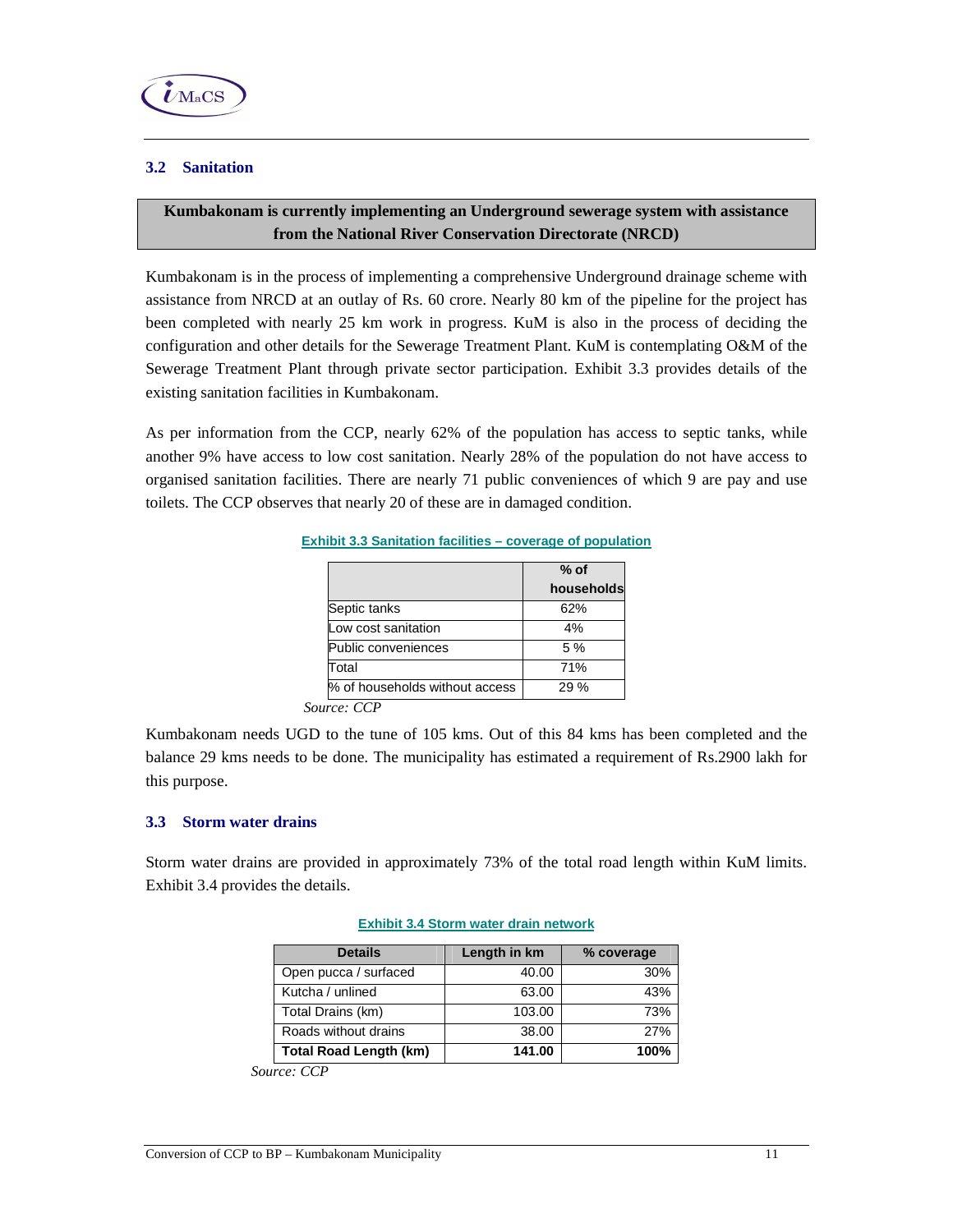

Nearly 61% of the existing drains are Kutcha and unlined, which require upgradation to pucca surfaced drains. During our interactions with KuM, officials pointed out the need to develop the roads / storm water drains in an integrated manner and that they plan to undertake this development on completion of the ongoing UGD scheme.

### **3.4 Solid Waste Management**

Kumbakonam generates nearly 85 MT of solid waste per day, of which nearly 75 MT (or 88%) is collected. Exhibit 3.5 gives the current status of solid waste management. The disposal yard is located in Sesambadi villages about 12 km from the town and is not adequate (vis-à-vis the norm of 1 acre per 1000 population). KuM is in the process of adding another 15 acres of land.

The CCP observes the need to add additional equipment for waste collection and to enable 100% coverage. It also suggests involvement of private participation/involvement of NGOs in primary waste collection.

| Generation / day          |                                             |
|---------------------------|---------------------------------------------|
| Domestic                  | 32                                          |
| Commercial                | 22                                          |
| Industrial                | 11                                          |
| Public and semi public    | 14                                          |
| Market waste              | 10                                          |
| Total                     | 89                                          |
| Collection / day          | <b>75 MT</b>                                |
| Disposal yard / area      | $1/5.6$ acres                               |
| <b>Method of disposal</b> | 20 T per day through<br>anerobic composting |

#### **Exhibit 3.5 Solid Waste Management - current status**

 *Source: Discussion with KuM officials* 

KuM's Vision Plan outlined the following priorities with respect to Solid Waste Management

| <b>Action</b>                      | <b>Outlay (Rs. Lakh)</b> |
|------------------------------------|--------------------------|
| Development of modern compost yard | 92.00                    |
| Development of 2 transfer stations | 48.20                    |
| Cost of land for additional yard   | 15.00                    |
| Awareness program                  | 1.80                     |
| Total                              | 157.00                   |

#### **3.5 Roads and transport characteristics**

Exhibit 3.6 provides details of the road network under the jurisdiction of KuM.

**Exhibit 3.6 Road network**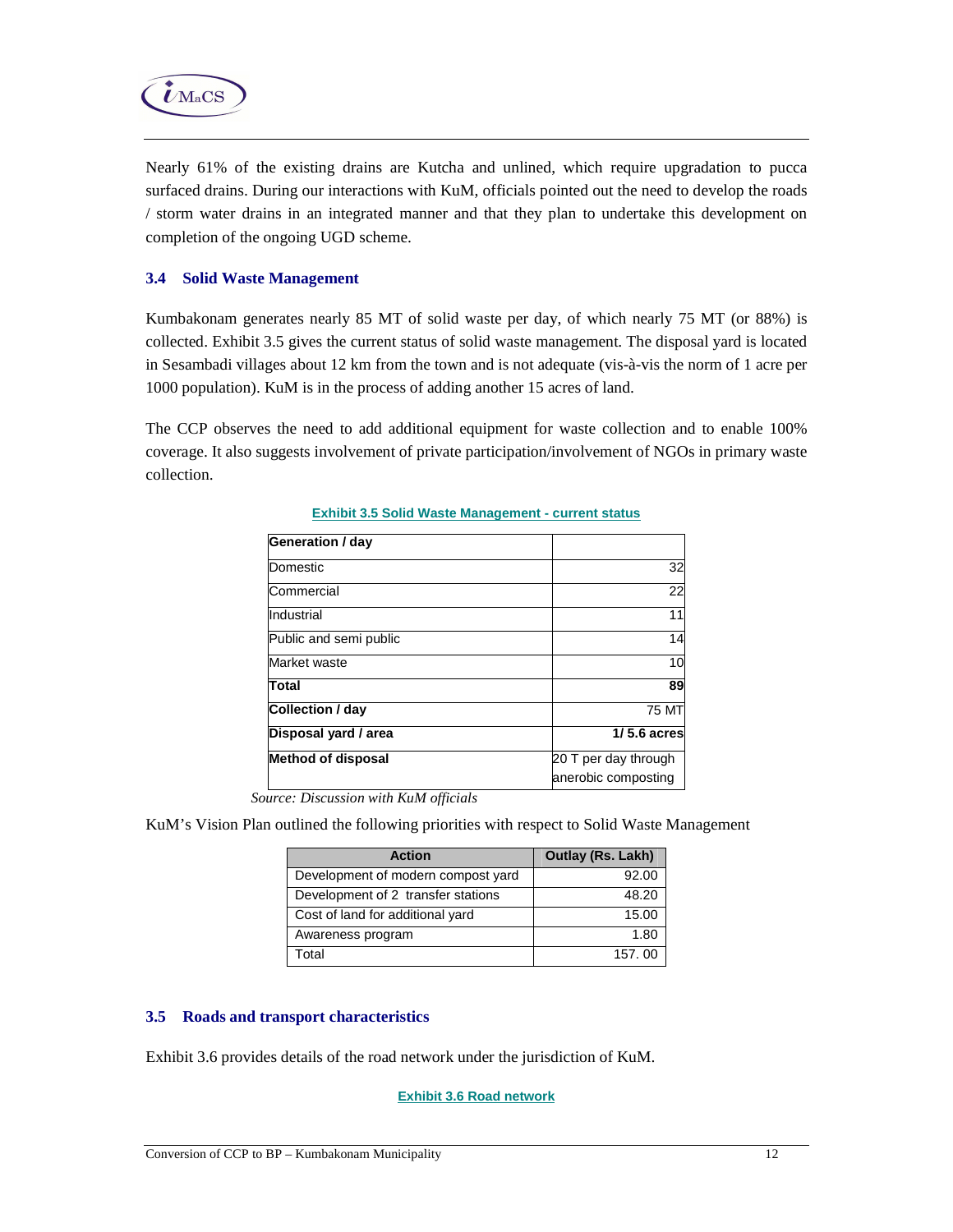

| Type                     | <b>Municipal Roads</b> |        | <b>State Highways</b> |        | <b>Total</b> |        |
|--------------------------|------------------------|--------|-----------------------|--------|--------------|--------|
|                          | km                     | $\%$   | <b>km</b>             | $\%$   | km           | $\%$   |
| BT. Roads                | 78.19                  | 64     | 18.71                 | 100    | 96.90        | 69     |
| Cement Concrete pavement | 19.75                  | 16     |                       |        | 19.75        | 14     |
| W.B.M roads              | 8.85                   | 7      |                       |        | 8.85         | 6      |
| Earthen Roads            | 15.5                   | 13     |                       |        | 15.5         | 11     |
| Total                    | 122.29                 | 100.00 | 18.71                 | 100.00 | 141.00       | 100.00 |

KuM maintains a road network of 122 km of which surfaced roads (both B.T. and CC) constitute 80 %. In addition, about 18.7 km of highway roads traverses the KuM area.

The roads in Kumbakonam are in bad condition due to the digging for the ongoing UGD project and the heavy rains in the last few months. Kumbakonam's Vision Plan indicates an outlay of Rs. 530 lakh for improving nearly 59 km of roads within the municipality during FY 2006 and FY 2007

### **3.6 Street lights**

Exhibit 3.7 provides details of streetlight infrastructure in Kumbakonam. Nearly 72 % of the lights are tube lights and 28 % are sodium vapour lamps. Tube lights are provided in interior streets, while sodium vapour lamps are provided at the major roads and junctions. The average length of road per street light works out to 23 m as against the municipal norm of 30 m.

|                     | <b>Total</b> |               |
|---------------------|--------------|---------------|
|                     | <b>No</b>    | $\frac{9}{6}$ |
| Sodium Vapor Lamps  | 1420         | 32.7%         |
| Mercury Vapor Lamps | 17           | 0.4%          |
| Tube lights         | 2897         | 66.7%         |
| High Mast lamps     | g            | 0.2%          |
| Total               | 4343         | 100.0%        |

#### **Exhibit 3.7 Existing Street Lighting Facilities**

KuM's Vision Plan envisages an outlay of Rs. 44.6 lakh for streetlights involving

- Solar lights  $(40 \text{ nos.})$  Rs.  $8.0 \text{ Lakh}$
- Automatic timer switches (70 nos.) Rs. 10.0 Lakh
- Energy Saver for SV lamps Rs. 20.0 Lakh
- Replacement of damaged switch boxes- Rs. 6.6 lakh

## **3.7 Other facilities**

#### **3.7.1 Market facilities**

 There are three important markets serving the town. In addition, Uzahavar Sandhai, an area earmarked for wholesale/retail marketing of vegetables is also in operation. There is heavy congestion in all three markets. Considering the constraints in the Nehru market, a new market has been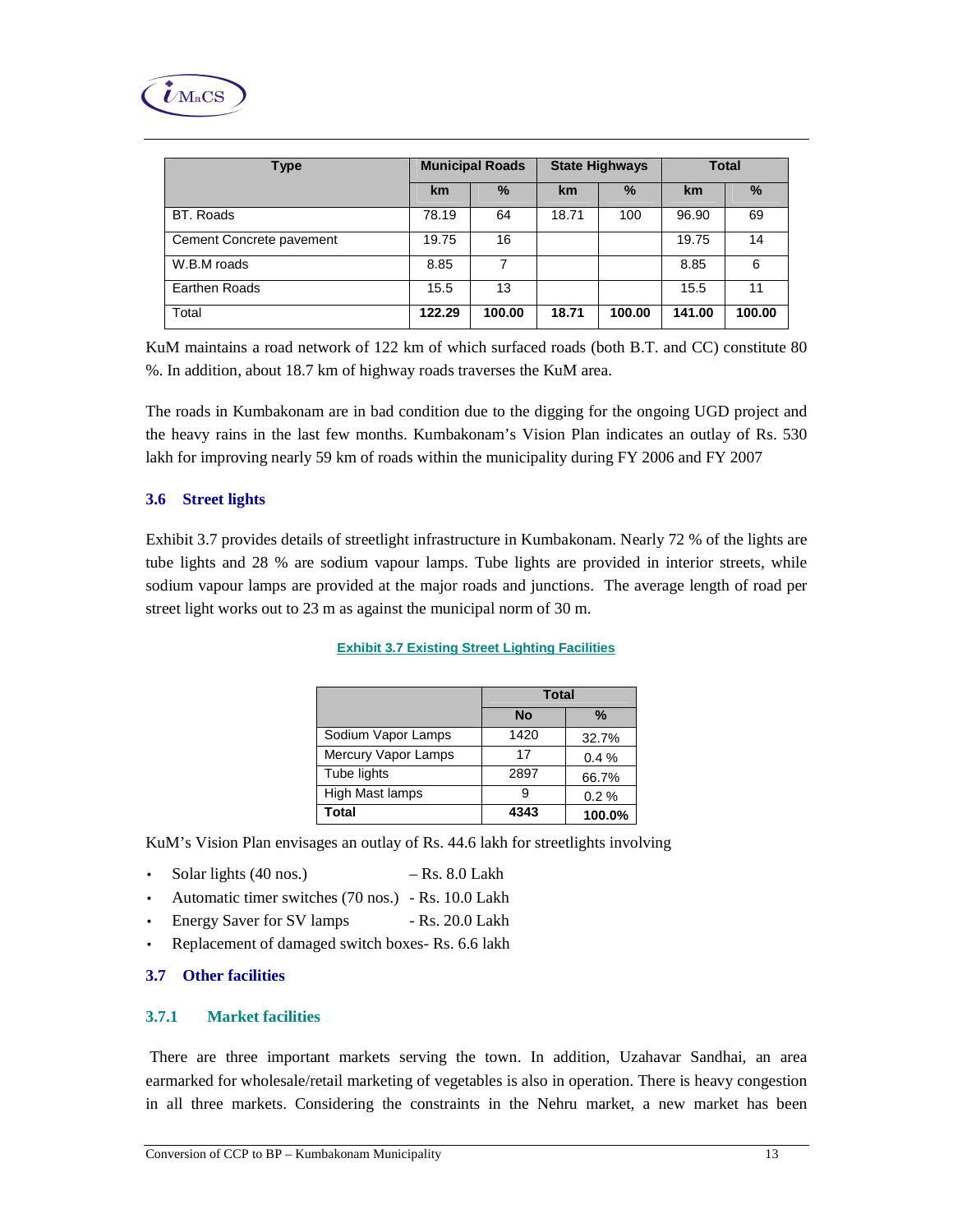

#### **3.7.2 Bus stand**

 $\boldsymbol{\dot{\ell}}$ MaCS

A new bus stand has been in operation in Kumbakonam since 1995. With over 50 bus bays and shops, the bus stand provides a range of facilities to the commuters. However, the demand for shops in the bus stand has been low. The CCP highlights that the bus stand infrastructure is adequate to meet the needs of the town.

### **3.7.3 Burial grounds**

There are 4 burial grounds maintained by the municipality. All burial grounds are provided with lighting facilities and approach roads, water supply and burning sheds. Since the burial grounds are located adjacent to the river front, they pose environmental hazards. KuM has a proposal to develop a new Electric Crematorium.

#### **3.7.4 Slaughter house**

There are 3 slaughterhouses operating within KuM, but facilities within these are limited. There is a need to improve the hygiene conditions in the slaughter house and the CCP observes that there is a need to create a modern slaughter house in the town

# **3.7.5 Slum Development**

KuM has conducted a comprehensive survey of slums in the town. As per information available from the survey, there are 45 slums in Kumbakonam with an overall population of 49117. The survey covered 45 streets / areas in 31 wards in the town that have slums and also prepared the level of urban service amenities in these areas. As per estimates prepared by KuM, about Rs. 400 lakh is required for providing infrastructure amenities to the slum population in the short term. The municipality estimates that Rs. 9000 lakh would be required for slum development of which Rs. 1300 lakh has already been sanctioned under IHSDP.

#### **3.8 Capital Investment Plan**

We have compiled the felt needs of the city under various service areas, based on

- Review of projects recommended in the City Corporate Plan prepared earlier under TNUDP II
- Status and progress on projects identified as part of the Vision Plan (2004-09) prepared by KuM
- Discussion with KuM officials and Council members.

Exhibit 3.8 provides project components of the Capital Investment Plan over the next ten years for various services and the estimated outlay for implementing these projects. Nearly Rs. 194 crore of investment is required over the next ten years to address these felt needs.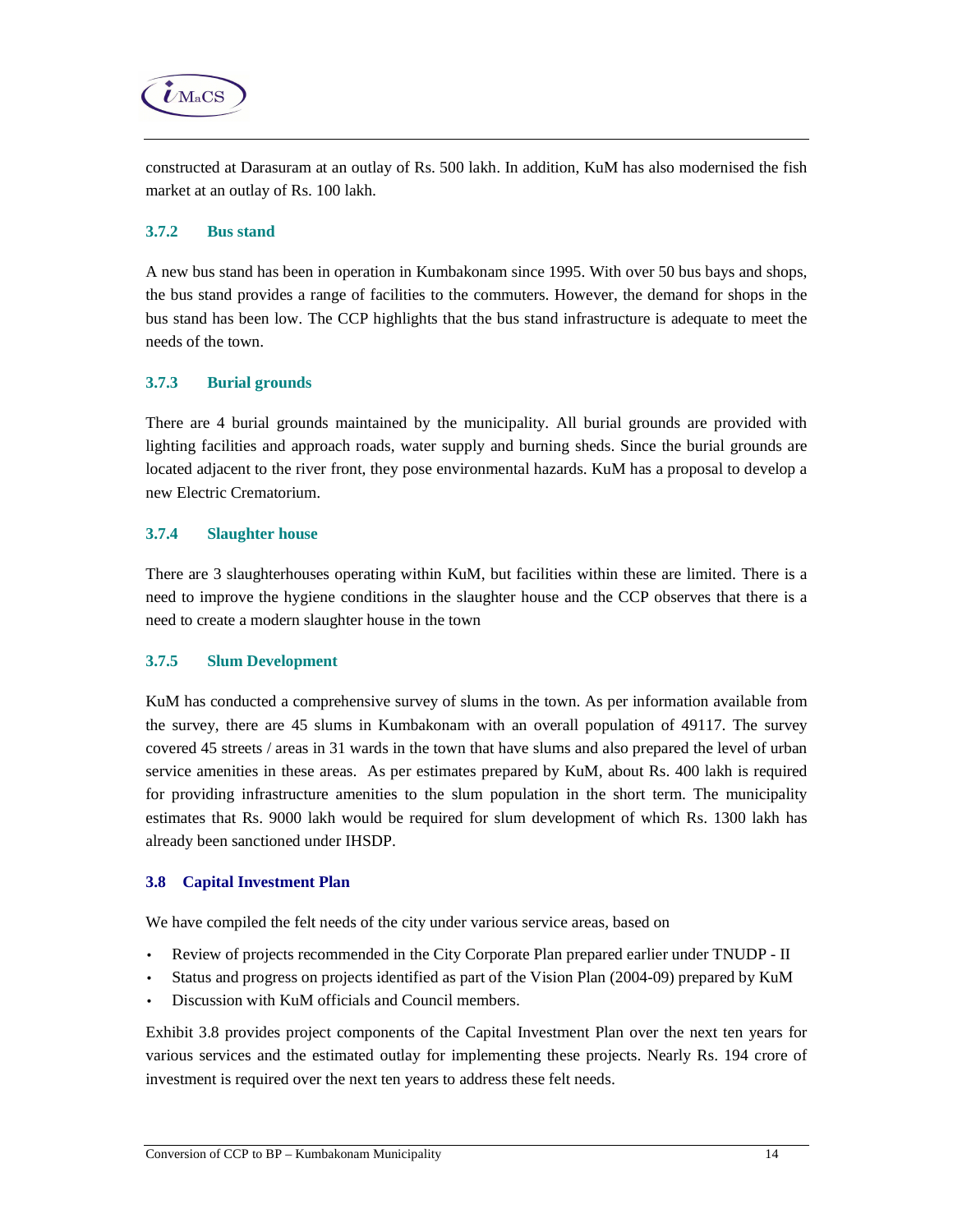

Priority projects identified by the municipality are listed below. These projects and the capital expenditure estimates given above have been arrived at based on projects identified in the City Corporate Plan prepared earlier and based on discussion with Chairperson, Commissioner and municipal officials.

- 5. Completion of ongoing UGD scheme. Additional areas left out in the current scheme of approximately 29 km of roads as identified also need to be taken up.
- 6. Restoration and upgradation of roads in view of the poor condition following implementation of UGD scheme and heavy rains last year.
- 7. Pilot project for providing 24x7 water supply in select wards to be subsequently scaled up in whole town and Installation of meters at various stages in the supply chain from head works, transmission system and distribution to minimise leakages and to have a centralised control of the network.
- 8. Remunerative projects, largely through private participation and BOT basis, specifically relating to tourism development as listed below:
	- a. Park along with recreation facilities at Srinivasa Nagar
	- b. Museum at Government arts college
	- c. Recreation facilities at Tank in Electricity Board office on Mayiladuthurai Road
	- d. Light/sound show, handicrafts and Description of heritage importance covering Mahamaham and other aspects of Kumbakonam at unused tank area at Vanathurai
	- e. Provision of open theatre and park at Ayikulam land
	- f. Provision of evening bazaar for selling handicraft and other items at the vegetable market at Darasuram to utilise the facility more effectively.
	- g. Creation and operation of a horticultural (flower) gardent at the Sewerage Treatment Plant site through Self Help Groups
	- h. Development of municipal land in TS. NO. 79 part, 74 part, 75 part in block no. 1 Ts ward 5 to develop a Shopping Mall on the Ground floor, and Community Hall on First Floor and mini A/c Theatre in First Floor
	- i. Office complex, Library and Community centre at Nataraja Chettiar School in Kumbeswaran Park.

Exhibit 3.8 provides a brief snapshot of the felt needs of KuM over the next ten years for various services and the estimated outlay for implementing these projects.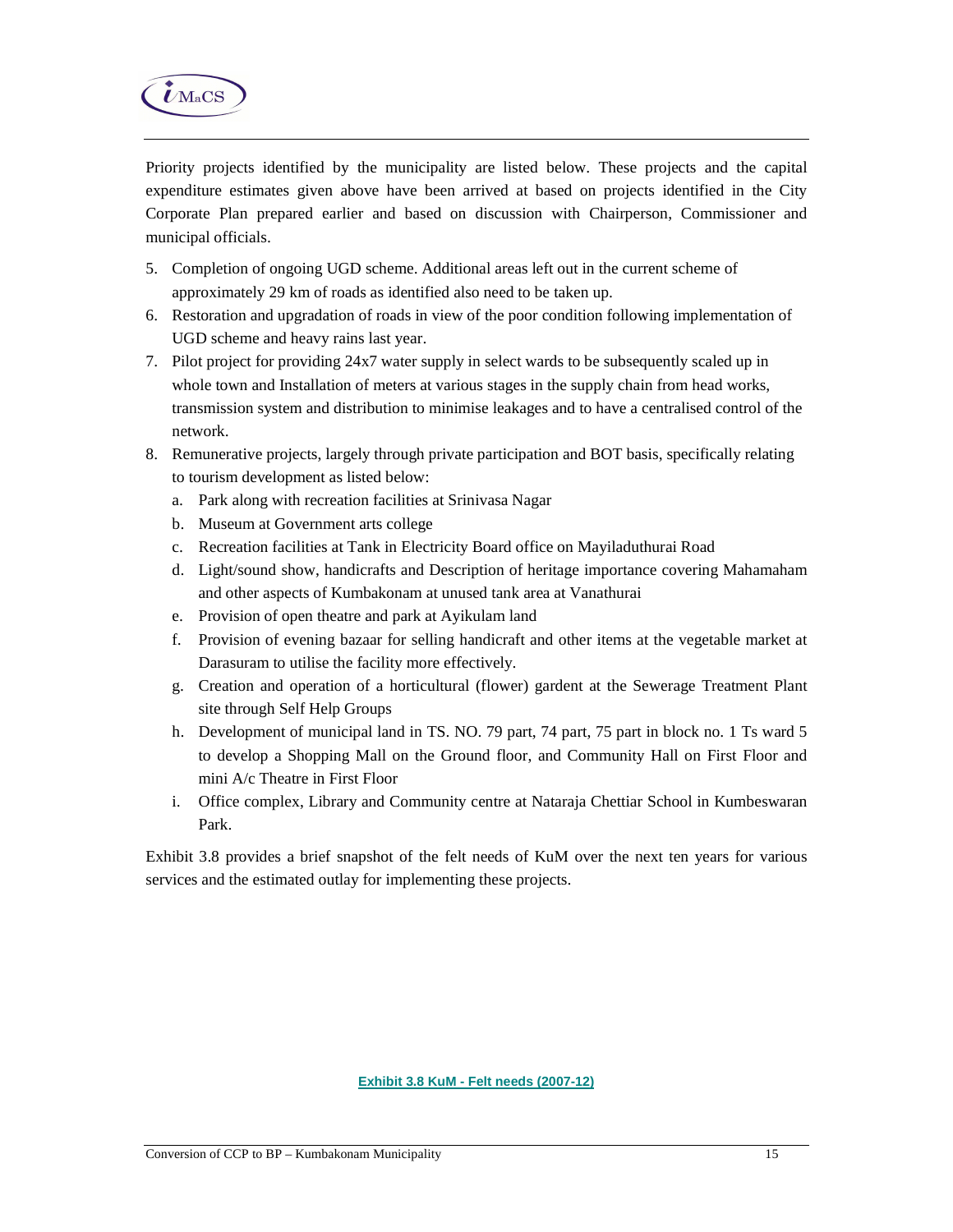

| <b>Segment</b>                  | <b>Outlay Rs. Lakh</b><br>$(2007-12)$ | Ongoing projects and projects envisaged in Vision Plan           |
|---------------------------------|---------------------------------------|------------------------------------------------------------------|
| Roads                           | 1500                                  | Kumbakonam has around 160 kms of roads. The municipality         |
| <b>Bridges and Culverts</b>     | 25                                    | intends to complete the road works in 2006. Around 48 kms of     |
|                                 |                                       | road works at a cost of Rs.4.94Cr. are being undertaken          |
|                                 |                                       | presently.                                                       |
| <b>Storm Water Drains</b>       | 1000                                  | The municipality needs to undertake projects to the tune of Rs.  |
|                                 |                                       | 10 Cr. for storm water drains                                    |
| <b>Water Supply</b>             | 2000                                  | Pilot project for providing 24x7 water supply in select wards to |
|                                 |                                       | be subsequently scaled up in whole town.                         |
|                                 |                                       | Installation of meters at various stages in the supply chain     |
|                                 |                                       | from head works, transmission system and distribution to         |
|                                 |                                       | minimise leakages and to have a centralised control of the       |
|                                 |                                       | network.                                                         |
| Solid Waste Management          | 850                                   | An integrated solid waste management program by procuring        |
|                                 |                                       | vehicles, equipments, establishing compost yards have been       |
|                                 |                                       | planned.                                                         |
| <b>Street Lights</b>            | 75                                    | Energy savings Proposal through private participation being      |
|                                 |                                       | considered                                                       |
| Tourism projects and            | 2000                                  | Construction of shops in bus stand, office buildings,            |
| <b>Remunerative Enterprises</b> |                                       | commercial complexes, markets (daily and weekly) slaughter       |
|                                 |                                       | houses and 11 tourism / recreation projects identified by KuM    |
| Education                       | 55                                    | Renovation of elementary schools and noon meal centres           |
| Sewerage and Sanitation         | 2900                                  | Kumbakonam needs UGD to the tune of 105 kms. Out of this         |
|                                 |                                       | 84 kms has been completed and the balance 29 kms needs to        |
|                                 |                                       | be done. The municipality has estimated a requirement of         |
|                                 |                                       | Rs.2900 lakh for this purpose.                                   |
| Slum Development                | 9000                                  | Rs. 1300 lakh already sanctioned under IHSDP                     |
| <b>Others</b>                   | 71                                    | Dhobikana, Town beautification, rain water harvesting, etc       |
| <b>TOTAL</b>                    | 19476                                 |                                                                  |

# **3.8.1 Phasing of Capital Investment Plan**

The prioritisation and phasing of the CIP during 2006-15 is given below:

|                |        |                 | <b>Phasing</b> |
|----------------|--------|-----------------|----------------|
| <b>Segment</b> | Outlay | 2006-10 2011-15 |                |
| Supply         | 2.000  | 1.000           | 1,000          |
|                |        |                 |                |

**Exhibit 3.9 KuM - Phasing of CIP (2006-15)** 

| segment                     | Outlav |       | 2006-1012011-15 |
|-----------------------------|--------|-------|-----------------|
| <b>Water Supply</b>         | 2,000  | 1,000 | 1,000           |
| Sewerage and Sanitation     | 2,900  | 2,000 | 900             |
| <b>Storm Water Drains</b>   | 1,000  | 500   | 500             |
| Solid Waste Management      | 850    | 500   | 350             |
| Roads                       | 1,525  | 750   | 775             |
| <b>Street Lights</b>        | 75     | 50    | 25              |
| Remunerative Infrastructure | 2,000  | 1,000 | 1,000           |
| Slum Development            | 9,000  | 3,000 | 6,000           |
| Education                   | 55     | 30    | 25              |
| <b>Others</b>               | 71     | 50    | 21              |
| <b>TOTAL</b>                | 19.476 | 8.880 | 10.596          |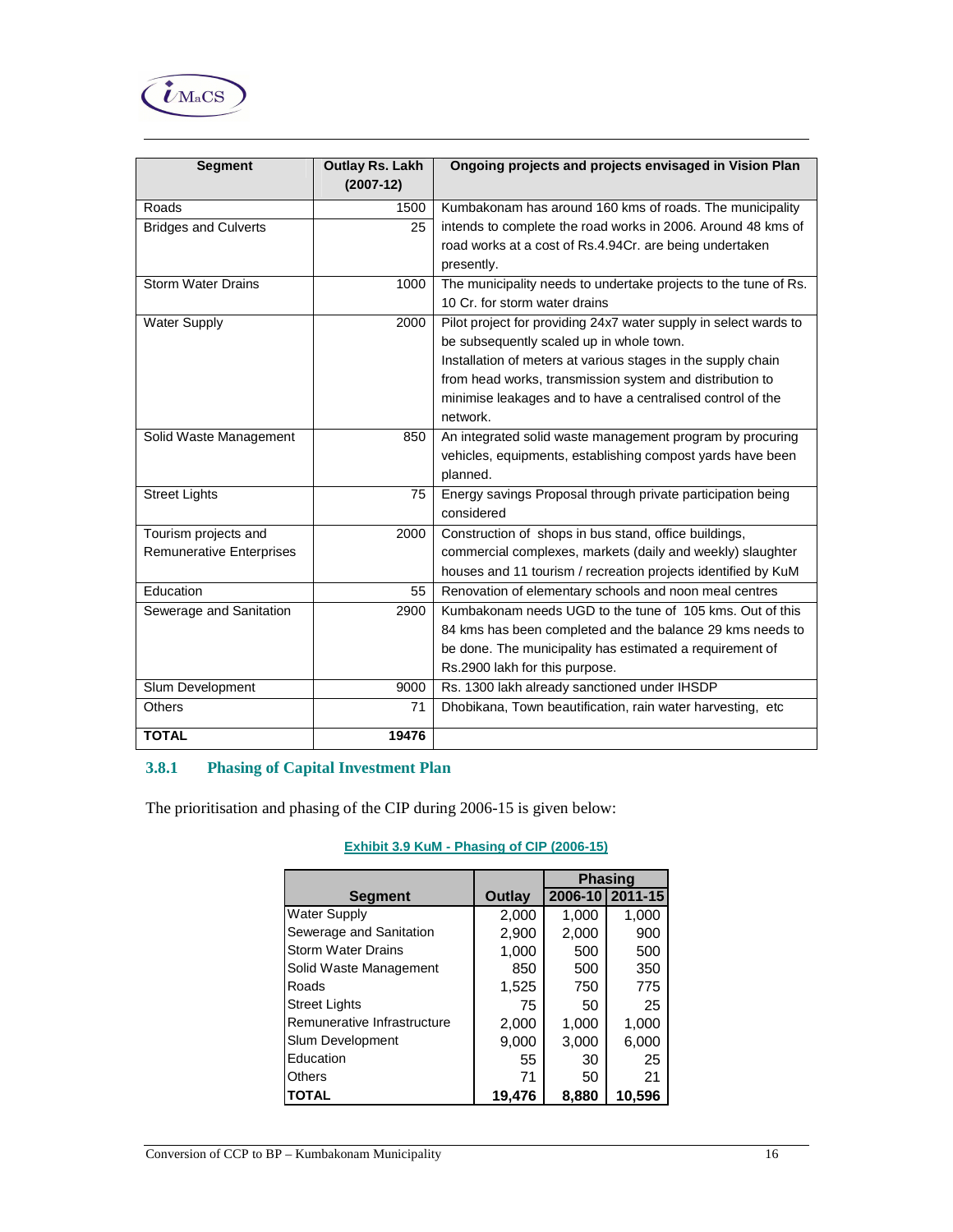# 4. Analysis of financial performance

This section provides a summary analysis of the financial performance of KuM. This analysis is based on the information provided by KuM in the formats sent by IMaCS for collection of information on financial performance.

## **4.1 Income and Expenditure summary**

Exhibit 4.1 provides a summary of the income and expenditure of KuM.

| Year                                    | <b>FY</b><br>2001  | <b>FY</b><br>2002 | <b>FY</b><br>2003 | <b>FY</b><br>2004 | <b>FY</b><br>2005 | <b>CAGR</b><br>$\%$ |
|-----------------------------------------|--------------------|-------------------|-------------------|-------------------|-------------------|---------------------|
|                                         | <b>INCOME</b>      |                   |                   |                   |                   |                     |
| <b>Taxes</b>                            | 385                | 389               | 404               | 441               | 442               | 4%                  |
| <b>Property Tax</b>                     | 366                | 364               | 379               | 401               | 402               | 2%                  |
| Prof. Tax                               | 19                 | 25                | 25                | 40                | 40                | 20%                 |
| <b>User Charges / Fees</b>              | 189                | 201               | 408               | 450               | 229               | 5%                  |
| <b>Water Charges</b>                    | 80                 | 95                | 138               | 101               | 59                | $-7%$               |
| Sewerage Charges                        | 3                  | 3                 | 58                | 118               | 123               | 155%                |
| Service Charges / Fees                  | 107                | 103               | $\overline{211}$  | 231               | 47                | $-18%$              |
| Other Income                            | 100                | 71                | 46                | 49                | 33                | $-24%$              |
| <b>GRANTS /CONTRIBUTIONS</b>            | 190                | 176               | 364               | 304               | 475               | 26%                 |
| <b>ASSIGNED REVENUE</b>                 | 134                | 129               | 315               | 269               | 302               | 22%                 |
| <b>TOTAL (excl. PPI)</b>                | 998                | 966               | 1,537             | 1,512             | 1,481             | 10%                 |
| Prior Period Income (PPI)               | 16                 | 6                 | 9                 | 32                | 54                | 36%                 |
| <b>TOTAL INCOME (incl.PPI)</b>          | 1,014              | 973               | 1,546             | 1,544             | 1,535             | 11%                 |
|                                         | <b>EXPENDITURE</b> |                   |                   |                   |                   |                     |
| <b>Salaries</b>                         | 550                | 521               | 557               | 598               | 560               | $0\%$               |
| Repairs & Maintenance                   | 89                 | 250               | 265               | 255               | 188               | 20%                 |
| Admin                                   | 59                 | 55                | 46                | 64                | 48                | $-5%$               |
| <b>Prior Period Expenditure</b>         | 10                 | $\overline{2}$    |                   | 3                 | 5                 | $-14%$              |
| <b>TOTAL OP. EXPENDITURE</b>            | 708                | 828               | 869               | 920               | 802               | 3%                  |
| <b>OP. SURPLUS</b>                      | 306                | 144               | 677               | 624               | 734               | 24%                 |
| Depreciation                            | 439                | 246               | 199               | 270               | 297               | $-9%$               |
| <b>Finance Charges</b>                  | 111                | 57                | 84                | 104               | 93                | $-4%$               |
| <b>TOTAL EXPENDITURE</b>                | 856                | 448               | 960               | 998               | 1,123             | 7%                  |
| <b>SURPLUS (After Dep and Interest)</b> | 158                | 525               | 586               | 546               | 412               | 27%                 |

| <b>Exhibit 4.1 Income and Expenditure of KuM - Last five years</b> |
|--------------------------------------------------------------------|
|--------------------------------------------------------------------|

# **4.2 Revenue streams of ULB in Tamil Nadu**

Revenue of ULBs in Tamil Nadu can be categorised along three areas:

- **Own Revenue**  comprising taxes (property tax and professional tax), user charges (water, sewerage, solid waste etc.) and other non-tax income (lease and rents, sale & hire charges etc)
- **Assigned Revenue** Income generated revenues shared with the ULB
- **Grants and Contributions** Grants and transfers made by GoTN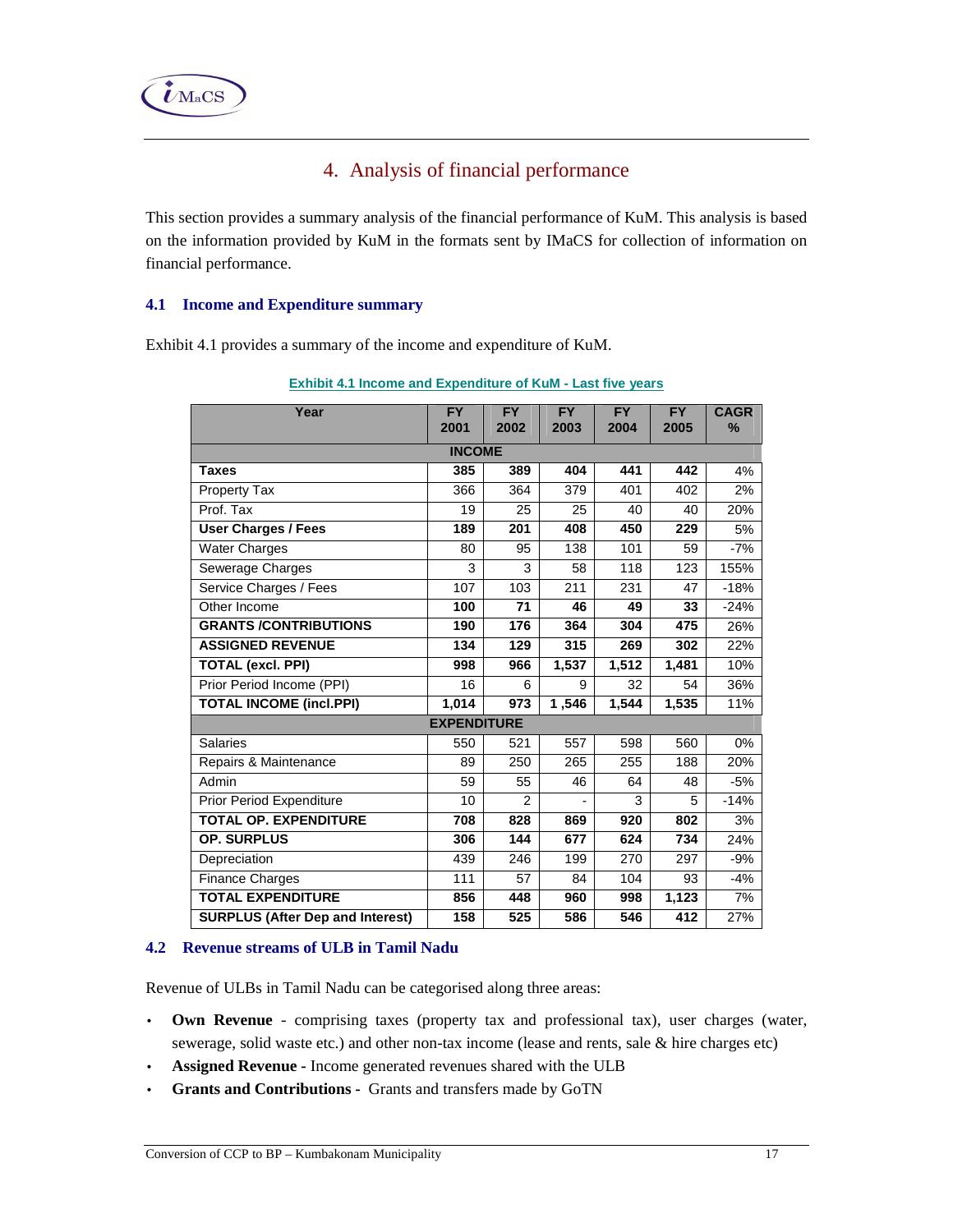

Exhibit 4.2 provides a detailed classification of the revenue streams.

**Exhibit 4.2 Revenue streams - ULBs in Tamil Nadu**



#### **4.3 Revenues**

Exhibit 4.3 provides details of revenue of KuM along various heads in FY 2001 and FY 2005.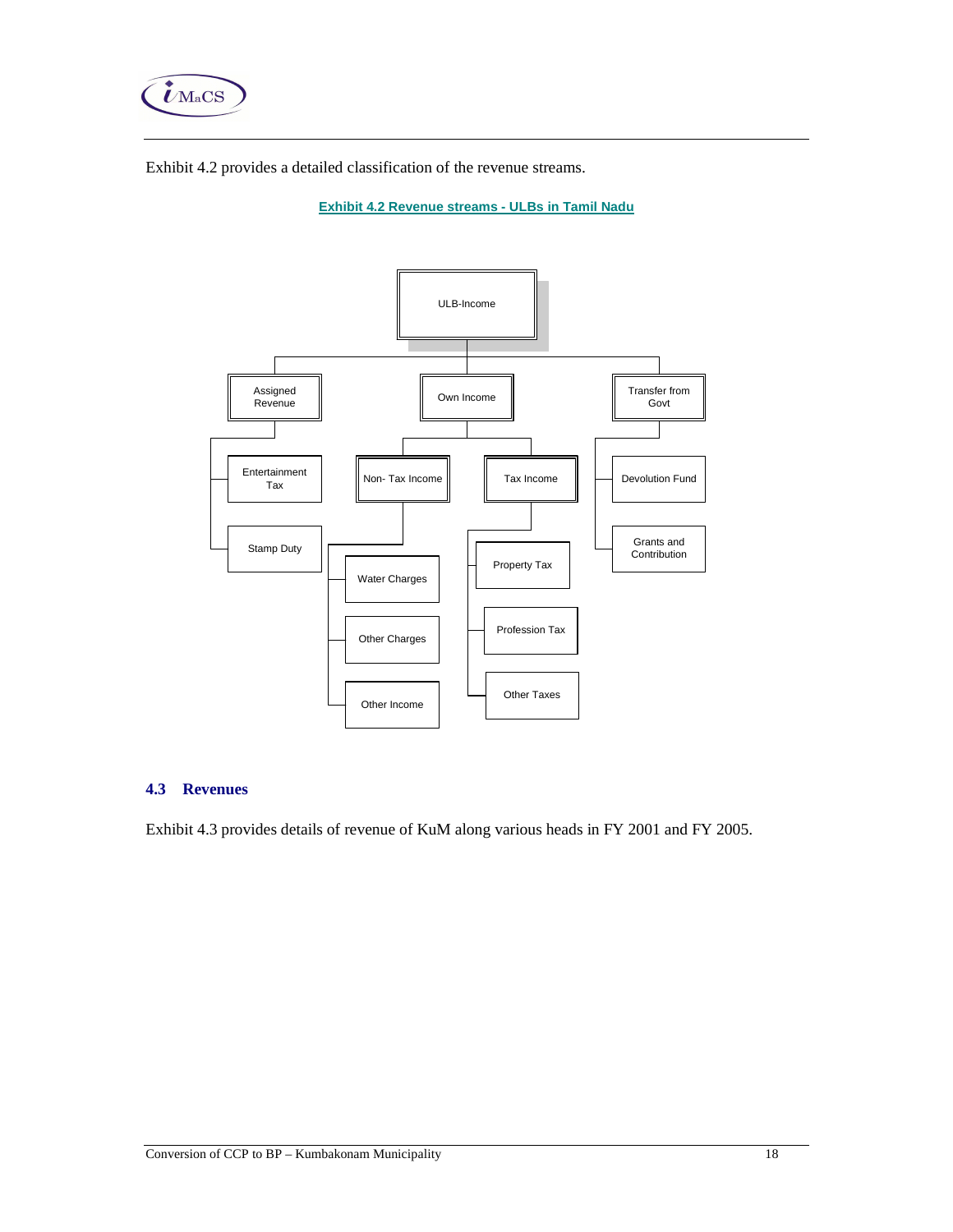





## **4.3.1 Tax Income**

Tax income has grown at a CAGR of 4 % over the last five years aided by a 20 % growth in Professional tax and 2% growth in Property Tax. Overall share of tax revenue has declined from 38% of income to 29% of income.

#### *Property Tax*

Property tax alone accounted for nearly a quarter of the income of KuM in FY 2005 and is an important contributor of revenues. Exhibit 4.4 provides a summary of key revenue drivers

|         |                | <b>Collection Efficiency</b> |       | <b>Properties</b> |          |     |
|---------|----------------|------------------------------|-------|-------------------|----------|-----|
| Year    | <b>Arrears</b> | <b>Current</b>               | Total | <b>Numbers</b>    | Growth % |     |
| 2000-01 | 11%            | 52%                          | 30%   | 19695             | 1966     | na  |
| 2001-02 | 36%            | 23%                          | 31%   | 20450             | 1915     | 4%  |
| 2002-03 | 36%            | 21%                          | 30%   | 20818             | 1955     | 2%  |
| 2003-04 | 10%            | 61%                          | 29%   | 21268             | 2021     | 2%  |
| 2004-05 | 11%            | 61%                          | 30%   | 23699             | 1815     | 11% |

**Exhibit 4.4 Property tax - analysis of key revenue drivers**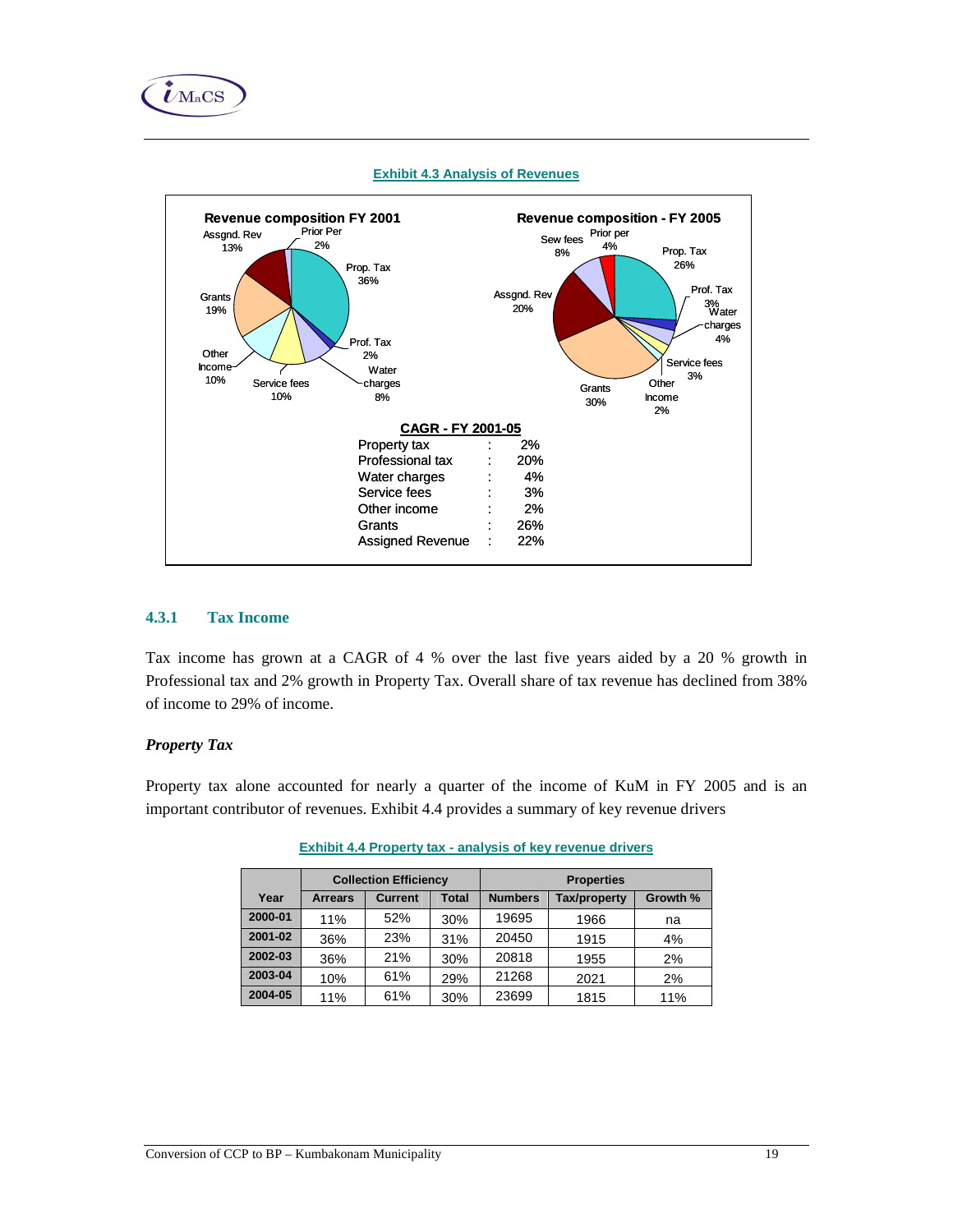

Following are the key issues in property tax:

- a) **Decline in share of property tax** Even though the property tax has increased in absolute terms, its share in total income has declined from 38% to 29 % over the last five years.
- b) **Decline average assessment per property** In spite of a 4.7 % CAGR in number of assessments, overall property tax revenue has grown at a CAGR of 2% only. This is because there has been a dip in average tax revenue per assessment from Rs. 1966 to Rs. 1815. **The quinquennial revision of Annual Rental Value (ARV) due in 2003 has not been undertaken as of date.**
- c) **Low collection efficiencies** Collection efficiency is extremely low. While collection efficiency in current demand has improved to 61% in the last couple of years, arrears collection efficiency is extremely poor at 10%. Overall efficiencies in property tax collections needs significant improvement.
- d) **Break-up of assesses** Residential segment contributes 97% of the total assessments and 88% of the total property tax demand. Exhibit 4.5 below gives the detailed break-up of assesses

| <b>Category of Property</b>        | Number of<br><b>Assessments</b> | $\%$          | <b>Annual Tax</b><br>Demand (Rs.<br>lakh) | $\frac{9}{6}$ |
|------------------------------------|---------------------------------|---------------|-------------------------------------------|---------------|
| Residential                        | 25310                           | 97.01%        | 24522                                     | 87.79%        |
| Commercial                         | 73                              | 0.28%         | 822                                       | 2.94%         |
| Industrial                         |                                 | $0\%$         | 2192                                      | 7.85%         |
| <b>State Government Properties</b> | 7                               | 0.03%         | 397                                       | 1.42%         |
| <b>Public Sector Undertakings</b>  | 14                              | 0.05%         |                                           |               |
| Charitable Institutions            | 0                               | $0\%$         |                                           |               |
| <b>Educational Institutions</b>    | 52                              | 0.20%         |                                           |               |
| <b>Tourist monuments</b>           | 28                              | 0.11%         |                                           |               |
| <b>Others</b>                      | 263                             | 1.01%         |                                           |               |
| <b>Total</b>                       |                                 | 26091 100.00% | 27933                                     | 100.00<br>%,  |

#### **Exhibit 4.5 Property Tax - breakup of assessees**

#### **4.3.2 Professional tax**

Exhibit 4.6 provides an analysis of key drivers for professional tax revenue.

|         |                | <b>Collection Efficiency</b> |              |            | <b>Assesses</b> |              |  |  |
|---------|----------------|------------------------------|--------------|------------|-----------------|--------------|--|--|
|         |                |                              |              |            | Demand/         |              |  |  |
| Year    | <b>Arrears</b> | <b>Current</b>               | <b>Total</b> | <b>Nos</b> | Assessee        | <b>Total</b> |  |  |
| 2000-01 | 1%             | 73%                          | 25%          | 3087       | 829             | na           |  |  |
| 2001-02 | 6%             | 86%                          | 34%          | 3095       | 830             | 0%           |  |  |
| 2002-03 | 8%             | 100%                         | 39%          | 3109       | 802             | 0%           |  |  |
| 2003-04 | 10%            | 79%                          | 35%          | 3118       | 1273            | 0%           |  |  |

# **Exhibit 4.6 Professional Tax - revenue drivers**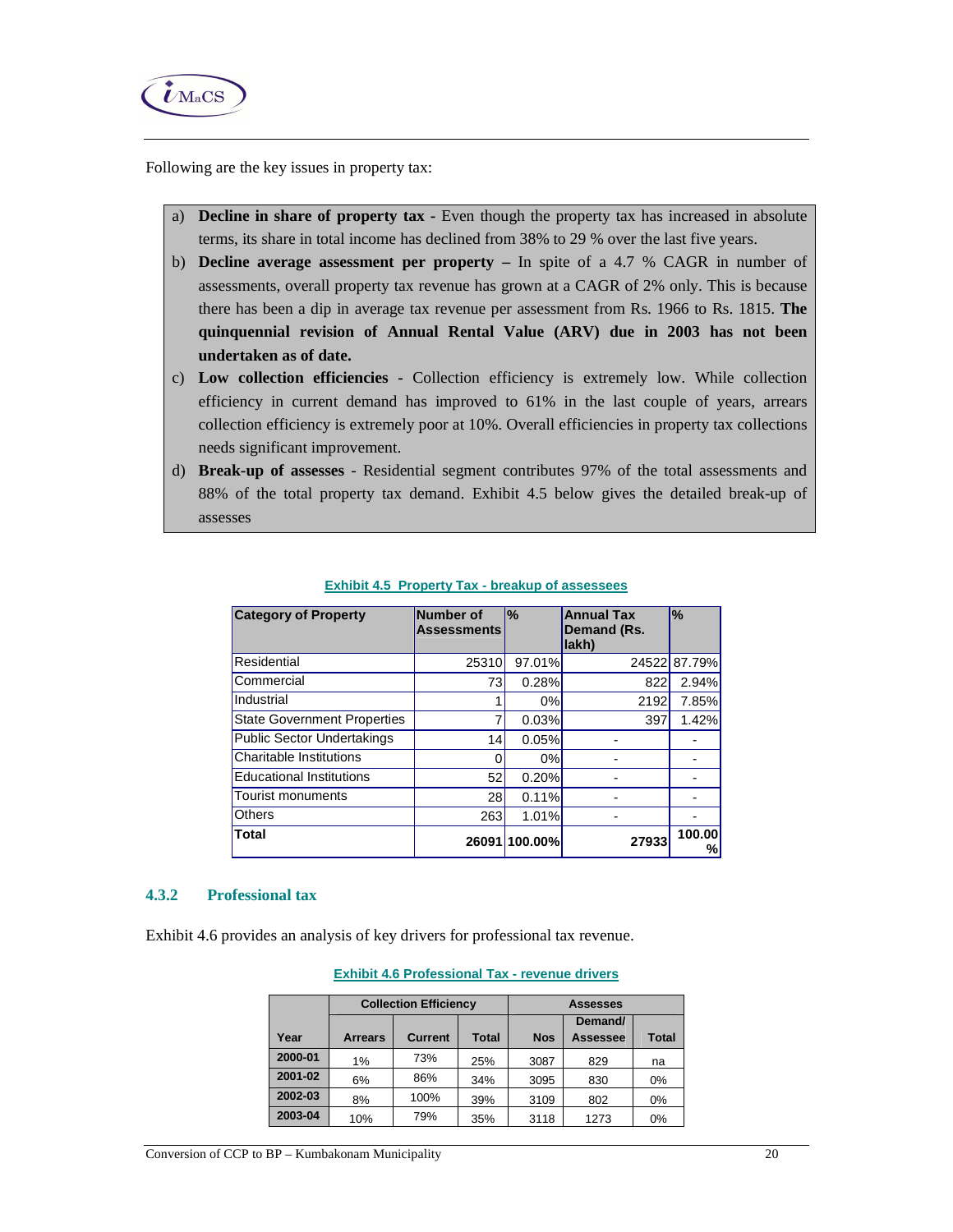

| $ 2004-05$ | 9% | 73% | 32% | 3142 | 1264 | 1% |  |
|------------|----|-----|-----|------|------|----|--|

- a) **Share of professional tax in total income** has grown from 2% to 3%.
- b) **Demand per assessment** has increased from Rs. 3087 in FY 2001 to Rs. 3142 in FY 2005
- c) **Collection efficiency** is poor. While efficiency of current collections was 73% in FY 2005, arrears collection efficiency is only 9%, leading to overall collection efficiency being very low at 32%.
- d) **Composition of professional tax assessments**  Exhibit 4.7 below shows the composition of assessments.

| Category                               | <b>Number of</b><br><b>Assessments</b> | $\%$      | <b>Annual Tax</b><br>demand | $\%$                 |
|----------------------------------------|----------------------------------------|-----------|-----------------------------|----------------------|
| State/Central/Quasi Govt.<br>Employees | 157                                    | 5%        | 795                         | 15%                  |
| Traders                                | 2870                                   | 91%       | 3774                        | 70%                  |
| Self-employed professionals            | 92                                     | 3%        | 789                         | 15%                  |
| Private employers/ Companies           | 23                                     | 1%        |                             |                      |
| Private employees                      |                                        |           |                             |                      |
| Total                                  |                                        | 3142 100% | 5358                        | 100<br>$\frac{0}{0}$ |

| Exhibit 4.7 Professional Tax - assessee break up |  |  |
|--------------------------------------------------|--|--|
|                                                  |  |  |

#### **4.3.3 User Charges / Fees**

User charges have grown at a CAGR of 5%. Share of user charges in total income has declined from 19% in FY 2001 to 25% in FY 2005

#### *Water charges*

Exhibit 4.8 provides an analysis of key drivers for water charges.

|         | <b>Collection Efficiency</b> |                |       | <b>Connections</b> |            |        |  |
|---------|------------------------------|----------------|-------|--------------------|------------|--------|--|
|         |                              |                |       |                    | Charges/   | Growth |  |
| Year    | <b>Arrears</b>               | <b>Current</b> | Total | <b>Numbers</b>     | connection | rate   |  |
| 2000-01 | 46%                          | 41%            | 43%   | 9620               | 286        | na     |  |
| 2001-02 | 58%                          | 51%            | 54%   | 9730               | 502        | 1%     |  |
| 2002-03 | 50%                          | 62%            | 57%   | 9880               | 590        | 2%     |  |
| 2003-04 | 20%                          | 44%            | 34%   | 10080              | 636        | 2%     |  |
| 2004-05 | 36%                          | 27%            | 32%   | 10275              | 571        | 2%     |  |

**Exhibit 4.8 Water charges - revenue drivers**

a) **No. of connections -** There has been an increase in the number of connections from 9620 in FY 2001 to 10275 connections in FY 2005. Water connections account for only about 43 % of properties assessed, indicating some scope for increasing the number of connections. The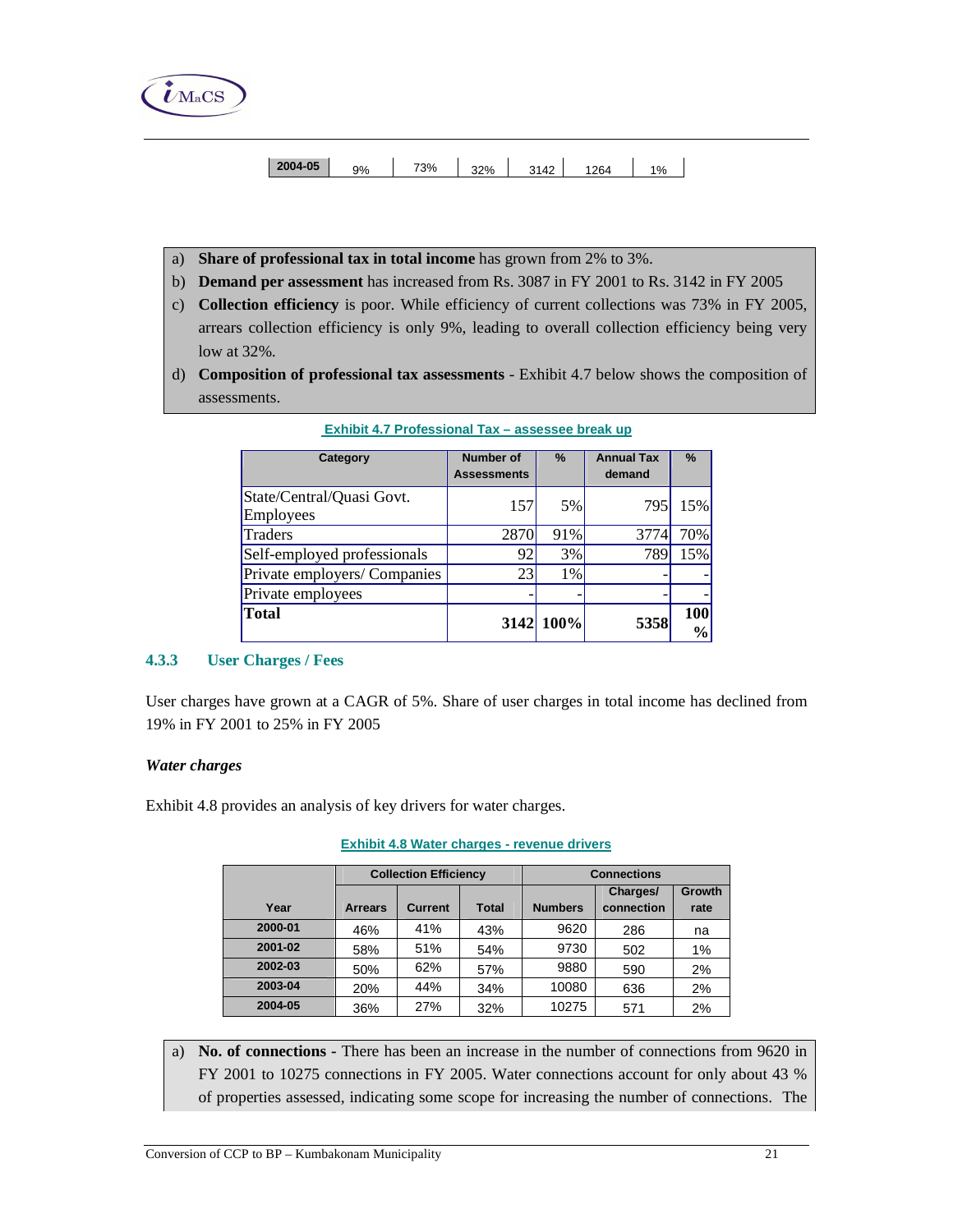

low penetration is also due to the availability of water fountains in several areas (covering nearly 35% of population) which lead to loss of revenue for KuM.

- b) **Average water fees / connection** has increased from about Rs. 286 per year per connection in FY 2001 to Rs. 571 per connection in FY 2005.
- c) **Collection efficiency** The overall collection efficiency of 32 % is abysmally ow and needs significant improvement.

| <b>Connections</b> | <b>Metered</b> | Un-metered | <b>Total</b> | $\frac{9}{6}$ | <b>Billing</b>     |
|--------------------|----------------|------------|--------------|---------------|--------------------|
|                    |                |            |              |               | system             |
| Domestic           | 7237           | 4300       | 11537        | 98.4%         | Flat rate          |
| Commercial         | 105            | 95         | <b>200</b>   |               | 1.6% Meter Reading |
| Total              | 7342           | 4395       | 11737        | <b>100%</b>   |                    |
| Metering %         | 63%            | 37%        | 100%         |               |                    |

**Exhibit 4.9 Water charges - category wise connections and tariff**

| <b>Connection</b><br><b>Type</b> | <b>Flat rate</b> | Per KL           |
|----------------------------------|------------------|------------------|
| Domestic                         | Minimum Rs50/-PM | Rs 5.00/-        |
| Commercial                       | Minimum Rs75/-PM | <b>Rs</b> 7.50/- |

#### **4.3.4 Assigned Revenue**

The share of assigned revenue (which includes transfers of stamp duty and entertainment tax) has sharply increased in the last three years, with overall contribution of assigned revenue to the total increasing from 13% in 2000-01 to 20 % in 2004-05.

### **4.3.5 Grants/Contributions**

Grants / Contributions from state has been an important revenue head and has grown by 26% in the last five years. They contributed to nearly 31% of revenue of KuM in FY 2005.

#### **4.4 Analysis of Costs**

Exhibit 4.10 provides details of costs of KuM along various heads in FY 2001 and FY 2005.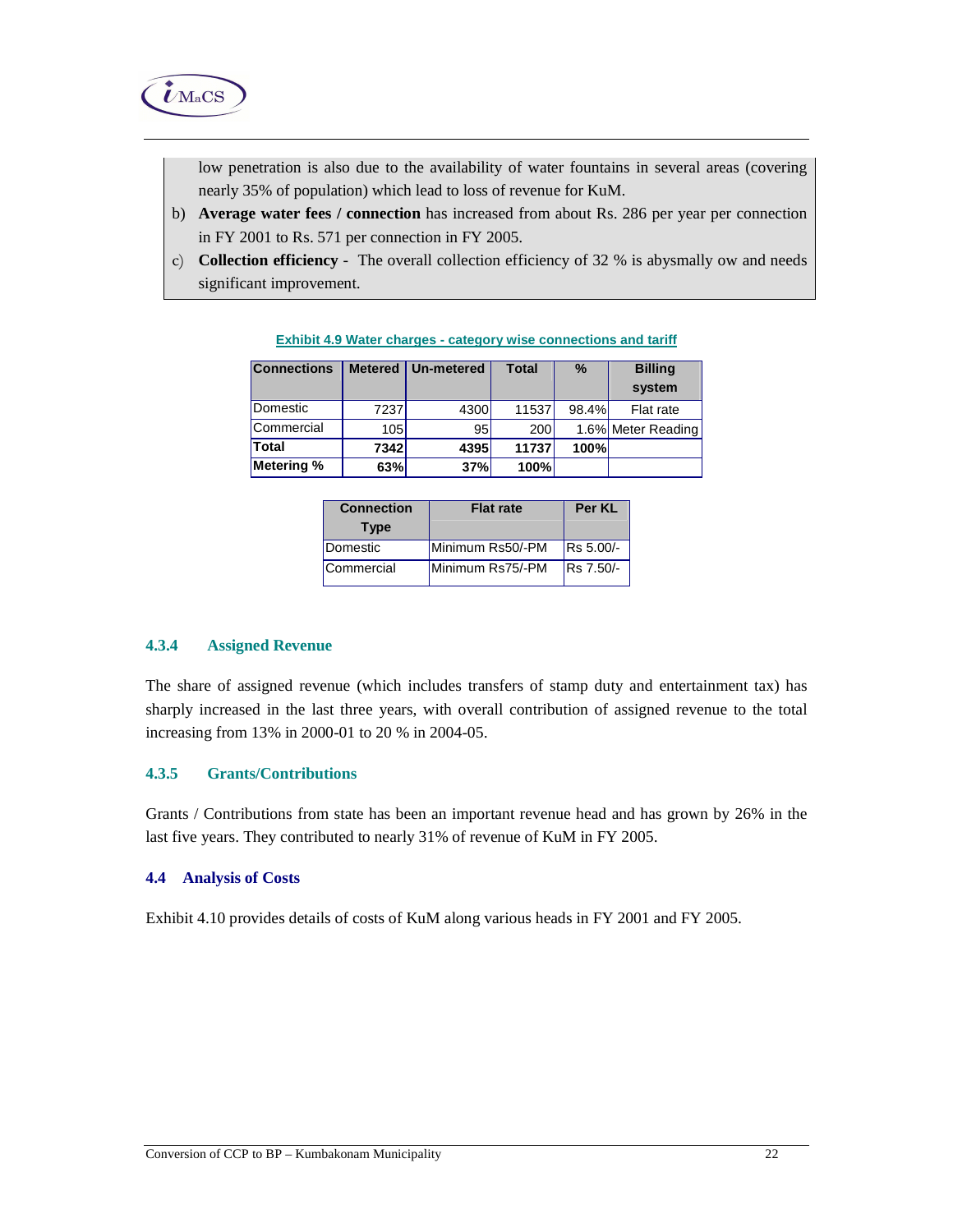



#### **Exhibit 4.10 Costs (as a % of income – FY 2001 and FY 2005**

#### **4.4.1 Salary and wages**

Salary and wages accounted for more than 54 % of total income in FY 2005 and has increased from Rs 550 lakh in 2000-01 to Rs 560 lakh in 2004-05. Exhibit 4.11 gives segment wise composition of salary expenses. Sewerage sector contributes to nearly 45% of the salary expenses.

|                            | 2000-01  | 2001-02     | 2002-03 | 2003-04 | 2004-05 |
|----------------------------|----------|-------------|---------|---------|---------|
| Salaries                   | 43.73%   | 46.03%      | 48.37%  | 46.25%  | 47.06%  |
| <b>Operating Expenses</b>  | 7.08%    | 22.12%      | 23.03%  | 19.73%  | 15.76%  |
| <b>Admin Expenses</b>      | 4.67%    | 4.86%       | 4.03%   | 4.93%   | 4.02%   |
| <b>Finance Expenses</b>    | 8.81%    | 5.02%       | 7.27%   | 8.00%   | 7.78%   |
| Depreciation               | 34.92%   | 21.78%      | 17.30%  | 20.89%  | 24.91%  |
| <b>Prior Period Income</b> | $0.80\%$ | 0.19%       | 0.00%   | 0.20%   | 0.46%   |
| <b>TOTAL</b>               | 100%     | <b>100%</b> | 100%    | 100%    | 100%    |

**Exhibit 4.11 Segment wise salary expenditure**

# **4.4.2 Operations and Maintenance**

Operating and maintenance form the other major component of expenditure. Operating expenses more than doubled from Rs 89 lakh in 2000-01 to Rs 189 lakh in 2004-05, translating to a CAGR of more than 20 % during the period. Exhibit 4.13 provides a sector wise break-up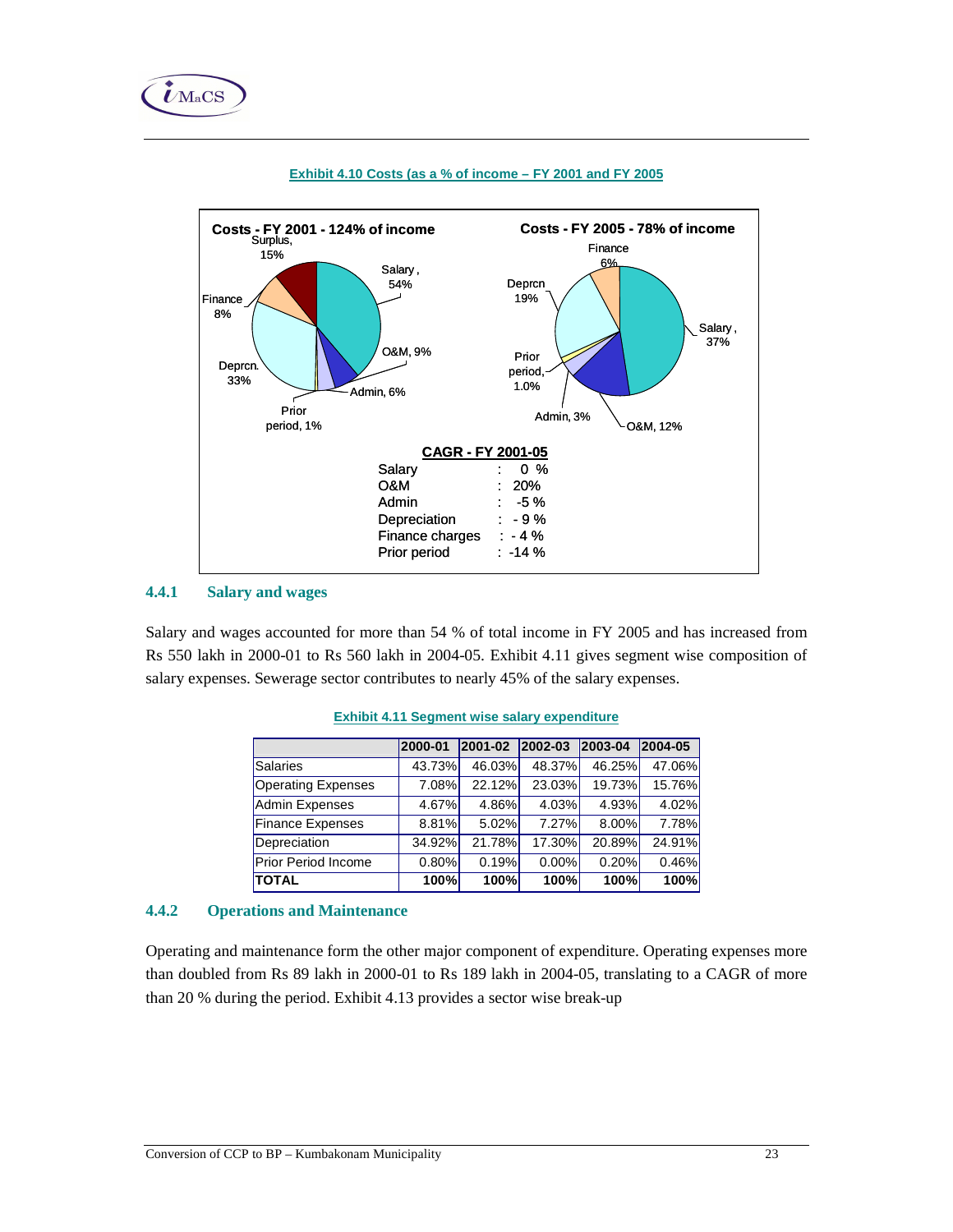

| Item                 | 2000-01 | $\%$  | 2001-02 | $\%$            | 2002-03 | %     | 2003-04 | $\%$ | 2004-05 | $\%$ |
|----------------------|---------|-------|---------|-----------------|---------|-------|---------|------|---------|------|
| <b>IRoads</b>        | 2.64    | 3%    | 3.44    | 1% <sub>l</sub> | 5.32    | 2%    | 41.35   | 16%  | 6.12    | 3%   |
| Water & Sewerage     | 30.00   | 34%   | 79.09   | 32%l            | 156.29  | 59%   | 90.20   | 35%  | 70.94   | 38%  |
| <b>Street Lights</b> | 52.89   | 59%   | 49.47   | 20%             | 101.29  | 38%   | 82.70   | 32%  | 95.34   | 51%  |
| <b>Others</b>        | 3.51    | 4%    | 118.22  | 47%             | 2.48    | 1%    | 40.88   | 16%  | 15.32   | 8%   |
| Total                | 89.04   | 100%l | 250.22  | <b>100%</b>     | 265.38  | 100%l | 255.13  | 100% | 187.72  | 100% |

#### **Exhibit 4.12 Operations and maintenance expenditure - Sector wise break up**

Expenditure on streetlights forms the major part of the operating expenses and accounted for 51% of the total O&M expenditure. Expenditure on sewerage and water supply more than doubled during this period to Rs. 71 lakh in FY 2005.

#### *Power costs*

Total power charges increased from Rs. 74 lakh in 2000-01 to about Rs 158 lakh in 2004-05 and accounts for more than 60% of the O&M expenditure. Exhibit 4.13 gives the details of power costs out of the total repair and maintenance expenditure relating to Water & Sewerage and Street lights.

| <b>Item</b>                       | 2001  | %    | 2002  | $\%$ | 2003                 | $\%$ | 2004  | %    | 2005  | %    |  |
|-----------------------------------|-------|------|-------|------|----------------------|------|-------|------|-------|------|--|
| <b>Water and Sewerage segment</b> |       |      |       |      |                      |      |       |      |       |      |  |
| Power                             | 30    | 100% | 62.98 | 80%  | 84.94                | 54%  | 78.2  | 87%  | 70.85 | 100% |  |
| Non power                         | 0     | 0%   | 16.11 | 20%  | 71.35                | 46%  | 12    | 13%  | 0.09  | 0%   |  |
| <b>Total</b>                      | 30    | 100% | 79.09 | 100% | 156.29               | 100% | 90.2  | 100% | 70.94 | 100% |  |
|                                   |       |      |       |      | <b>Street Lights</b> |      |       |      |       |      |  |
| Power                             | 44.5  | 84%  | 45.35 | 92%  | 94.25                | 93%  | 70.26 | 85%  | 87.84 | 92%  |  |
| Non power                         | 8.39  | 16%  | 4.12  | 8%   | 7.04                 | 7%   | 12.44 | 15%  | 7.5   | 8%   |  |
| <b>Total</b>                      | 52.89 | 100% | 49.47 | 100% | 101.29               | 100% | 82.7  | 100% | 95.34 | 100% |  |

#### **Exhibit 4.13 Share of Power cost**

#### **Power costs account for 95% of the total O&M expenditure**

#### **4.5 Trends in Capital Expenditure**

Exhibit 4.14 gives details of capital expenditure by KuM over the last five years and estimated capital outlay to address the felt needs of KuM over the next ten years.

| S. no. | <b>Items</b>                | 2000-01           | 2001-02           | 2002-03 | 2003-04 | 2004-05           | <b>Felt Needs -</b><br>next 10 years |
|--------|-----------------------------|-------------------|-------------------|---------|---------|-------------------|--------------------------------------|
|        | Roads                       | 427.87            | 146.41            | 142.91  | 123.99  | 160.85            | 1500.00                              |
| l2     | <b>Bridges and culverts</b> | 0.00 <sub>l</sub> | 0.00 <sub>l</sub> | 9.70    | 4.36    | 0.00              | 25.00                                |
| l3     | Storm water drains          | 43.03             | 14.61             | 14.83   | 29.02   | 15.28             | 1000.00                              |
| 14     | Water supply                | 0.07              | 0.00 <sub>l</sub> | 1.83    | 0.00    | 0.00              | 67.50                                |
| l5     | Solid Waste Management      | 0.00              | 0.00 <sub>l</sub> | 0.00    | 0.00    | 0.00 <sub>l</sub> | 850.00                               |

#### **Exhibit 4.14 Capital Expenditure - Last five years**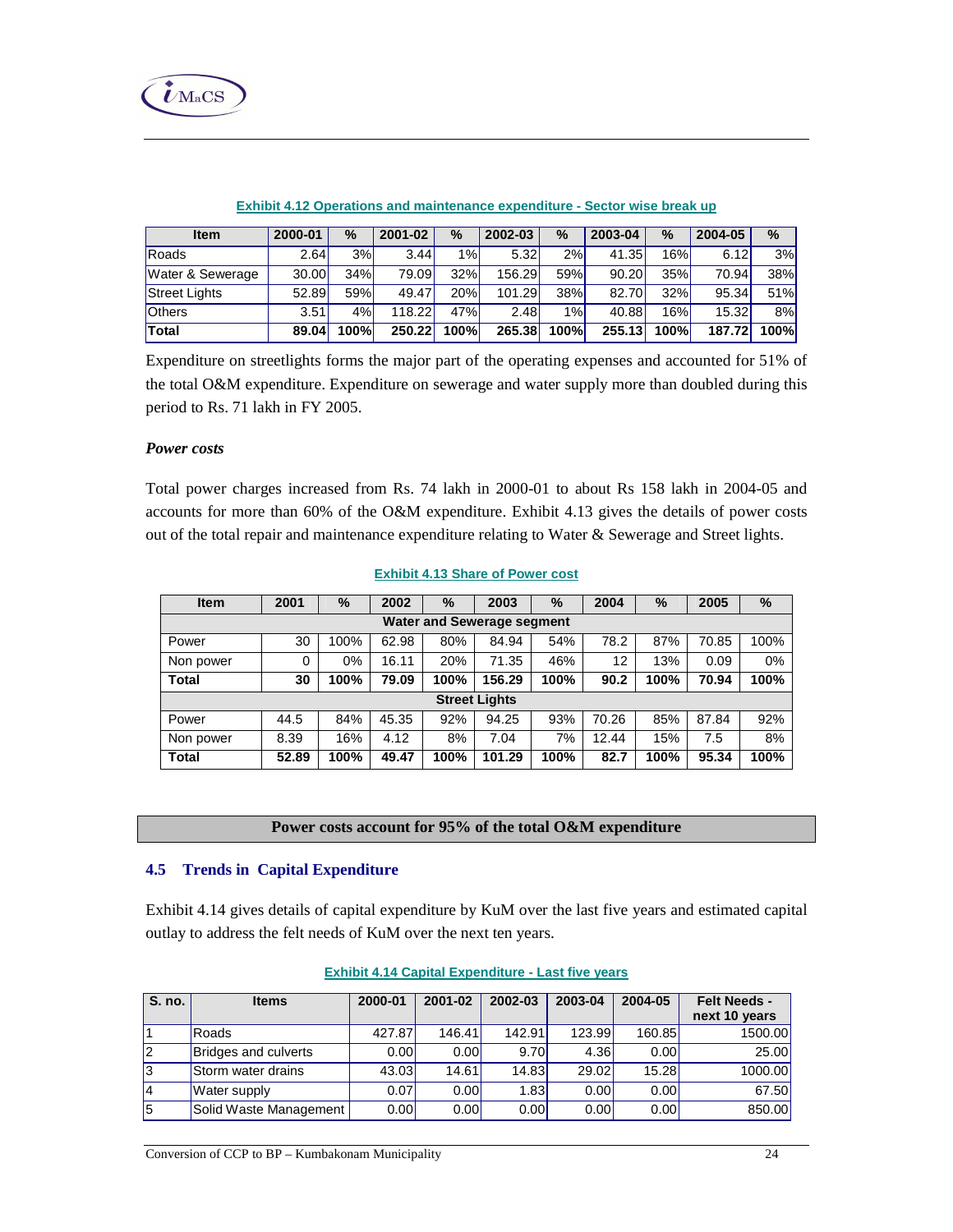

| S. no. | <b>Items</b>                                  | 2000-01 | 2001-02           | 2002-03 | 2003-04 | 2004-05 | <b>Felt Needs -</b><br>next 10 years |
|--------|-----------------------------------------------|---------|-------------------|---------|---------|---------|--------------------------------------|
| l6     | Street lights                                 | 7.50l   | 0.00 <sub>l</sub> | 3.51    | 26.32   | 16.74   | 5.25                                 |
|        | Remunerative enterprises                      | 82.02   | 47.94             | 12.73   | 48.37   | 2.40    | 0.00                                 |
| l8     | Education                                     | 17.70   | 9.23              | 2.10    | 2.33    | 23.10   | 55.00                                |
| l9     | Sewerage and sanitation<br>(incl. UGD scheme) | 6.09    | 0.55              | 5.40    | 1.04    | 5.52    | 500.00                               |
| 110    | <b>Others</b>                                 | 358.04  | 9.24              | 27.61   | 143.13  | 150.30  | 156.00                               |
|        | Total                                         | 942.32  | 227.98            | 220.62  | 378.56  | 374.19  | 4158.75                              |

*Source: KuM* 

#### **4.6 Loans and Finance charges**

Exhibit 4.14 gives the details of outstanding loans of KuM at the end of last five years.

| S.No           | Lending<br>Agency      | Amount<br>of Loan | Year of<br>drawal | <b>Interest</b><br>Rate % | Repay<br>ment<br>period<br>(years) | <b>Total loan repaid</b> |                   |       | Outstanding<br>loan amount |
|----------------|------------------------|-------------------|-------------------|---------------------------|------------------------------------|--------------------------|-------------------|-------|----------------------------|
|                |                        |                   |                   |                           |                                    | Principal                | Interest          | Total |                            |
| 1              | <b>TUFIDCO</b>         | 376.90            | 2003              | 10.25                     | 6                                  | 25.30                    | 32.98             | 58.28 | 351.60                     |
| 2              | <b>TUFIDCO</b>         | 190.18            | 2004              | 9.50                      | 10 <sup>1</sup>                    | 19.96                    | 20.72             | 40.68 | 170.22                     |
| 3              | <b>TUFIDCO</b>         | 165.00            | 2003              | 10.50                     | 10 <sup>1</sup>                    | 0.00                     | 22.62             | 22.62 | 165.00                     |
| 4              | (IUDP)<br><b>TNUDP</b> | 24.00             | 2000              | 10.50                     | 13                                 | 2.00                     | 0.00 <sub>l</sub> | 2.00  | 22.00                      |
| 5              | TUFIDCO                | 92.70             | 2004              | 9.50                      | 13                                 | 7.32                     | 7.50              | 14.82 | 85.38                      |
| 6              | <b>TUFIDCO</b>         | 22.70             | 2004              | 8.75                      | 10 <sup>1</sup>                    | 0.00                     | 1.50              | 1.50  | 22.70                      |
| $\overline{7}$ | <b>TUFIDCO#</b>        | 1700.00           | 2005              | 8.75                      | 10 <sup>1</sup>                    | 0.00                     | 0.00              | 0.00  | 1700.00                    |
|                | <b>Total</b>           | 2571.48           |                   |                           |                                    | 54.58                    | 85.32             | 139.9 | 2516.9                     |

**Exhibit 4.14 Loans outstanding (FY 2001-05)**

*# This loan has been taken for water supply. Source: KuM* 

#### **To summarise,**

- a) There has been a **growth in operating surplus** (CAGR-24%) during FY 2001-2005. However this has been achieved primarily by growth in Grants/ Devolution income (CAGR-26%) and assigned revenue (CAGR-22%).
- b) There has been hardly any growth in **KuM's own income** (CAGR 1%), which coupled with the poor collection efficiencies is a major cause for concern
- c) **KuM has an outstanding loan of Rs. 2516 lakh in FY 2005.** Finance charges have declined from 11% of income to 6% of income over the last five year. However, overall debt servicing is likely to increase, as repayment of water supply loan (Rs. 1700 lakh) becomes due.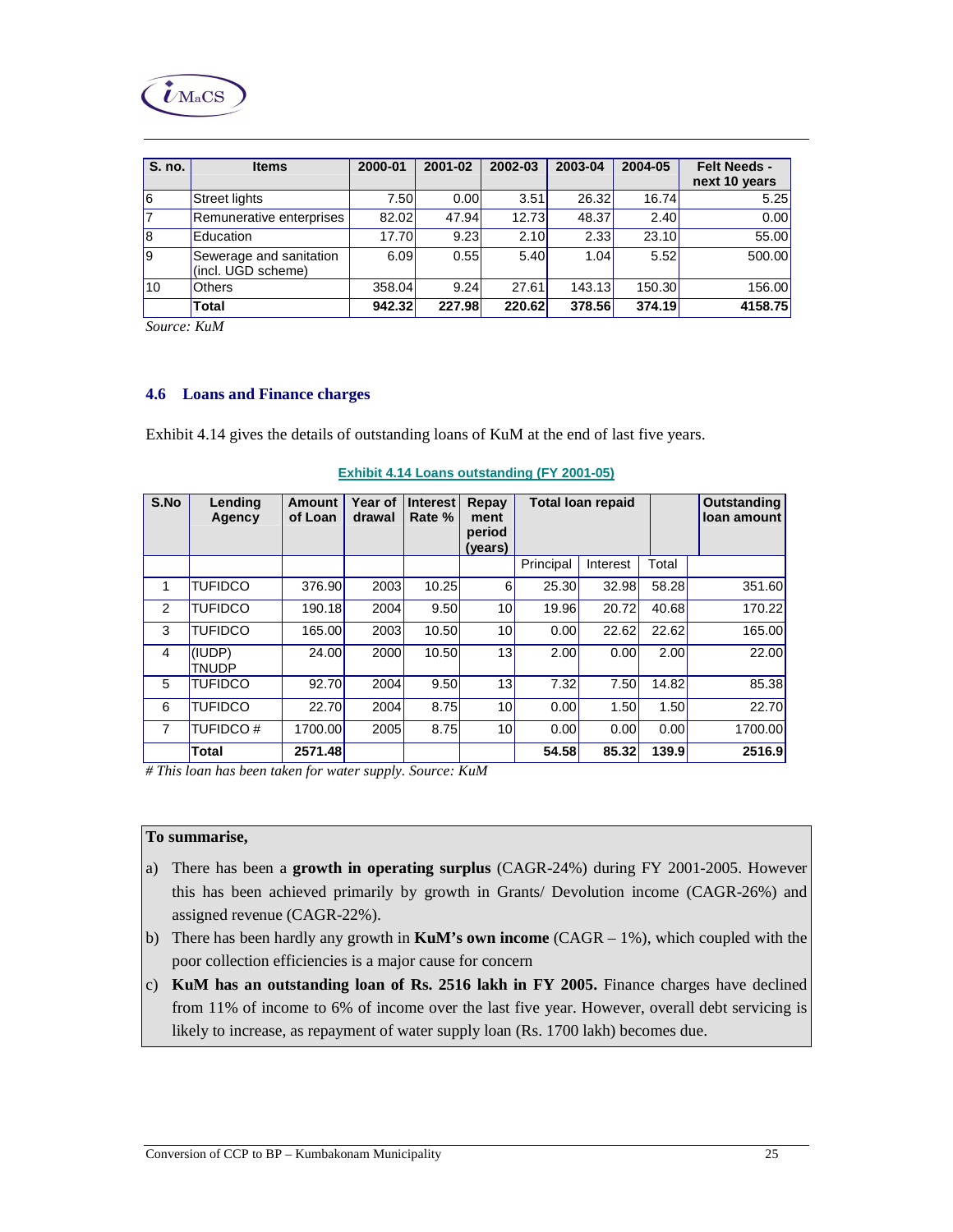

# 5. Potential areas for improvement

# **5.1 Public private partnerships (PPP)**

KuM is considering handling the operations and maintenance of the Sewerage Treatment Plant of the ongoing UGD scheme through private sector particaption. KuM should explore more areas to augment its own resources through use of PPPs. PPPs have been found to be very effective in addressing efficiency and asset management (through pre-defined service levels and accountability for operations and maintenance) aspects of infrastructure development. In this regard,

### 1. CMA, GoTN should develop a **framework for PPP** including specific policies and guidelines.

- 2. KuM should explore use of private sector participation in undertaking its proposed projects in tourism and recreational facilities. through public private partnerships.
- 3. Being part of an heritage circuit, KuM should actively pursue projects that improve the tourist experience in the town. Several initiatives relating to tourism development can be pursued in partnership with private sector investment / corporate donations and NGO/Self Help Group partnerships. Specifically, KuM should
- Encourage **corporate / NGO partnerships** for heritage preservation and city beautification projects, including development and maintenance of parks.
- Consider addition of more **identified parking zones and pay-and-use toilets** in the town. These could be maintained through Self-Help Groups.
- Explore the feasibility of provision of integrated concrete roads with ducts for underground cabling and storm water drains around important heritage/tourist areas and align traffic movement to ensure ease of tourist movement during festivals. This would also enable better tourist experience and better maintenance of heritage centres.
- 4. TNUIFSL should provide assistance covering **necessary capacity building (in terms of evaluating mechanisms - BOT, SPV etc) and financing for developing projects** through private sector participation.

# **5.2 Potential for revenue enhancement**

# **5.2.1 Property Tax**

Exhibit 5.1 highlights the key issues and recommended interventions with respect to property tax. While a substantial improvement in property tax is contingent upon implementation of ARV revision (due in 2003), there are other interventions that would enable effective property tax realisation.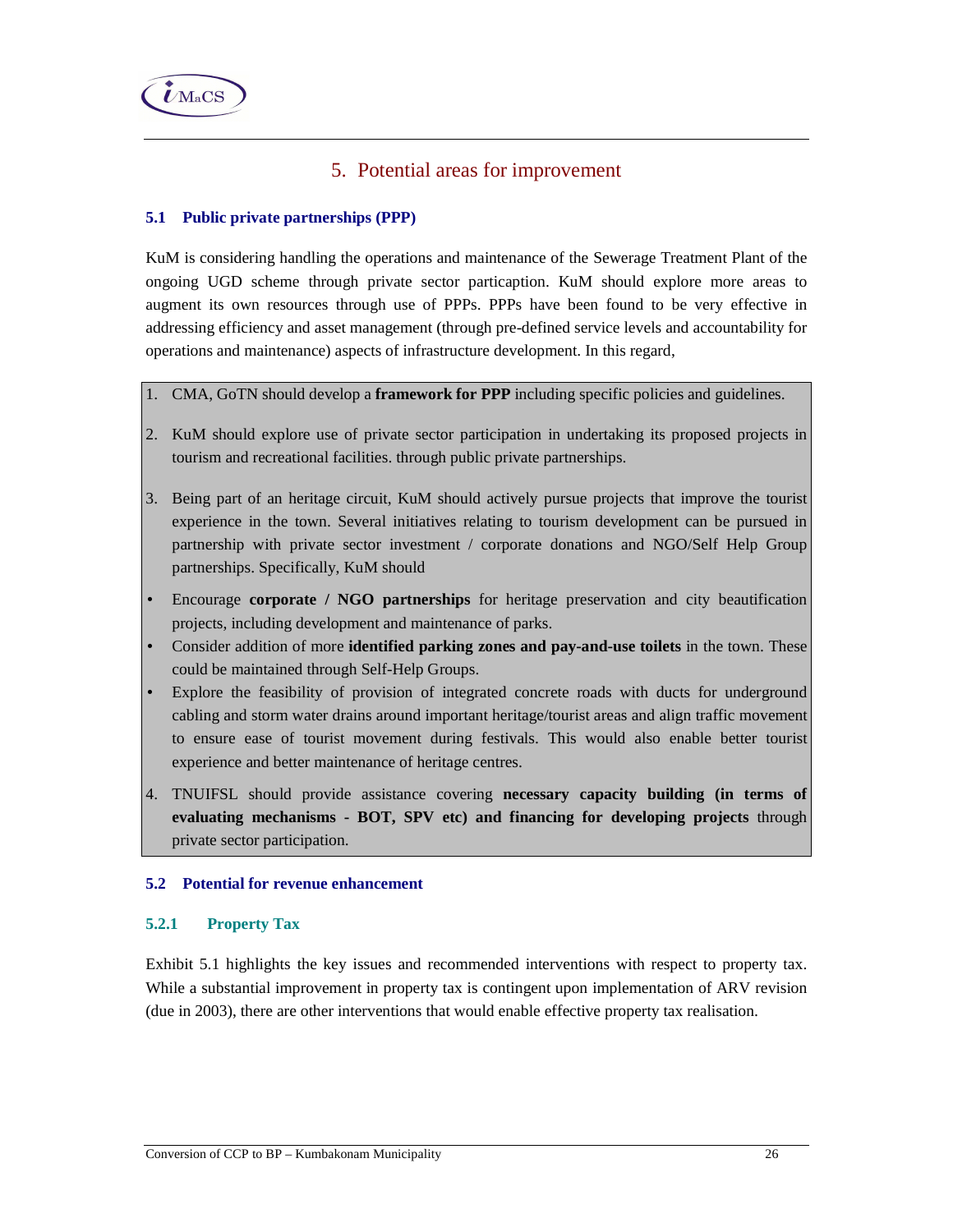

| <b>Issues</b>                           | <b>Recommended Interventions</b>                                                          | <b>Agency</b> |
|-----------------------------------------|-------------------------------------------------------------------------------------------|---------------|
| Revision of Annual rental Value (ARV)   | <b>GOTN</b><br>should<br>implement<br><b>SFC</b><br>5.<br>the                             | GoTN          |
| has fallen due in 2003. The revision is | recommendation of revision of property                                                    |               |
| yet to be implemented.                  | tax every three years, linked to inflation.                                               |               |
|                                         | This is will ensure gradual and stable                                                    |               |
|                                         | rather than<br>the<br>increase,<br>existing                                               |               |
|                                         | quinquennial revision.                                                                    |               |
| In 1998 when the ARV scheme for         | All assesses should be taxed on the<br>6.                                                 | GoTN / KuM    |
| assessing property tax was introduced,  | same basis through a uniform and                                                          |               |
| the old assesses were allowed to pay    | transparent approach to property tax                                                      |               |
| taxes based on capital value with       | assessment. Existing anomalies need to                                                    |               |
| marginal increase, leading to           | be removed at the earliest.                                                               |               |
| distortions and non-uniform rates.      |                                                                                           |               |
| Survey of properties happens only       | Initiate a one-time survey to prepare a<br>7.                                             | Κu            |
| when the ARV revision takes place.      | comprehensive database of properties                                                      |               |
| Apart from addition in properties       | available with it with updated information<br>on the area / type and property tax details |               |
| without getting assessed, addition to   | <b>Institutionalise</b><br>mechanism<br>8.<br>for<br>a                                    |               |
| area in existing properties or          | conducting surprise checks on a sample                                                    |               |
| conversion of property from residential | basis in all the wards on an ongoing                                                      |               |
| to commercial category also goes        | basis and mandatory re-assessment of                                                      |               |
| unnoticed leading to revenue loss       | properties every five years.                                                              |               |
|                                         | Streamline procedures for assessment/<br>9.                                               |               |
|                                         | approvals of new properties / expansion                                                   |               |
|                                         | of existing properties to encourage self-                                                 |               |
|                                         | disclosure of property development /                                                      |               |
|                                         | modification                                                                              |               |
|                                         | 10. Computerise and web-enable property                                                   |               |
|                                         | tax assessment and billing processes                                                      |               |
|                                         | 11. Develop a GIS based system for effective                                              |               |
|                                         | data capture and monitoring                                                               |               |
| On an absolute basis, property tax      | 12. Launch a focused drive on existing                                                    | GoTN/KuM      |
| arrears have shown an increasing        | arrears                                                                                   |               |
| trend.                                  | 13. Conduct one time settlement scheme for                                                |               |
|                                         | old arrears and incentivise payments                                                      |               |
|                                         | through marginal rebates for arrears                                                      |               |
|                                         | pending for more than 5 years.<br>14. Work with GOTN to moot creation of a                |               |
|                                         | special tribunal for speedy disposal of                                                   |               |
|                                         | properties under litigation                                                               |               |
|                                         | 15. Make provisions for the debtors and take                                              |               |
|                                         | steps for writing off bad debts                                                           |               |
| While Property tax is payable on a      | 16. Implement Payment Due Date along with                                                 | GoTN/KuM      |
| semi-annual basis, no interest /penal   | a 90 day grace period during which                                                        |               |
| charges are levied on late payment.     | would<br>involve a nominal<br>payments                                                    |               |
|                                         | interest payment.                                                                         |               |
|                                         | 17. Payments<br>beyond the<br>grace<br>period                                             |               |
|                                         | should include a steep penal charge to                                                    |               |
|                                         | encourage payments on time.                                                               |               |

#### **Exhibit 5.1 Key issues and suggested measures**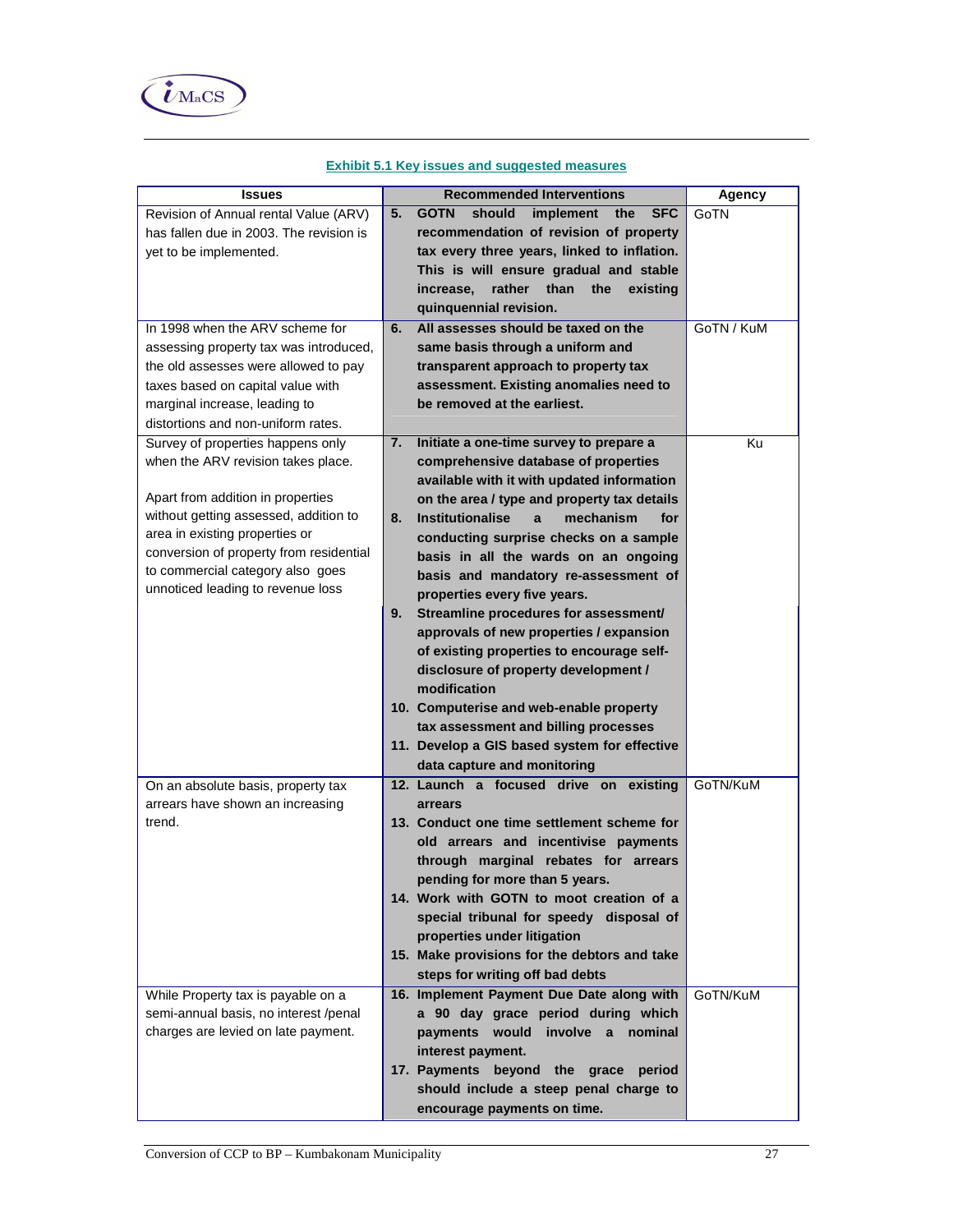

| <b>Issues</b>                             | <b>Recommended Interventions</b>                    | Agency     |
|-------------------------------------------|-----------------------------------------------------|------------|
| Tax Dispute cases where the assessee      | 18. In case of disputed property tax, the           | GoTN / KuM |
| approaches legal recourse without         | assessee should first pay the tax under             |            |
| paying any tax.                           | protest as in the case of excise or                 |            |
|                                           | customs and then take the necessary                 |            |
|                                           | legal recourse. The Act should be                   |            |
|                                           | modified in such a way that no legal                |            |
|                                           | recourse should be available to the                 |            |
|                                           | assessee without paying the tax under               |            |
|                                           | protest.                                            |            |
| <b>Blanket Exemptions to institutions</b> | 19. Exemptions from tax should be provided          | GoTN / KuM |
| reduce the property tax potential         | only to needy institutions. For example             |            |
|                                           | educational<br>blanket exemption to                 |            |
|                                           | institutions (including large self-funded           |            |
|                                           | private residential schools) should be<br>reviewed. |            |
|                                           | 20. All exemptions lead to a revenue loss to        |            |
|                                           | the ULBs and should be compensated by               |            |
|                                           | GoTN.                                               |            |

### **5.2.2 Professional Tax**

Professional tax income has grown at a CAGR of 4% over the last five years. Specifically,

- **21. KuM should focus on widening its professional tax base** by bringing more traders and independent professionals within the ambit of professional tax**.** Specifically, KuM should consider **tapping into databases of potential professional tax assesses** including
- **Professional associations** including Institute of Chartered Accountants of India (ICAI), the Bar Council, Medical Council etc.
- **Commercial Taxes Department, GoTN** to get details of sales tax registrations (existing and new) within KuM.

#### **5.2.3 User charges**

KuM has been fairly successful in progressively increasing user charges, as reflected in the increase in the average water charges per collection and could augment its revenues through focused interventions including the following.

22. **Increase penetration of connections for water supply.** Currently KuM has about 5,000 connections, which accounts for only 43 % of the properties assessed. KuM should target achieving at least 16000 connections over the next five years. KuM is considering collection of public deposits for water connections on a monthly instalment basis. This is likely to encourage more households to go in for their own water connections. KuM is also considering provision of group connections at a nominal charge in low income areas.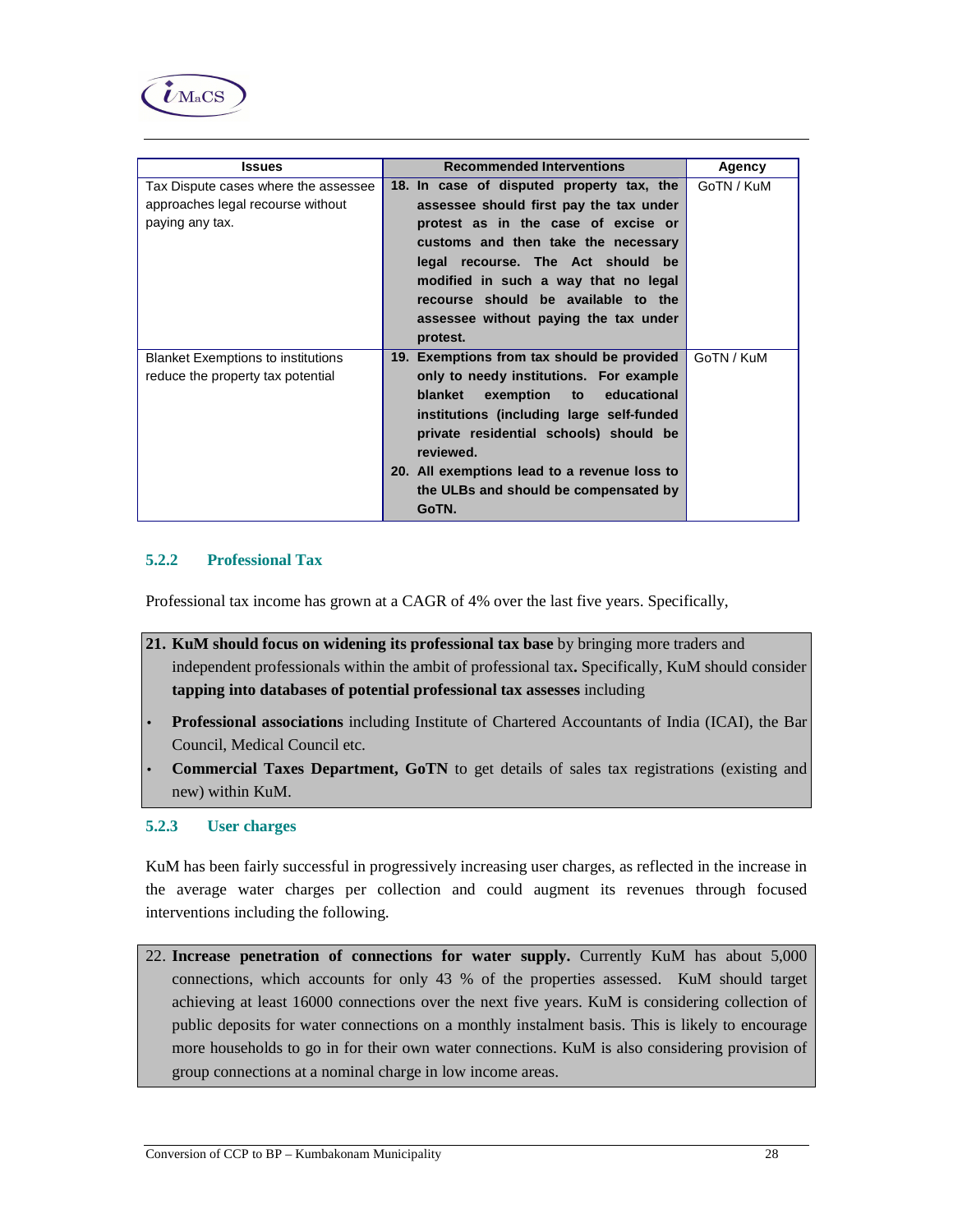

- 23. **Provide water fountains only in areas with a predominantly low-income population to minimise revenue loss.**
- 24. **Improve revenue per connection through implementation of either a graded water tariff scheme (as is being considered by CMA, GoTN) or a metering based tariff.** While the metering based system would a better system in principle (charges on the basis of usage) and in terms of incentivising water conservation, ULBs have faced resistance in implementation of metered tariffs.
- 25. Consider implementing **user charges for door-to-door collection** of Solid Waste.
- 26. **Adopt measures to improve collection efficiency.** Overall collection efficiency in water charges is very low and needs to be improved. KuM should consider stiff penalties for non-payment of user charges. Specifically KuM should consider implementation of late payment fines and in case of extreme overdue situations, disconnecting supply.

### **5.2.4 Measures to improve collection efficiency**

27. KuM's collection efficiency is very low across all its revenue heads namely, property tax, professional tax and user charges and needs significant improvement from current levels. KuM should consider a) a focused one-time drive to clear up its dues and b) strengthening of its collection process and organisation to ensure that the overall levels of efficiency in order to improve and sustain its collection efficiencies.

#### **5.3 Measures for cost management**

# **5.3.1 Energy efficiency**

KuM needs to take steps to address its power costs, which comprise nearly 60% of its operations and maintenance costs. The following steps are needed in this direction:

- 28. KuM should conduct a **comprehensive energy audit** to identify areas for reducing power consumption and related costs. KuM should implement **automatic time based dimmers** on street light network and ensure that all **pumps / motors are energy efficient.**
- 29. GoTN should also consider a **specific grant / capital subsidy scheme to incentivise energy conservation initiatives** for not just KuM, but for all ULBs.
- 30. **CMA, GoTN and TNUDF should develop and implement minimum standards related to energy conservation including installation of energy efficient motors, right sized pumps etc.**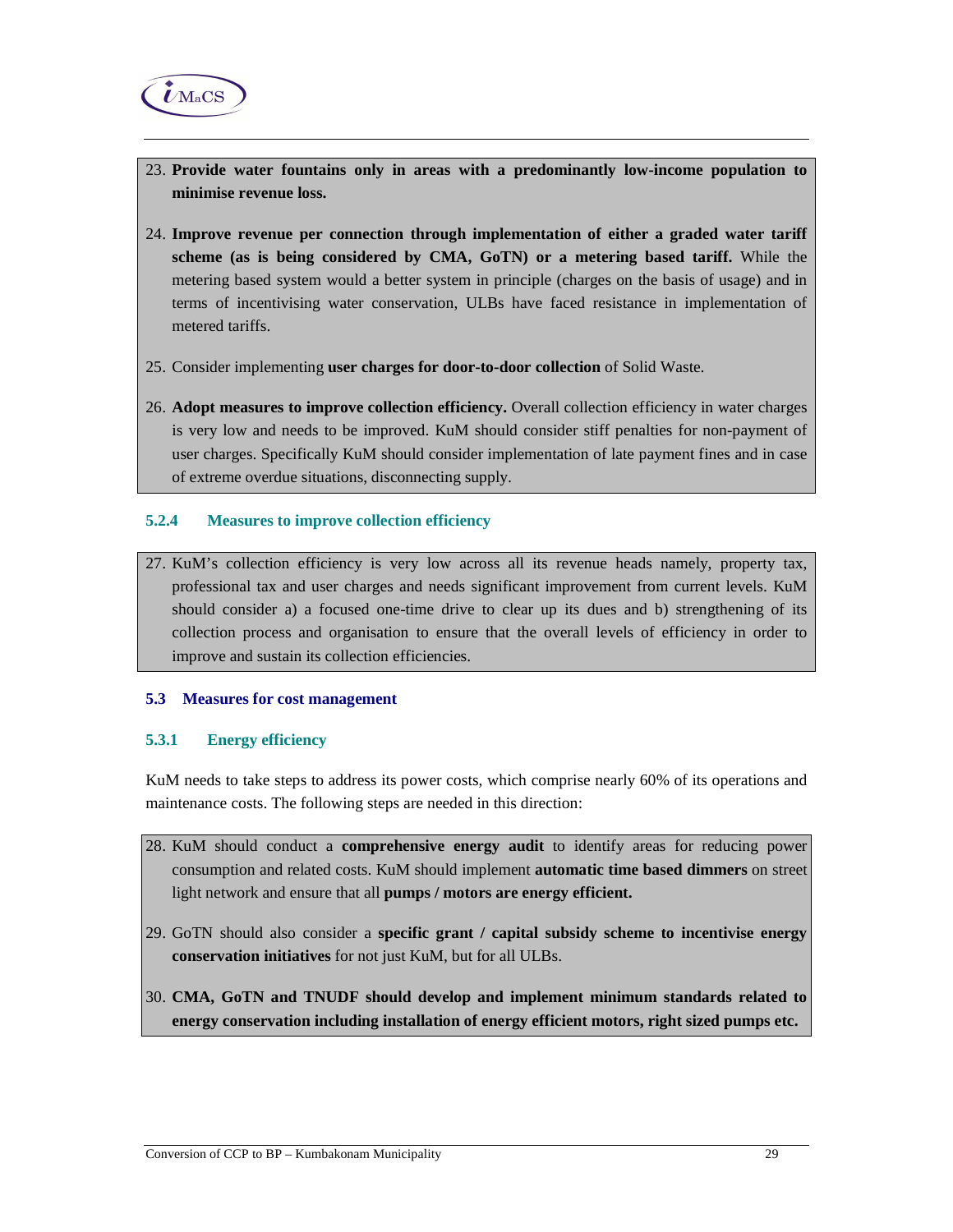

### **5.4 Other measures / interventions**

#### **5.4.1 Accounting /Audit**

While all ULBs in GoTN have implemented a double entry accounting system, most of the ULBs including KuM require significant improvement in their accounting practices. Several ULBs have redundant systems involving manual and computerised book keeping and errors often creep into MIS. Often, the MIS in the form of DCB statements and information provided in accounting statements are not reconciled.

- 31. CMA, GoTN should consider an **outlay for technical assistance** to ULBs to **improve their accounting systems and practices** and to provide adequate training to staff on the concepts of double entry book keeping.
- 32. Property tax system has been computerised but the software for accounting developed seems to have some errors. TNUDF should take steps to eliminate these teething problems in the accounting software.
- 33. GoTN should issue an order for phasing out manual books like the property tax DCB registers as the same data is being maintained both manually and also in computer database.
- 34. The LFA should also be given training in auditing through computer so that the manual books can be avoided in future.
- 35. GoTN should **insist and implement closing of accounts and audit of the same within a fixed time period** subsequent to the completion of financial year. The government should continue to provide for the payment of common accountants and computer assistant to work in the ULB which it was providing till date. GoTN should also evaluate the option of employing a local CA firm to give guidance and training to ULB staff on a regular basis. CMA,
- 36. TNUDF should consider a grading system to categorise ULBs on the basis of accounting and reporting practices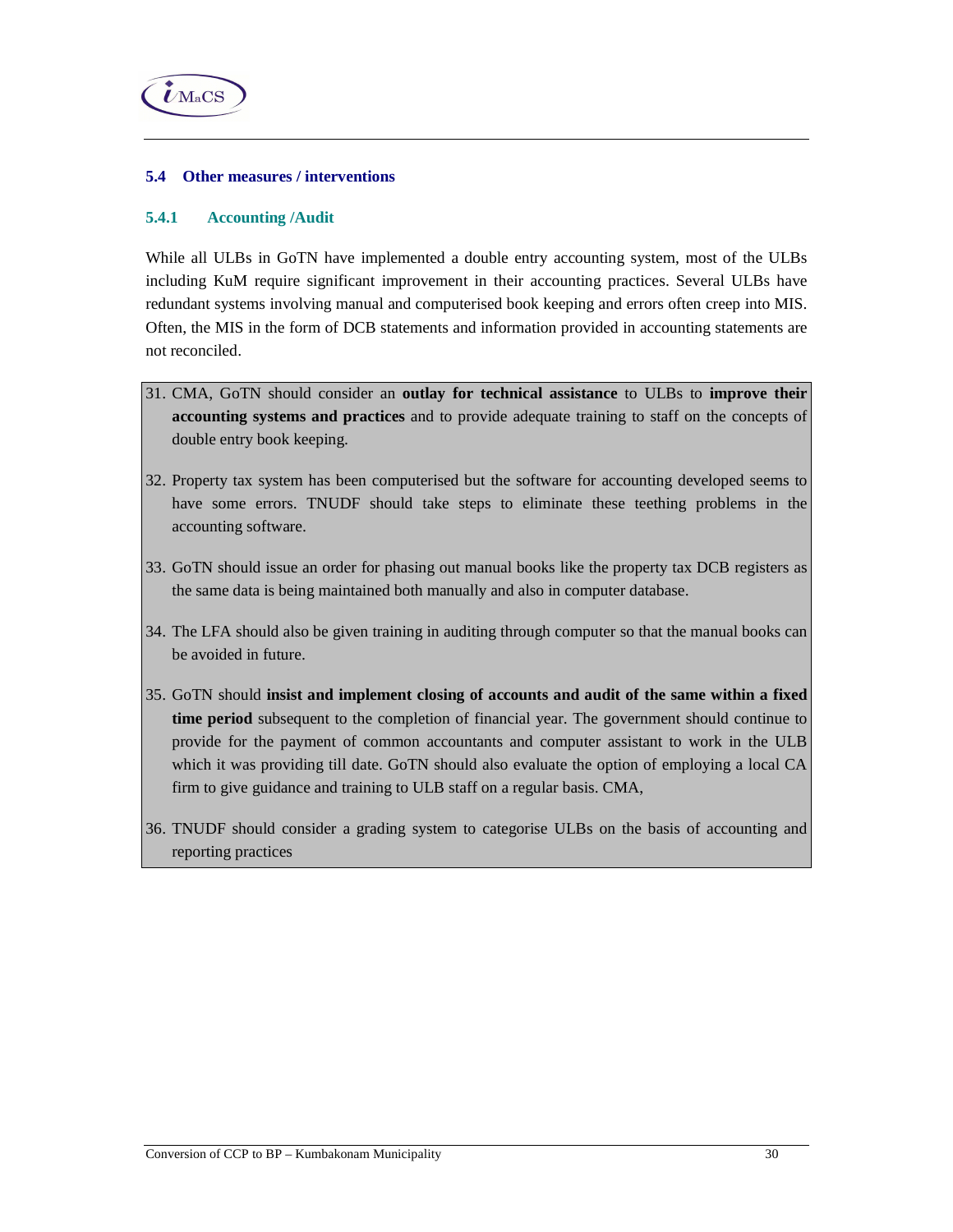

# 6. Business plan and investment capacity

# **6.1 Financial and Operating Plan – time horizon and scenarios**

The FOP has been prepared for a ten-year period i.e., FY 2006-2015 for 2 different scenarios as given below:

- **Scenario I -** Base projections
- **Scenario II** Projections with 'potential improvements'

The basis and assumptions underlying income and expenditure projections for the FOP are detailed in section 6.2

#### **6.2 Basis and assumptions**

#### **6.2.1 Revenues**

#### **Property tax**

Property tax projections have been arrived at as a product of average tax per assessment and the number of properties assessed. Assumptions on these revenue drivers are given below:

- *Scenario I –Base case*
	- Assessments growth  $-4.74\%$  per annum (in line with the CAGR over the last five years), with a cap on the number of assessments at 32,000 properties. The base number of assessments has been taken as 23699 properties.
	- $\cdot \cdot$  Average tax per property Rs. 1815 per property assessed, in line with the average tax per property collected in FY 2005.
	- Arrears collection efficiency 36 % for FY 2006 (maximum during FY 2001-05) in FY 2002 and assumed to increase by 2 % every year (38% in FY 2007 and so on)
	- $\div$  Current collection efficiency 61 % for FY 2006 (maximum during FY 2001-05) in FY 2005 and assumed to increase by 2 % every year (63% in FY 2007 and so on)
- *Scenario II with improvements* 
	- Assessments growth  $-8\%$  per annum, with a cap on the number of assessments at 32,000 properties.
	- $\div$  Average tax per property Rs. 1815 per property assessed in FY 2006 with a one-time upward revision of 25% in FY 2007
	- Collection efficiency are kept at the same levels as Scenario I

### **Profession tax**

Profession tax has been arrived at as a product of average tax per assessee and the number of assessments. Assumptions on these revenue drivers are given below: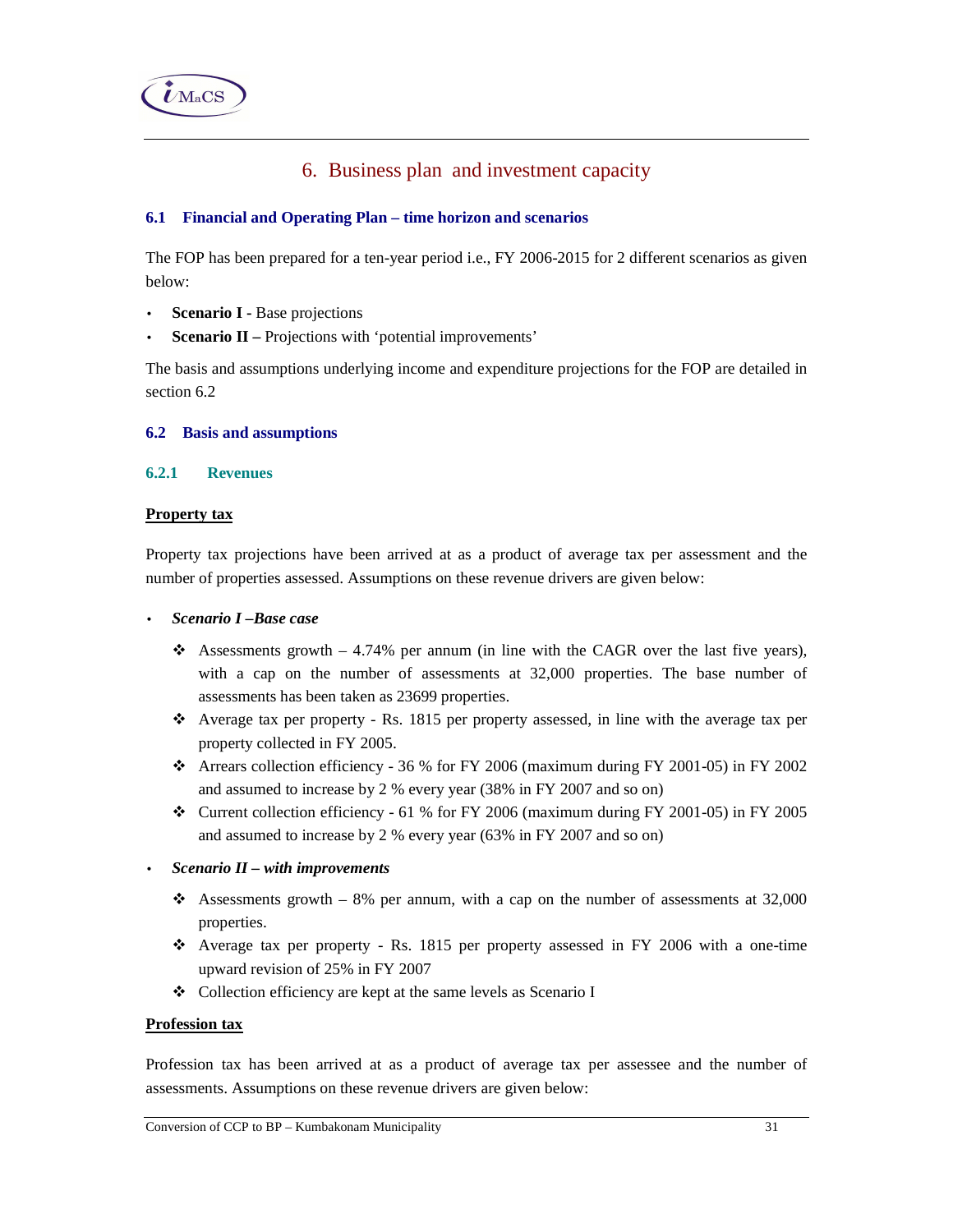

#### • *Scenario I –Base case*

- Assessments growth  $-1$  % per annum (assumed as the CAGR over the last five years is very low), with a cap on the number of assessments at 10,000. The base number of assessments has been taken as 3142 assessments.
- $\bullet$  Average tax per assessment Rs. 1264 per assessment, in line with the average in FY 2005. No revision has been assumed for the base case.
- Arrears collection efficiency 50% for FY 2006 (maximum during FY 2001-05) in FY 2003 and assumed to increase by 2 % every year (52% in FY 2007 and so on)
- Current collection efficiency –86 % for FY 2006 (maximum during FY 2001-05) in FY 2002 and assumed to increase by 1% every year (87% in FY 2007 and so on).

#### • *Scenario II – with improvements*

- Assessments growth 5 % per annum (in line with the CAGR over the last five years), with a cap on the number of assessments at 10,000
- $\bullet$  Average tax per assessment Rs. 1264 per assessment, in line with the average in FY 2005.
- Collection efficiency are kept at the same levels as Scenario I

#### **Water Charges**

Water charges have been arrived at as a product of average water charges per connection and the number of connections.

## • *Scenario I –Base case*

- $\cdot \cdot$  The number of connections has been assumed to grow at 1.66% per annum, which is based on the past trend in connections growth. The base connections has been taken as 10275.
- $\cdot \cdot$  The average rate of water charges per connection has been worked as Rs.571 per connection based on the data given by the ULB
- \* The base collection efficiency for arrears is assumed at 80% maximum collection efficiency achieved by the ULB during the period 2001-05, with an increase of 1% every year.
- For current demand, collection efficiency is assumed at 62 % maximum collection efficiency achieved by the ULB during the period 2001-05, with an increase of 2% every year.

#### • *Scenario II – with improvements*

- $\cdot$  Under this scenario, connections are assumed to grow at 5% per annum.
- $\bullet$  Average tariff per connection in FY 2006 is assumed at Rs. 571 per connection, with a tariff increase of 5% every three years. Collection efficiency is at the same levels as Scenario I.

#### **Other income**

The assumptions made in case of other income is summarised in the table below: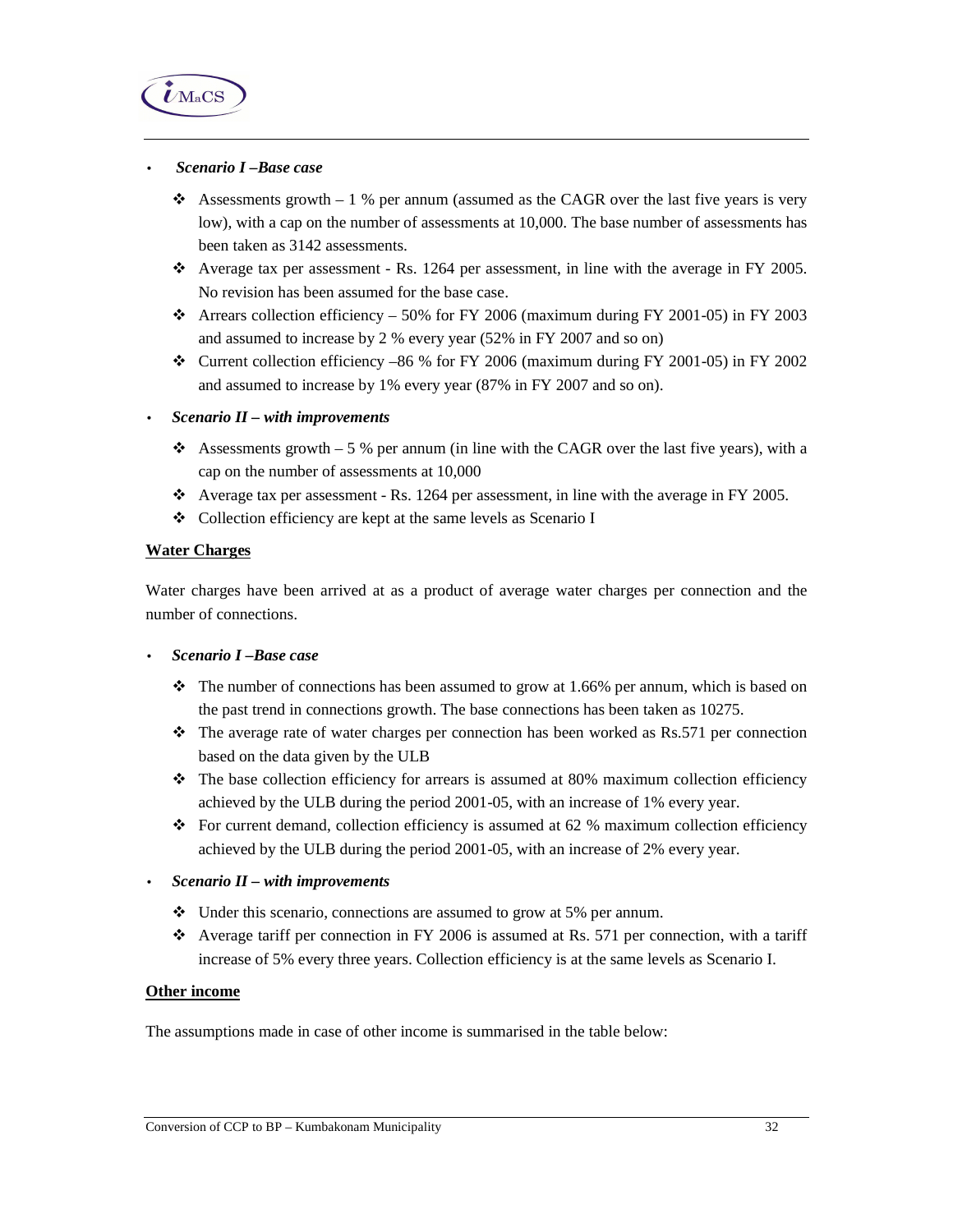

| <b>Item</b>                       | <b>Base Amount</b><br>(in Lakhs)   | Growth<br>(CAGR %) | <b>Assumptions</b>                                                                                                                                                                              |
|-----------------------------------|------------------------------------|--------------------|-------------------------------------------------------------------------------------------------------------------------------------------------------------------------------------------------|
| Other Taxes                       | 0.06                               | Negative<br>Growth | CAGR of 2% on the base amount for FY 2005.                                                                                                                                                      |
| Sewerage Charges                  |                                    |                    | CAGR of 4% on the base amount for FY 2005. It has<br>been assumed that the ULB would give 10,000<br>connections by the end of FY 2007 and would charge<br>Rs 20 per month from each connection. |
| Service Charges & Fees            | 47.29                              | 29.4%              | CAGR of 5% on the base amount for FY 2005.                                                                                                                                                      |
| Other income                      | 32.69                              | Negative<br>Growth | CAGR of 5% on the base amount for FY 2005.                                                                                                                                                      |
| Assigned Revenue                  | 301.71                             | 22.5%              | CAGR of 5% on the base amount for FY 2005.                                                                                                                                                      |
| <b>Devolution Fund</b>            | 266.43                             | $9.0\%$            | CAGR of 5% on the base amount for FY 2005.                                                                                                                                                      |
| <b>Grants &amp; Contributions</b> | 74.85 (average<br>of last 4 years) | 317.2%             | CAGR of 5% on the base amount for FY 2005.                                                                                                                                                      |

# **Exhibit 6.1 Assumptions for other income**

# **6.2.2 Expenditure**

# **Exhibit 6.2 Expenditure**

| <b>Item</b>                    | <b>Base Amount</b><br>(in Lakhs) | <b>Growth</b><br>(CAGR %) | <b>Assumptions</b>                                                                                                                                                                |
|--------------------------------|----------------------------------|---------------------------|-----------------------------------------------------------------------------------------------------------------------------------------------------------------------------------|
| <b>Salaries</b>                | 560.45                           | 0.5%                      | CAGR of 5% with cost of FY 2005 as the base                                                                                                                                       |
| <b>Operating Expenses</b>      | 187.72                           | 20.5%                     | The expenditure has been assumed as 6% of the gross<br>block of fixed assets (in line with the average over the last<br>five years). An inflation of 5% has also been considered. |
| <b>Administrative Expenses</b> | 47.90                            | Negative<br>Growth        | The growth rate has been assumed at a nominal rate of<br>5% and has been applied on the base amount, which is<br>for the year 2004-2005.                                          |
| Depreciation                   |                                  |                           | Expenditure assumed as 5% of the gross block of fixed<br>assets                                                                                                                   |
| <b>Finance Expenses</b>        |                                  |                           | Refer 6.2.3 below.                                                                                                                                                                |

### **6.2.3 Assumptions - Assets and liabilities**

The major assumption adopted for projection of assets and liabilities is given below:

#### **Exhibit 6.3 Assumptions - Assets**

| <b>Asset Head</b>        | <b>Assumptions</b>                                                                                                                                                                                                                                                                                                                                                    |
|--------------------------|-----------------------------------------------------------------------------------------------------------------------------------------------------------------------------------------------------------------------------------------------------------------------------------------------------------------------------------------------------------------------|
| <b>Stock Account</b>     | The closing balance as given in the last balance sheet by the ULB has been                                                                                                                                                                                                                                                                                            |
|                          | taken as the base figure for projection. It has been assumed that the stock                                                                                                                                                                                                                                                                                           |
|                          | will be 95% of the last year balance                                                                                                                                                                                                                                                                                                                                  |
| Debtors                  | This head represents the debtors for the three heads property tax, profession<br>tax and water charges. As they form the major portion of revenue their<br>debtors also have been grouped separately. The calculation of debtors has<br>been done based on the current demand under each category of income and<br>the collection efficiency for each of the category |
| <b>Other Receivables</b> | The closing balance as given in the last balance sheet by the ULB has been                                                                                                                                                                                                                                                                                            |
|                          | taken as the base figure for projection. It has been assumed that other                                                                                                                                                                                                                                                                                               |
|                          | receivables will be 95% of the last year balance.                                                                                                                                                                                                                                                                                                                     |
| <b>Bank Account</b>      | This account is the balance based on the cash flows for particular year                                                                                                                                                                                                                                                                                               |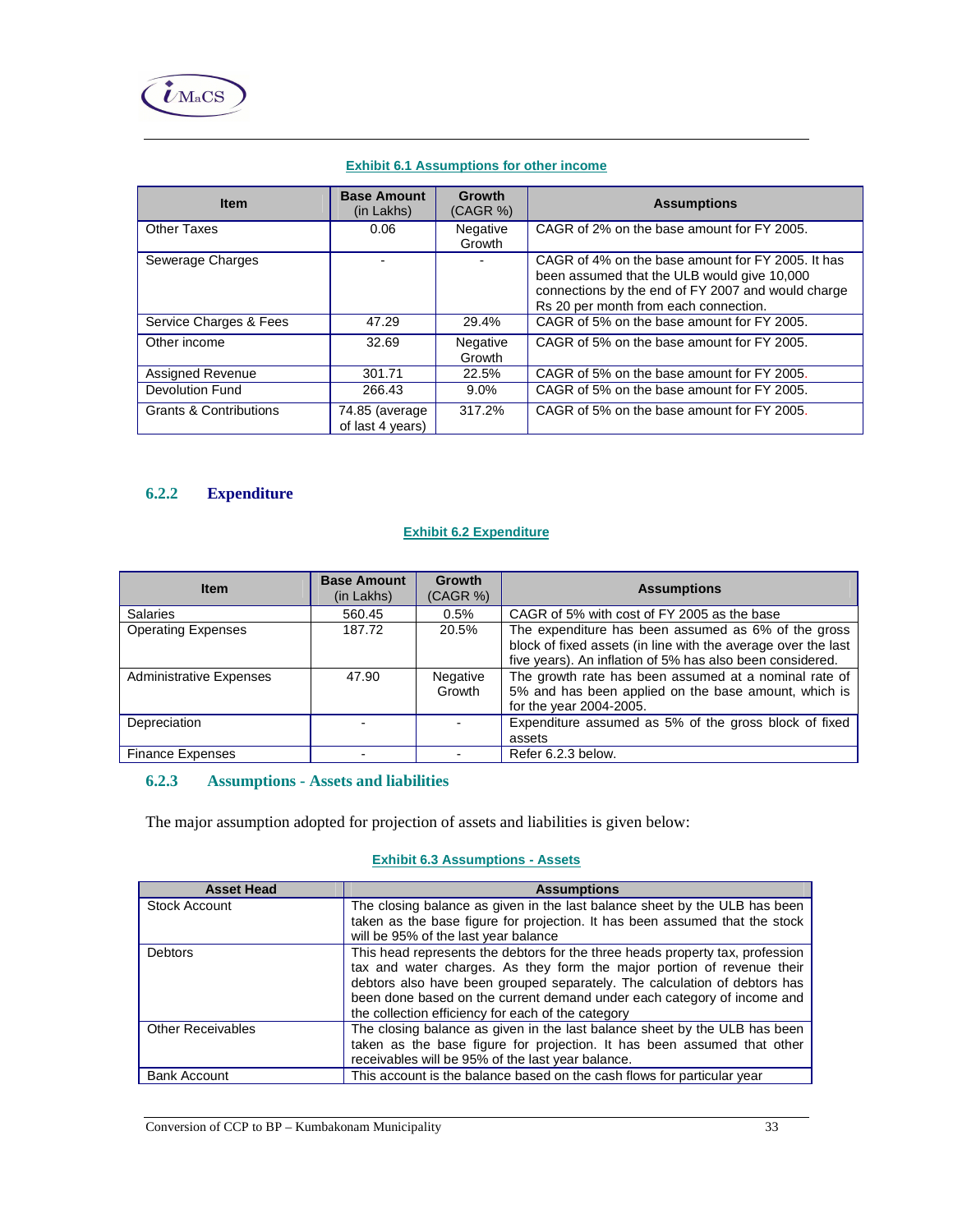

The detailed projections for each of the 4 cases are provided in section 6.3.

## **Loans**

All loans taken by the ULB are long-term. The ULB has a loan outstanding of Rs.2516.9 lakh and the scheduling of these loans and interest has been taken into account in the FOP.

| S.No           | <b>Lending Agency</b> | <b>Amount</b><br>of Loan | Year of<br>drawal | Interest<br>Rate % | Repay<br>ment<br>period<br>(years) |           | <b>Total loan repaid</b> |       | Outstandi<br>ng loan<br>amount |
|----------------|-----------------------|--------------------------|-------------------|--------------------|------------------------------------|-----------|--------------------------|-------|--------------------------------|
|                |                       |                          |                   |                    |                                    | Principal | Interest                 | Total |                                |
| 1              | <b>TUFIDCO</b>        | 376.90                   | 2003              | 10.25              | 6                                  | 25.30     | 32.98                    | 58.28 | 351.60                         |
| 2              | <b>TUFIDCO</b>        | 190.18                   | 2004              | 9.50               | 10 <sup>1</sup>                    | 19.96     | 20.72                    | 40.68 | 170.22                         |
| 3              | <b>TUFIDCO</b>        | 165.00                   | 2003              | 10.50              | 10 <sup>1</sup>                    | 0.00      | 22.62                    | 22.62 | 165.00                         |
| 4              | (IUDP) TNUDP          | 24.00                    | <b>2000</b>       | 10.50              | 13 <sup>1</sup>                    | 2.00      | 0.00                     | 2.00  | 22.00                          |
| 5              | <b>TUFIDCO</b>        | 92.70                    | <b>2004</b>       | 9.50               | 13 <sup>1</sup>                    | 7.32      | 7.50                     | 14.82 | 85.38                          |
| 6              | <b>TUFIDCO</b>        | 22.70                    | 2004              | 8.75               | 10 <sup>1</sup>                    | 0.00      | 1.50                     | 1.50  | 22.70                          |
| $\overline{7}$ | <b>TUFIDCO</b>        | 1700.00                  | 2005              | 8.75               | 10 <sup>1</sup>                    | 0.00      | 0.00                     | 0.00  | 1700.00                        |
|                | <b>Total</b>          | 2571.48                  |                   |                    |                                    | 54.58     | 85.32                    | 139.9 | 2516.9                         |

**Exhibit 6.4 Loan Statement as on 30.09.2005 (Rs in lakh)**

In case of the TUFIDCO loans for Rs 1700 lakh we have assumed the moratorium period of 3 years.

#### **New Loans**

The requirement of new loans is related to capital expenditure (Capex) the ULB wants to execute. The loans has been taken as 60% of the total Capex while the grants is assumed at 30% and the own contribution by the ULB is pegged at 10% of the total Capex. The terms of the new loans is assumed as follows

#### **Exhibit 6.5 New loans**

| <b>Particulars</b>           | <b>Assumptions</b>                 |  |  |  |  |
|------------------------------|------------------------------------|--|--|--|--|
| Rate of Interest on new loan | 8% p.a.                            |  |  |  |  |
| Repayment Period of new loan | 15 years (inclusive of moratorium) |  |  |  |  |
| Principal moratorium period  | 2 years                            |  |  |  |  |

#### **Other liabilities**

#### **Exhibit 6.6 Other Liabilities**

| Liabilities                | <b>Assumptions</b>                                                                                                                           |  |  |  |  |
|----------------------------|----------------------------------------------------------------------------------------------------------------------------------------------|--|--|--|--|
| Grants                     | Closing balance as given in FY 2005 has been taken as the base figure.                                                                       |  |  |  |  |
|                            | Grants assumed at 30% of the Capital expenditure, which would be<br>added to grants balance every year.                                      |  |  |  |  |
| <b>Current Liabilities</b> | Closing balance as given in FY 2005 has been taken as the base figure.<br>Current Liabilities assumed at 90% of the previous year's balance. |  |  |  |  |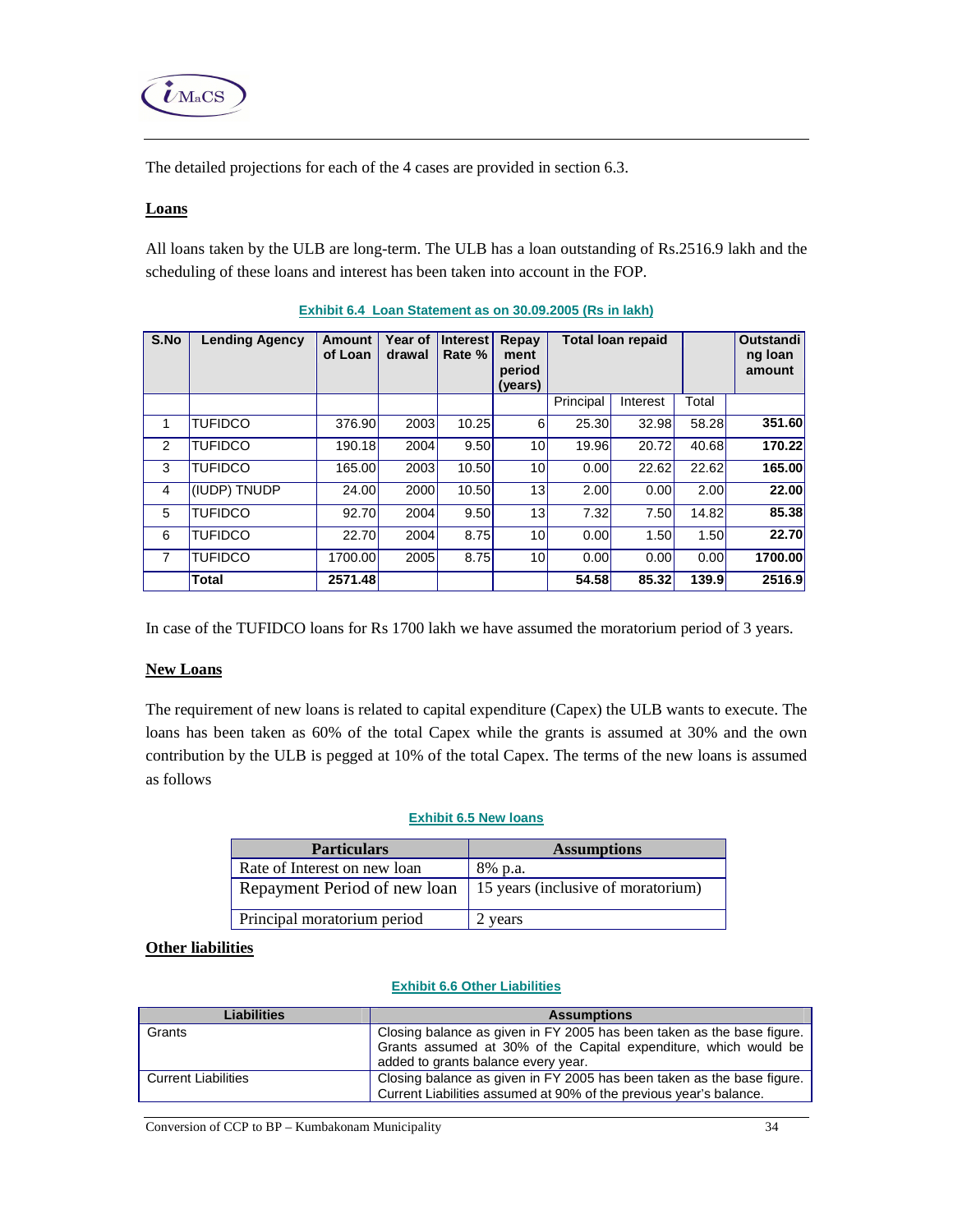

| <b>Liabilities</b>         | <b>Assumptions</b>                                                                                                                                                                                                                            |  |  |  |  |
|----------------------------|-----------------------------------------------------------------------------------------------------------------------------------------------------------------------------------------------------------------------------------------------|--|--|--|--|
| Accumulated depreciation   | Closing balance as given in FY 2005 has been taken as the base figure.<br>Every years depreciation has been added to the balance of the<br>accumulated depreciation                                                                           |  |  |  |  |
| <b>Accumulated Surplus</b> | Closing balance as given in the FY 2005 has been taken as the base<br>figure. Every year the cash surplus is added to this account while the<br>contribution for the project from its own funds are deducted from the<br>accumulated surplus. |  |  |  |  |

#### **6.3 Results of Financial projections**

#### **6.3.1 Income and expenditure projections**

Exhibit 6.7 cptures the Income and Expenditure projections for FY 2006-15 with potential improvements and sustainable borrowings

| Income                            | 2005-06 | 2006-07 | 2007-08 | 2008-09 | 2009-10 | 2010-11 | 2011-12 | 2012-13 | 2013-14 | 2014-15 |
|-----------------------------------|---------|---------|---------|---------|---------|---------|---------|---------|---------|---------|
| <b>Property Tax</b>               | 460     | 615     | 659     | 705     | 726     | 726     | 726     | 907     | 907     | 907     |
| <b>Profession Tax</b>             | 42      | 44      | 46      | 48      | 51      | 53      | 56      | 59      | 62      | 63      |
| <b>Water Charges</b>              | 60      | 62      | 64      | 66      | 68      | 70      | 72      | 74      | 77      | 79      |
| Sewerage Charges                  |         |         | 33      | 33      | 50      | 50      | 55      | 78      | 84      | 101     |
| Service Charges & Fees            | 49      | 50      | 52      | 53      | 55      | 56      | 58      | 60      | 62      | 64      |
| Other Income                      | 34      | 35      | 36      | 37      | 38      | 39      | 40      | 41      | 43      | 44      |
| Assigned Revenue                  | 311     | 320     | 330     | 340     | 350     | 360     | 371     | 382     | 394     | 405     |
| <b>Devolution Fund</b>            | 293     | 322     | 355     | 390     | 429     | 472     | 519     | 571     | 628     | 691     |
| <b>Grants &amp; Contributions</b> | 224     | 239     | 256     | 274     | 293     | 314     | 336     | 359     | 384     | 411     |
| <b>Total Income</b>               | 1,472   | 1,688   | 1,829   | 1,946   | 2,060   | 2,141   | 2,233   | 2,532   | 2,640   | 2,765   |
| <b>Expenditure</b>                |         |         |         |         |         |         |         |         |         |         |
| Salaries                          | 605     | 654     | 706     | 762     | 823     | 889     | 961     | 1,037   | 1,120   | 1,210   |
| <b>Operating Expenses</b>         | 197     | 207     | 217     | 228     | 240     | 252     | 264     | 277     | 291     | 306     |
| Repairs & Maintenance             |         |         |         |         |         |         |         |         |         |         |
| Programme Expenses                |         |         |         |         |         |         |         |         |         |         |
| <b>Administrative Expenses</b>    | 50      | 53      | 55      | 58      | 61      | 64      | 67      | 71      | 74      | 78      |
| Finance charges                   | 217     | 221     | 223     | 222     | 217     | 202     | 184     | 166     | 151     | 143     |
| Depreciation                      | 119     | 119     | 183     | 249     | 316     | 382     | 433     | 483     | 534     | 584     |
| <b>Total Expenditure</b>          | 1,189   | 1,254   | 1,384   | 1,520   | 1,657   | 1,789   | 1,909   | 2,035   | 2,170   | 2,320   |
| <b>Operating Surplus</b>          | 283     | 434     | 445     | 426     | 403     | 352     | 324     | 497     | 470     | 445     |
| <b>Cash Operating Surplus</b>     | 402     | 554     | 628     | 675     | 718     | 734     | 757     | 980     | 1,003   | 1,029   |

#### **Exhibit 6.7 Income and Expenditure projections**

#### **6.4 Impact of potential improvements**

Exhibit 6.8 provides a snapshot of the areas and order of improvement in revenue that KUM could potentially achieve.

Specific interventions with respect to revenue realisation and cost management are detailed in section 5 of the report. On an 'as-is' basis, KuM's own revenues (comprising taxes, user charges and other income) could grow from Rs.**704 lakh** in FY 2005 to **Rs. 777 lakh** by FY 2010, implying an absolute growth of 10 **%**. KuM has limited areas for increasing its own income in the short term, in view of the spatial constraints discussed. Areas for revenue enhancement in the short term include: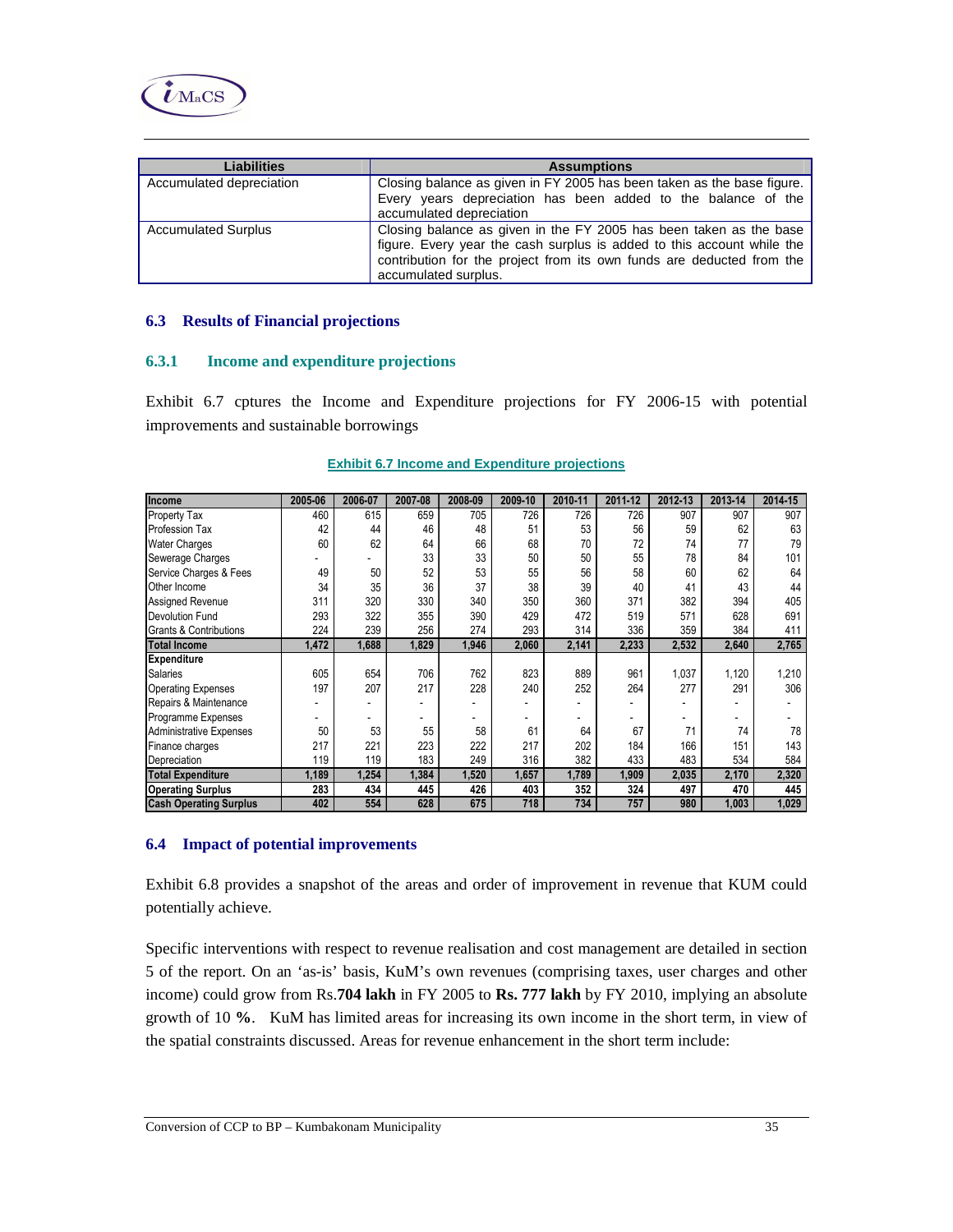

- **Property tax** through an enhanced revision in ARV, widening assessee base and closer scrutiny
- **Professional tax** sustaining an higher assessment growth
- User charges Periodic increases in user charges for water connections



**Exhibit 6.8 – Potential for Revenue Improvement (figures in Rs. Lakh)**

**KuM also needs to explore scope for private sector participation** for development of remunerative projects and heritage preservation/city beautification projects that have been identified by KuM.

While there is potential for expenditure control in certain areas (as in the case of energy costs and leakage in water supply), **the focus of cost management should be to shift expenditure from administration to better asset management and service levels.** We have not factored in any cost reduction in the FOP and have assumed that any savings generated from cost reduction would go into augmenting service levels and better asset management.

A comprehensive energy audit is required, given that 95 % of its operations and maintenance expenditure is spent on electricity charges. Plugging leakage in the water supply network and installation of timers and energy savers on the street light network are important interventions needed in the context of KuM's high power costs.

#### **6.5 Key results**

The borrowing capacity has been computed as the minimum of NPV of operating surplus, 30% of revenues during the projection period and works out to Rs.2656 lakh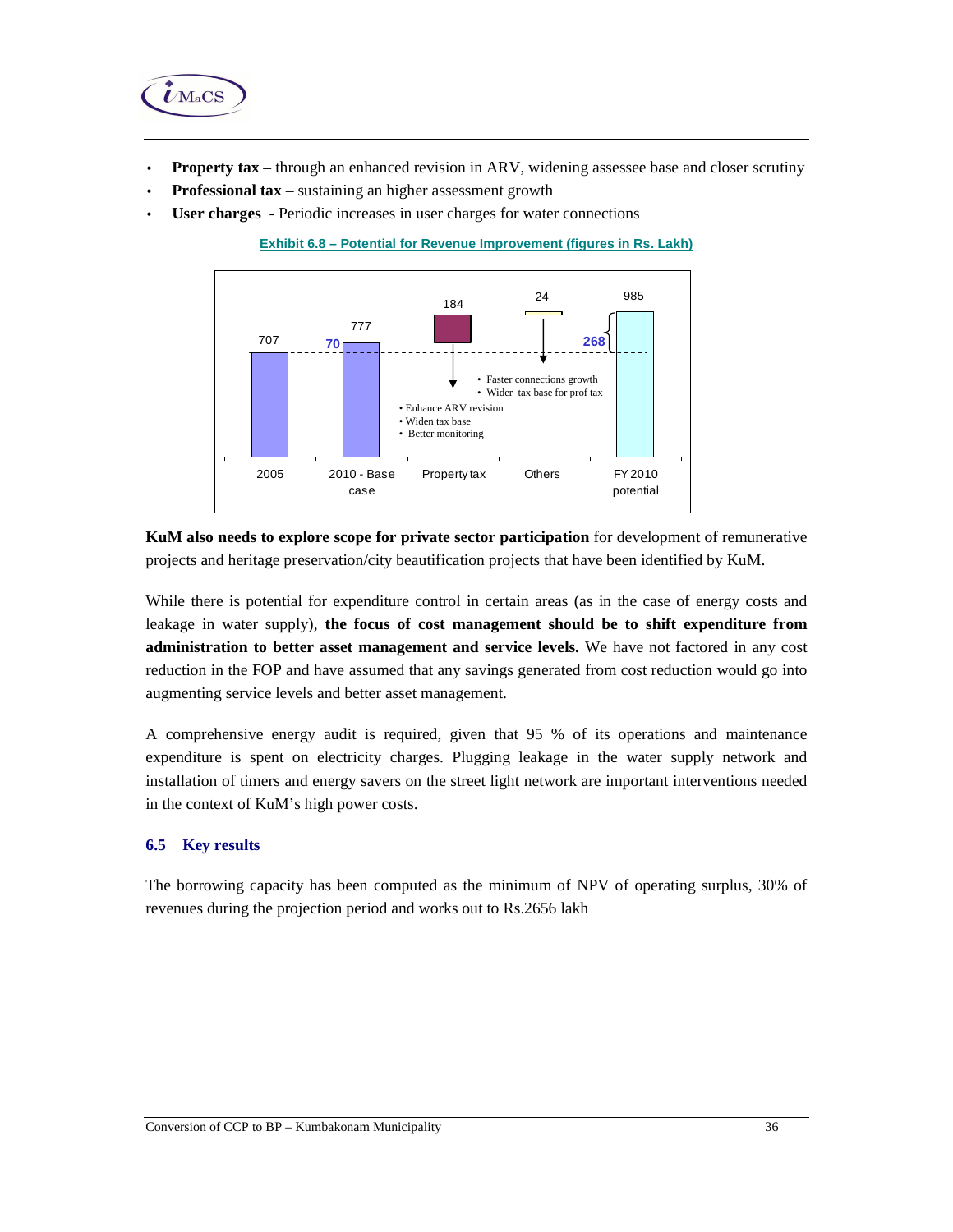

#### **Exhibit 6.9 Summary of results of FOP**

| <b>Summary of FOP results</b>             |        |  |  |  |  |  |
|-------------------------------------------|--------|--|--|--|--|--|
| Revenues - FY 2006 (Rs. Lakh)             | 1472   |  |  |  |  |  |
| Revenues - FY 2015 (Rs. Lakh)             | 2765   |  |  |  |  |  |
| Revenue CAGR % - FY 2006-15               | 7.26   |  |  |  |  |  |
| Avg. Cash Operating Surplus               | 748    |  |  |  |  |  |
| Avg. TE (excluding depreciation)/TR (%)   | 65%    |  |  |  |  |  |
| Average Debt Servicing/TR (%)             | 26%    |  |  |  |  |  |
| Borrowing Capacity as a minimum of NPV of |        |  |  |  |  |  |
| NPV of 50% of Cash Surplus (without new   |        |  |  |  |  |  |
| loans)                                    | 2,656  |  |  |  |  |  |
| NPV of 30% of Revenue                     | 4,115  |  |  |  |  |  |
| <b>Borrowing Capacity</b>                 | 2,656  |  |  |  |  |  |
| <b>Investment Requirement</b>             | 19,476 |  |  |  |  |  |
| Investment Capacity (assuming 40% loans)  | 6,640  |  |  |  |  |  |
| IC/IR (assuming 40% loans)                | 34%    |  |  |  |  |  |

At an aggregate level, assuming loans to be equivalent to 40 % of investment, sustainable investment capacity works out to Rs. 6640 lakh which is about 34 % of the total investment requirement.

While loans and own funds should be used to finance remunerative projects, KuM should leverage and utilize Grants from schemes like UIDSSMT and IHSDP to undertake non remunerative projects relating to slum development, canal desilting etc. As suggested earlier in the report, KuM should also consider involvement of private sector in implementing remunerative projects.